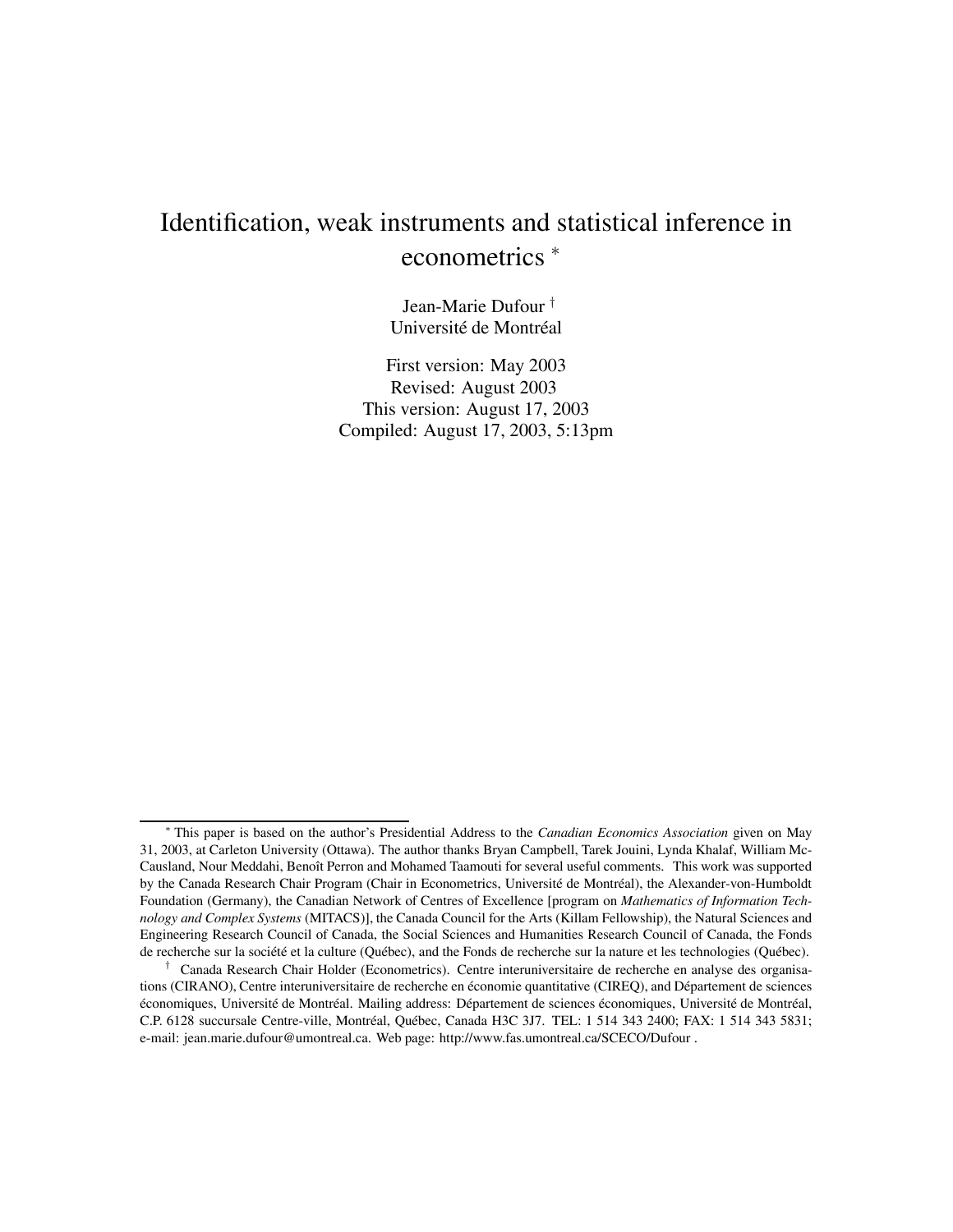#### **ABSTRACT**

We discuss statistical inference problems associated with identification and testability in econometrics, and we emphasize the common nature of the two issues. After reviewing the relevant statistical notions, we consider in turn inference in nonparametric models and recent developments on weakly identified models (or weak instruments). We point out that many hypotheses, for which test procedures are commonly proposed, are not testable at all, while some frequently used econometric methods are fundamentally inappropriate for the models considered. Such situations lead to *ill-defined* statistical problems and are often associated with a misguided use of asymptotic distributional results. Concerning nonparametric hypotheses, we discuss three basic problems for which such difficulties occur: (1) testing a mean (or a moment) under (too) weak distributional assumptions; (2) inference under heteroskedasticity of unknown form; (3) inference in dynamic models with an unlimited number of parameters. Concerning weakly identified models, we stress that valid inference should be based on proper pivotal functions — a condition not satisfied by standard Waldtype methods based on standard errors — and we discuss recent developments in this field, mainly from the viewpoint of building valid tests and confidence sets. The techniques discussed include alternative proposed statistics, bounds, projection, split-sampling, conditioning, Monte Carlo tests. The possibility of deriving a finite-sample distributional theory, robustness to the presence of weak instruments, and robustness to the specification of a model for endogenous explanatory variables are stressed as important criteria assessing alternative procedures.

**Key-words :** hypothesis testing; confidence set; confidence interval; identification; testability; asymptotic theory; exact inference; pivotal function; nonparametric model; Bahadur-Savage; heteroskedasticity; serial dependence; unit root; simultaneous equations; structural model; instrumental variable; weak instrument; weak identification; simultaneous inference; projection; split-sample; conditional test; Monte Carlo test; bootstrap.

**JEL classification numbers**: C1, C12, C14, C15, C3, C5.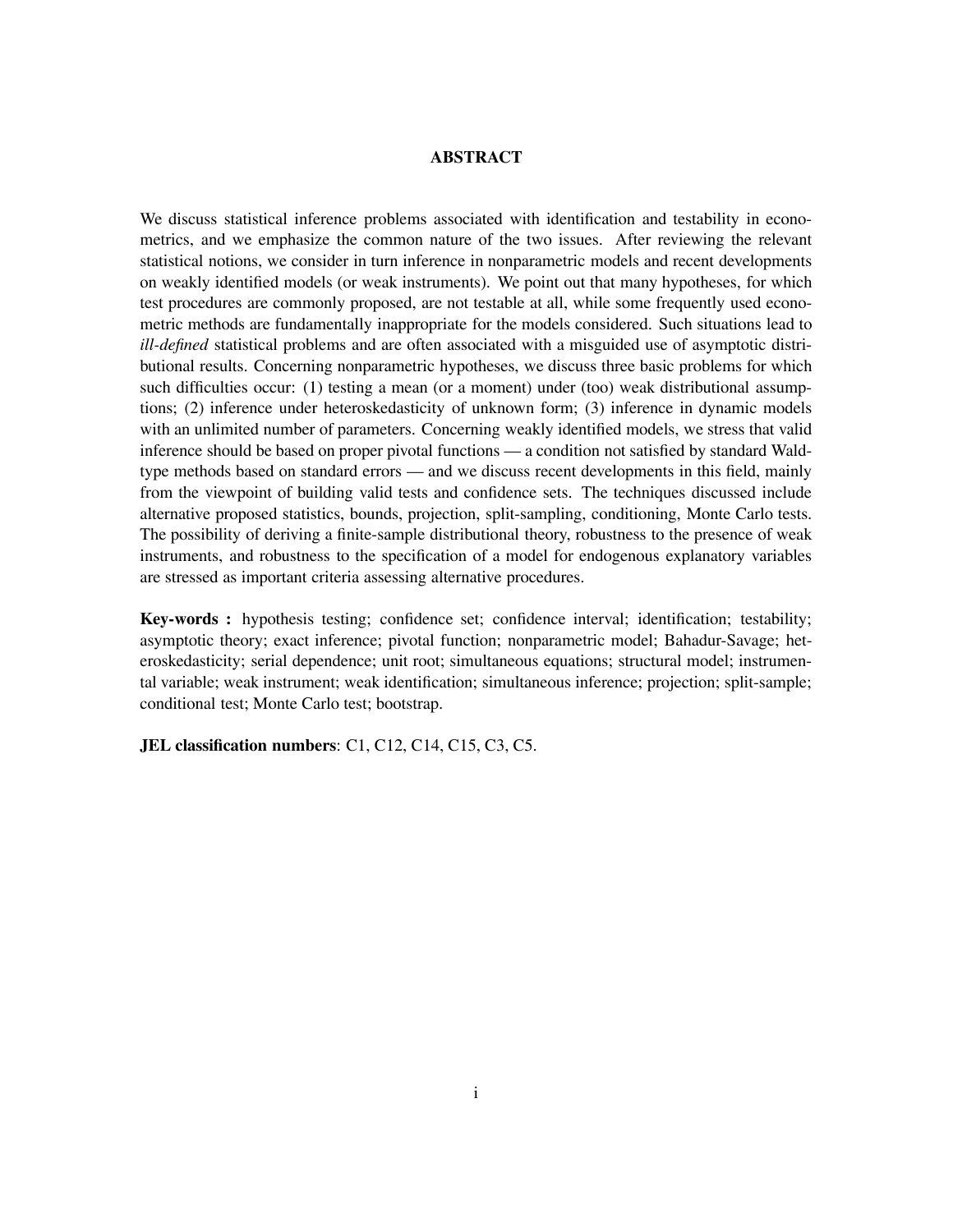## **RÉSUMÉ**

Nous analysons les problèmes d'inférence associés à l'identification et à la testabilité en économétrie, en soulignant la similarité entre les deux questions. Après une courte revue des notions statistiques requises, nous étudions tour à tour l'inférence dans les modèles non-paramétriques ainsi que les résultats récents sur les modèles structurels faiblement identifiés (ou les instruments faibles). Nous remarquons que beaucoup d'hypothèses, pour lesquelles des tests sont régulièrement proposés, ne sont pas en fait testables, tandis que plusieurs méthodes économétriques fréquemment utilisées sont fondamentalement inappropriées pour les modèles considérés. De telles situations conduisent à des problèmes statistiques *mal posés* et sont souvent associées à un emploi mal avisé de résultats distributionnels asymptotiques. Concernant les hypothèses non-paramétriques, nous analysons trois problèmes de base pour lesquels de telles difficultés apparaissent: (1) tester une hypothèse sur un moment avec des restrictions trop faibles sur la forme de la distribution; (2) l'inférence avec hétéroscédasticité de forme non spécifiée; (3) l'inférence dans les modèles dynamiques avec un nombre illimité de paramètres. Concernant les modèles faiblement identifiés, nous insistons sur l'importance d'utiliser des fonctions pivotales — une condition qui n'est pas satisfaite par les méthodes usuelles de type Wald basées sur l'emploi d'écart-types — et nous passons en revue les développements récents dans ce domaine, en mettant l'accent sur la construction de test et régions de confiance valides. Les techniques considérées comprennent les différentes statistiques proposées, l'emploi de bornes, la subdivision d'échantillon, les techniques de projection, le conditionnement et les tests de Monte Carlo. Parmi les critères utilisés pour évaluer les procédures, nous insistons sur la possibilité de fournir une théorie distributionnelle à distance finie, sur la robustesse par rapport à la présence d'instruments faibles ainsi que sur la robustesse par rapport la spécification d'un modèle pour les variables explicatives endogènes du modèle.

**Mots clés :** test d'hypothèse; région de confiance; intervalle de confiance; identification; testabilité; théorie asymptotique; inférence exacte; fonction pivotale; modèle non-paramétrique; Bahadur-Savage; hétéroscédasticité; dépendance sérielle; racine unitaire; équations simultanées; modèle structurel; variable instrumentale; instrument faible; inférence simultanée; projection; subdivision d'échantillon; test conditionnel; test de Monte Carlo; bootstrap.

**Classification JEL**: : C1, C12, C14, C15, C3, C5.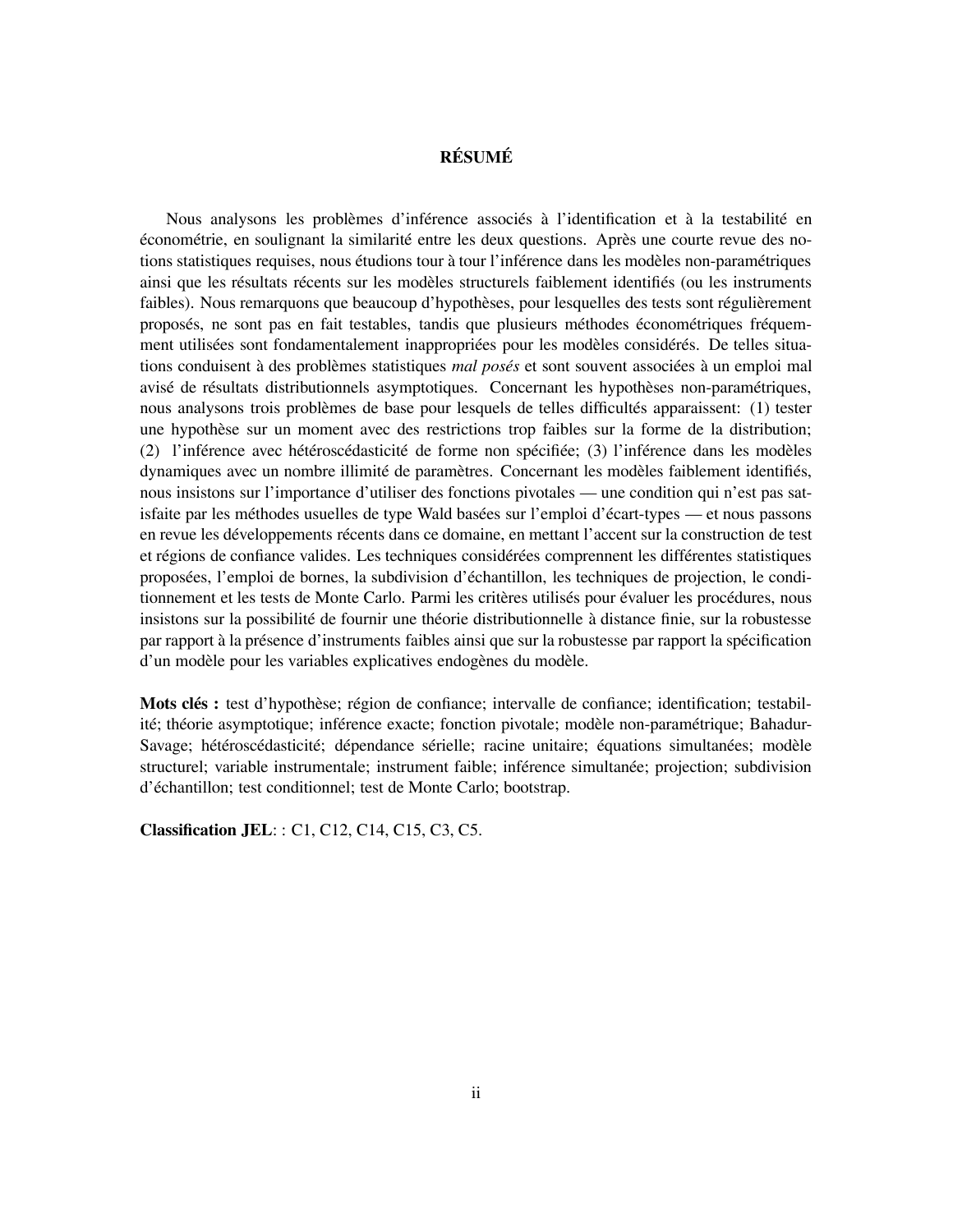# **Contents**

| <b>List of Propositions and Theorems</b> |                                               |                                                                          | iii              |
|------------------------------------------|-----------------------------------------------|--------------------------------------------------------------------------|------------------|
| 1.                                       |                                               | <b>Introduction</b>                                                      | 1                |
| 2.                                       | <b>Models</b>                                 |                                                                          | $\boldsymbol{4}$ |
| 3.                                       | <b>Statistical notions</b>                    |                                                                          |                  |
|                                          | 3.1.                                          | <b>Hypotheses</b>                                                        | 5                |
|                                          | 3.2.                                          |                                                                          | $\overline{7}$   |
|                                          | 3.3.                                          |                                                                          | 8                |
|                                          | 3.4.                                          |                                                                          | 9                |
| 4.                                       |                                               | Testability, nonparametric models and asymptotic methods                 | 9                |
|                                          | 4.1.                                          |                                                                          | $\mathbf{Q}$     |
|                                          | 4.2.                                          | Procedures robust to heteroskedasticity of unknown form                  | 12               |
|                                          | 4.3.                                          | Procedures robust to autocorrelation of arbitrary form                   | 13               |
| 5.                                       | <b>Structural models and weak instruments</b> |                                                                          | 14               |
|                                          | 5.1.                                          |                                                                          | 14               |
|                                          | 5.2.                                          | Statistical problems associated with weak instruments                    | 16               |
|                                          | 5.3.                                          | Characterization of valid tests and confidence sets                      | 17               |
| 6.                                       |                                               | Approaches to weak instrument problems                                   | 18               |
|                                          | 6.1.                                          | Anderson-Rubin statistic                                                 | 18               |
|                                          | 6.2.                                          |                                                                          | 20               |
|                                          | 6.3.                                          |                                                                          | 21               |
| 7.                                       | <b>Extensions</b>                             |                                                                          |                  |
|                                          | 7.1.                                          | Multivariate regression, simulation-based inference and nonnormal errors | 26               |
|                                          | 7.2.                                          |                                                                          | 27               |
| Conclusion<br>8.                         |                                               | 28                                                                       |                  |

# **List of Propositions and Theorems**

| <b>4.1 Theorem :</b> Mean non-testability in nonparametric models 10                                   |  |
|--------------------------------------------------------------------------------------------------------|--|
| <b>4.2 Theorem :</b> Characterization of heteroskedasticity robust tests 12                            |  |
| <b>4.4</b> Theorem : Unit root non-testability in nonparametric models 13                              |  |
| <b>5.1 Theorem :</b> Characterization of valid confidence set for a possibly unidentified parameter 17 |  |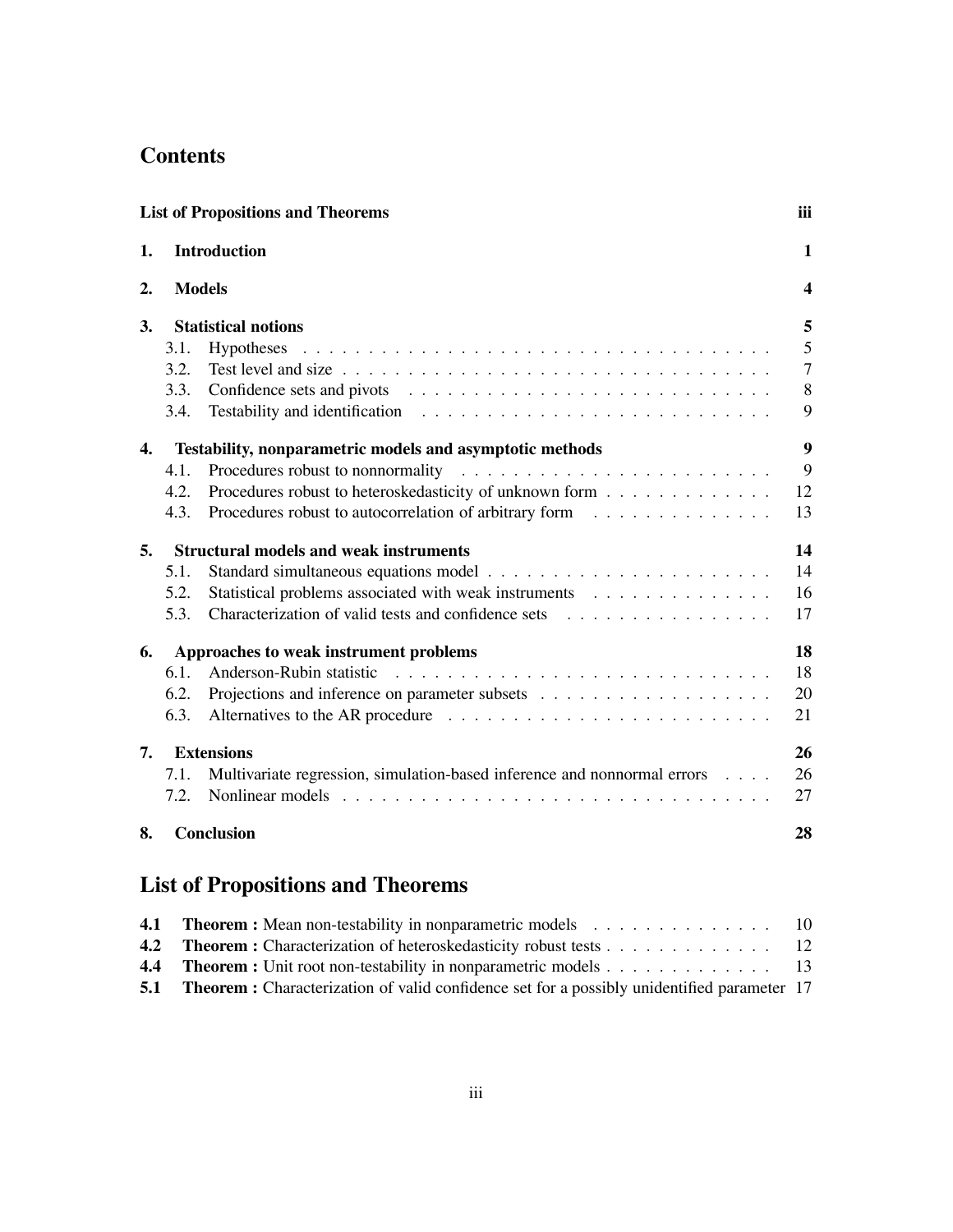# **1. Introduction**

The main objective of econometrics is to supply methods for analyzing economic data, building models, and assessing alternative theories. Over the last 25 years, econometric research has led to important developments in many areas, such as: (1) new fields of applications linked to the availability of new data, financial data, micro-data, panels, qualitative variables; (2) new models: multivariate time series models, GARCH-types processes; (3) a greater ability to estimate nonlinear models which require an important computational capacity; (4) methods based on simulation: bootstrap, indirect inference, Markov chain Monte Carlo techniques; (5) methods based on weak distributional assumptions: nonparametric methods, asymptotic distributions based on "weak regularity conditions"; (6) discovery of various nonregular problems which require nonstandard distributional theories, such as unit roots and unidentified (or weakly identified) models.

An important component of this work is the development of procedures for *testing* hypotheses (or models). Indeed, a view widely held by both scientists and philosophers is that *testability* or the formulation of *testable hypotheses* constitutes a central feature of scientific activity — a view we share. With the exception of mathematics, it is not clear a discipline should be viewed as scientific if it does not lead to empirically testable hypotheses. But this requirement leaves open the question of formulating operational procedures for testing models and theories. To date, the only coherent — or, at least, the only well developed — set of methods are those supplied by statistical and econometric theory.

Last year, on the same occasion, MacKinnon (2002) discussed the use of simulation-based inference methods in econometrics, specifically *bootstrapping*, as a way of getting more reliable tests and confidence sets. In view of the importance of the issue, this paper also considers questions associated with the development of reliable inference procedures in econometrics. But our exposition will be, in a way, more specialized, and in another way, more general — and critical. Specifically, we shall focus on general statistical issues raised by *identification* in econometric models, and more specifically on *weak instruments* in the context of structural models [*e.g.*, simultaneous equations models (SEM)]. We will find it useful to bring together two separate streams of literature: namely, results (from mathematical statistics and econometrics) on *testability in nonparametric models*, and the recent econometric research on weak instruments.<sup>1</sup> In particular, we shall emphasize that identification problems arise in both literatures and have similar consequences for econometric methodology. Further, the literature on nonparametric testability sheds light on various econometric problems and their solutions.

Simultaneous equations models (SEM) are related in a natural way to the concept of equilibrium postulated by economic theory, both in microeconomics and macroeconomics. So it is not surprising that SEM were introduced and most often employed in the analysis of economic data. Methods for estimating and testing such models constitute a hallmark of econometric theory and represent one of its most remarkable achievements. The problems involved are difficult, raising among various issues the possibility of observational equivalence between alternative parameter values (*non-identification*) and the use of *instrumental variables* (IV). Further, the finite-sample

<sup>&</sup>lt;sup>1</sup>By a *nonparametric* model (or hypothesis), we mean a set of possible data distributions such that a distribution [e.g., the "true" distribution] cannot be singled out by fixing a *finite* number of parameter values.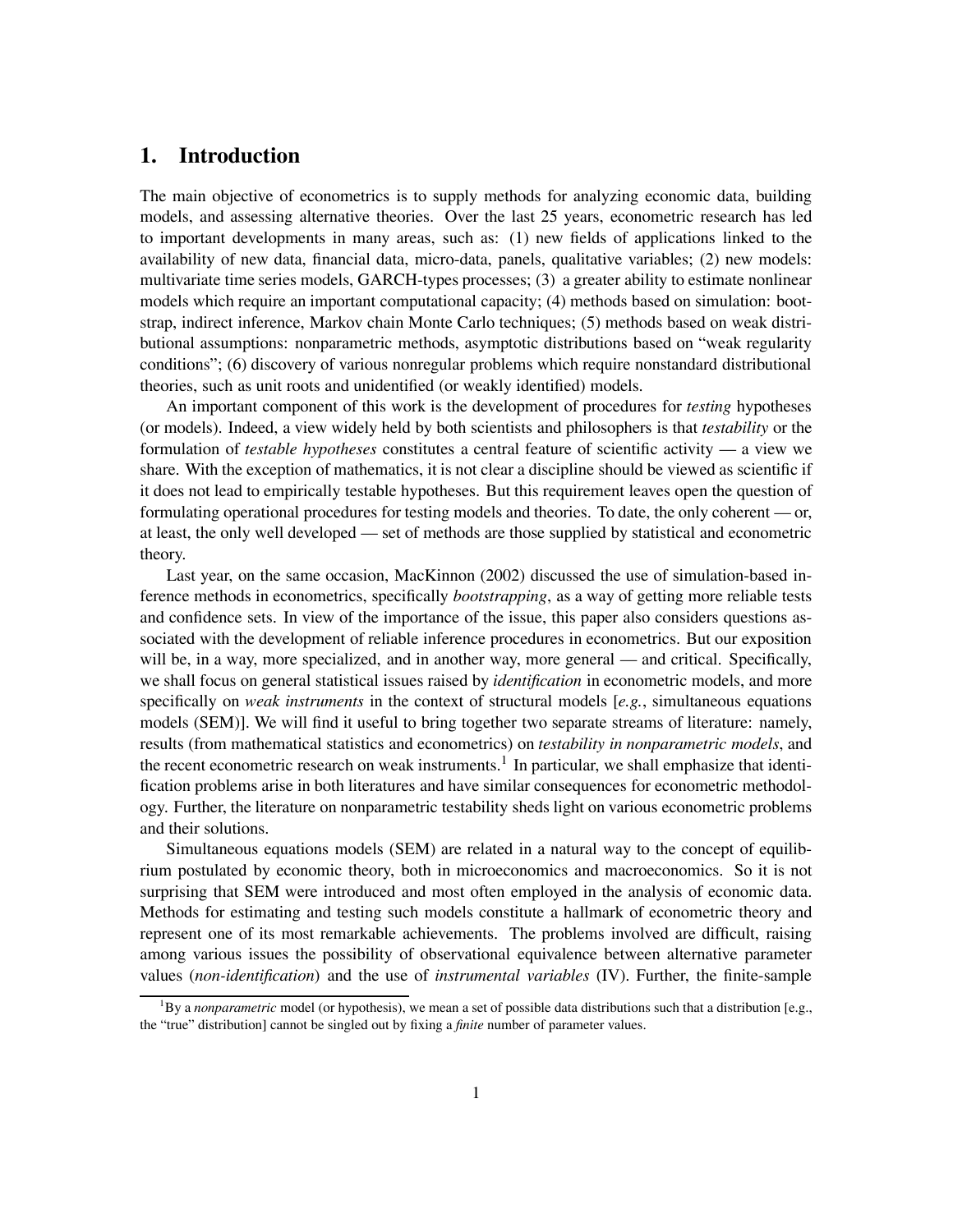distributional theory of estimators and test statistics is very complex, so inference is typically based on large-sample approximations.<sup>2</sup>

IV methods have become a routine part of econometric analysis and, despite a lot of loose ends (often hidden by asymptotic distributional theory), the topic of SEM was dormant until a few years ago. Roughly speaking, an instrument should have two basic properties: first, it should be independent (or, at least, uncorrelated) with the disturbance term in the equation of interest (*exogeneity*); second, it should be correlated with the included endogenous explanatory variables for which it is supposed to serve as an instrument (*relevance*). The exogeneity requirement has been well known from the very beginning of IV methods. The second one was also known from the theory of identification, but its practical importance was not well appreciated and often hidden from attention by lists of instruments relegated to footnotes (if not simply absent) in research papers. It returned to center stage with the discovery of so-called weak instruments, which can be interpreted as instruments with little relevance (*i.e.*, weakly correlated with endogenous explanatory variables). Weak instruments lead to poor performance of standard econometric procedures and cases where they have pernicious effects may be difficult to detect.<sup>3</sup> Interest in the problem also goes far beyond IV regressions and SEM, because it underscores the pitfalls in using large-sample approximations, as well as the importance of going back to basic statistical theory when developing econometric methods.

A parameter (or a parameter vector) in a model is not identified when it is not possible to distinguish between alternative values of the parameter. In parametric models, this is typically interpreted by stating that the postulated distribution of the data — as a function of the parameter vector (the *likelihood function*) — can be the same for different values of the parameter vector.<sup>4</sup> An important consequence of this sort of situation is a statistical impossibility: we cannot design a data-based procedure for distinguishing between equivalent parameter values (unless additional information is introduced). In particular, no reasonable test can be produced.<sup>5</sup> In nonparametric models, identification is more difficult to characterize because a likelihood function (involving a finite number of parameters) is not available and parameters are often introduced through more abstract techniques (*e.g.*, functionals of distribution functions). But the central problem is the same: can we distinguish between alternative values of the parameter? So, quite generally, an *identification problem* can be viewed as a special form of *non-testability*. Specifically,

- identification involves the possibility of distinguishing different parameter values on the basis of the corresponding data distributions, while
- testability refers to the possibility of designing procedures that can discriminate between subsets of parameter values.

 ${}^{2}$ For reviews, see Phillips (1983) and Taylor (1983).

<sup>&</sup>lt;sup>3</sup>Early papers which called attention to the problem include: Nelson and Startz (1990a, 1990b), Buse (1992), Choi and Phillips (1992), Maddala and Jeong (1992), and Bound, Jaeger, and Baker (1993, 1995).

<sup>4</sup> For general expositions of the theory of identification in econometrics and statistics, the reader may consult Rothenberg (1971), Fisher (1976), Hsiao (1983), Prakasa Rao (1992), Bekker, Merckens, and Wansbeek (1994) and Manski (1995, 2003).

 ${}^{5}$ By a reasonable test, we mean here a test that both satisfies a level constraint and may have power superior to the level when the tested hypothesis (the null hypothesis) does not hold. This will be discussed in greater detail below.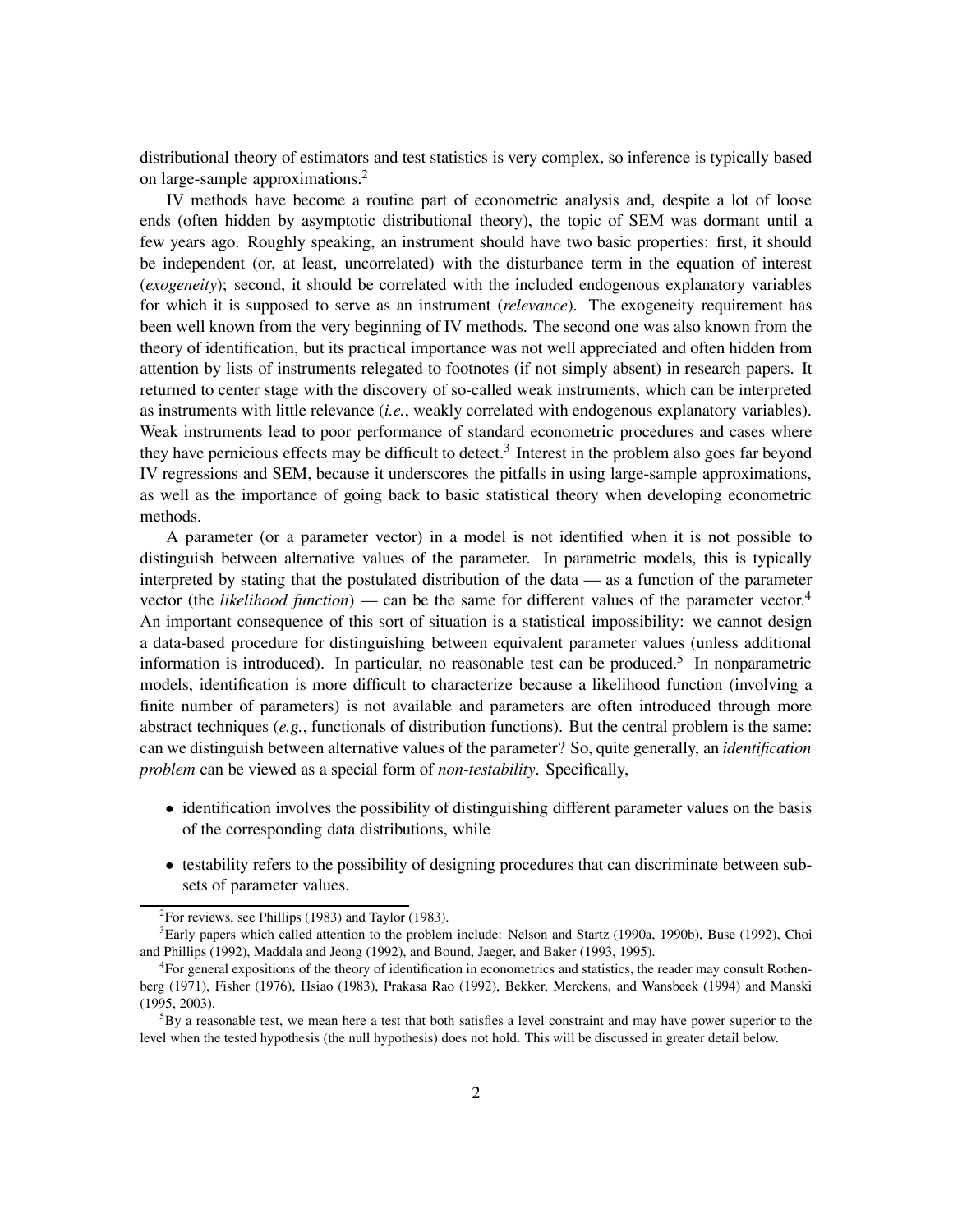Alternatively, a problem of *non-testability* can be viewed as a form of *non-identification* (or *underidentification*). These problems are closely related. Furthermore, it is well known that one can create a non-identified model by introducing redundant parameters, and conversely identification problems can be eliminated by transforming the parameter space (*e.g.*, by reducing the number of parameters). Problems of non-identification are associated with *bad parameterizations*, *inappropriate choices of parameter representations*. We will see below that the same remark applies quite generally to non-testability problems, especially in nonparametric setups.

In this paper, we pursue two main objectives: *first*, we analyze the statistical problems associated with non-identification within the broader context of testability; *second*, we review the inferential issues linked to the possible presence of weak instruments in structural models. More precisely, regarding the issue of testability, the following points will be emphasized:

- 1. many models and hypotheses are formulated in ways that make them fundamentally nontestable; in particular, this tends to be the case in nonparametric setups;
- 2. such difficulties arise in basic apparently well-defined problems, such as: (a) testing an hypothesis about a mean when the observations are independent and identically distributed (i.i.d. ; (b) testing an hypothesis about a mean (or a median) with heteroskedasticity of unknown form; (c) testing the unit root hypothesis on an autoregressive model whose order can be arbitrarily large;
- 3. some parameters tend to be non-testable (badly identified) in nonparametric models while others are not; in particular, non-testability easily occurs for moments (*e.g.*, means, variances) while it does not for quantiles (*e.g.*, medians); from this viewpoint, moments are not a good way of representing the properties of distributions in nonparametric setups, while quantiles are;
- 4. these phenomena underscore *parametric nonseparability* problems: statements about a given parameter (often interpreted as the *parameter of interest*) are not empirically meaningful without supplying information about other parameters (often called *nuisance parameters*); but hypotheses that set both the parameter of interest and some nuisance parameters may well be testable in such circumstances, so that the development of appropriate inference procedures should start from a joint approach;
- 5. to the extent that asymptotic distributional theory is viewed as a way of producing statistical methods which are valid under "weak" distributional assumptions, it is fundamentally misleading because, under nonparametric assumptions, such approximations are arbitrarily bad in finite samples.

Concerning weak instruments, we will review the associated problems and proposed solutions, with an emphasis on finite-sample properties and the development of tests and confidence sets which are robust to the presence of weak instruments. In particular, the following points will be stressed:

1. in accordance with basic statistical theory, one should always look for *pivots* as the fundamental ingredient for building tests and confidence sets; this principle appears to be especially important when identification problems are present;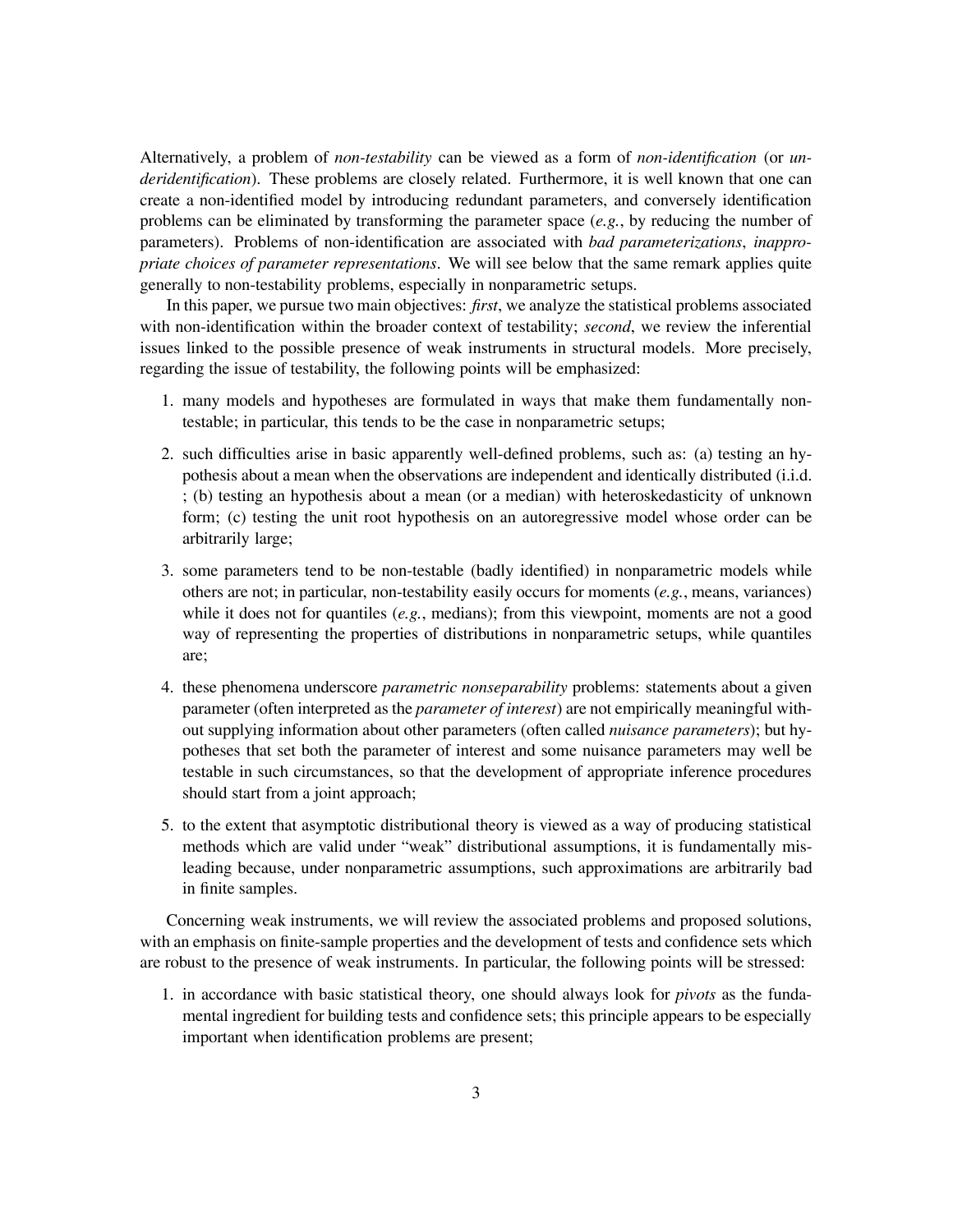- 2. parametric nonseparability arises in striking ways when some parameters may not be identified, so that proper pivots may easily involve many more parameters than the parameter of interest; this also indicates that the common distinction between parameters of interest and nuisance parameters can be quite arbitrary, if not misleading;
- 3. important additional criteria for evaluating procedures in such contexts include various forms of invariance (or robustness), such as: (a) robustness to weak instruments; (b) robustness to instrument exclusion; (c) robustness to the specification of the model for the endogenous explanatory variables in the equation(s) of interest;
- 4. weak instrument problems underscore in a striking way the limitations of large-sample arguments for deriving and evaluating inference procedures;
- 5. very few informative pivotal functions have been proposed in the context of simultaneous equations models;
- 6. the early statistic proposed by Anderson and Rubin (1949, AR) constitutes one of the (very rare) truly pivotal functions proposed for SEM; furthermore, it satisfies all the invariance properties listed above, so that it may reasonably be viewed as a fundamental building block for developing reliable inference procedures in the presence of weak instruments;
- 7. a fairly complete set of inference procedures that allow one to produce tests and confidence sets for all model parameters can be obtained through *projection* techniques;
- 8. various extensions and improvements over the AR method are possible, especially in improving power; however, it is important to note that these often come at the expense of using large-sample approximations or giving up robustness.

The literature on weak instruments is growing rapidly, and we cannot provide here a complete review. In particular, we will not discuss in any detail results on estimation, the detection of weak instruments, or asymptotic theory in this context. For that purpose, we refer the reader to the excellent survey recently published by Stock, Wright, and Yogo (2002).

The paper is organized as follows. In the next two sections, we review succinctly some basic notions concerning models (section 2) and statistical theory (section 3), which are important for our discussion. In section 4, we study testability problems in nonparametric models. In section 5, we review the statistical difficulties associated with weak instruments. In section 6, we examine a number of possible solutions in the context of linear SEM, while extensions to nonlinear or non-Gaussian models are considered in Section 7. We conclude in section 8.

# **2. Models**

The purpose of econometric analysis is to develop mathematical representations of data, which we call *models* or *hypotheses* (models subject to restrictions). An hypothesis should have two basic features.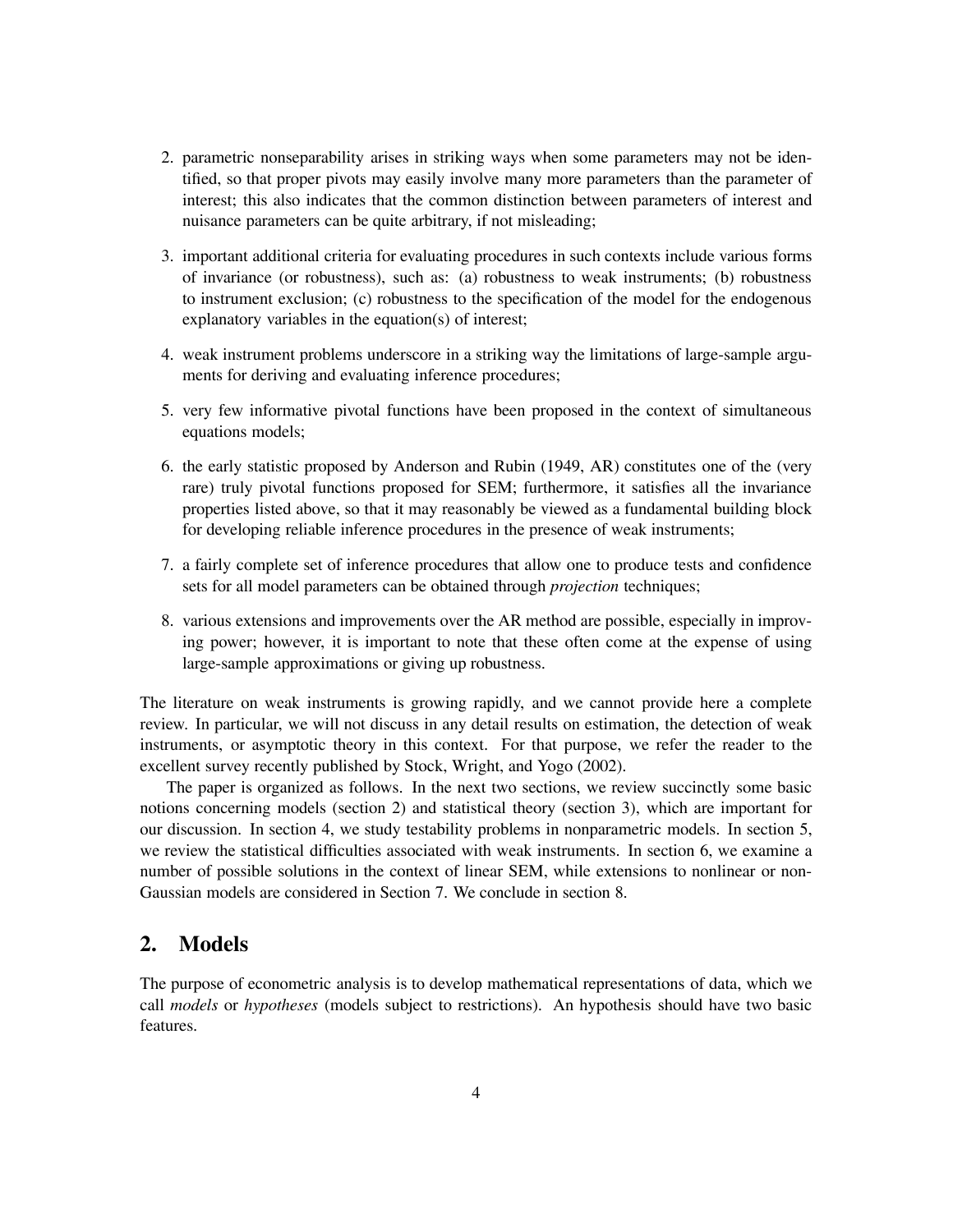- 1. It must restrict the expected behavior of observations, be *informative*. A non-restrictive hypothesis says nothing and, consequently, does not teach us anything: it is *empirically empty*, void *of empirical content*. The more restrictive a model is, the more informative it is, and the more interesting it is.
- 2. It must be *compatible with available data*; ideally, we would like it to be *true*.

However, these two criteria are not always compatible:

- 1. the *information criterion* suggests the use of *parsimonious* models that usually take the form of parametric models based on *strong assumptions*; note the information criterion is emphasized by an influential view in philosophy of science which stresses **falsifiability** as a criterion for the **scientific character** of a theory [Popper (1968)];
- 2. in contrast, *compatibility with observed data* is most easily satisfied by *vague models* which impose few restrictions; vague models may take the form of parametric models with a large number of free parameters or *nonparametric* models which involve an infinite set of free parameters and thus allow for *weak assumptions*.

Models can be classified as being either *deterministic* or *stochastic*. *Deterministic models* , which claim to make arbitrarily precise predictions, are highly falsifiable but always inconsistent with observed data. Accordingly, most models used in econometrics are *stochastic*. Such models are *unverifiable*: as with any theory that makes an indefinite number of predictions, we can never be sure that the model will not be put in jeopardy by new data. Moreover, they are *logically unfalsifiable*: in contrast with deterministic models, a probabilistic model is usually logically compatible with all possible observation vectors.

Given these facts, it is clear any criterion for assessing whether an hypothesis is acceptable must involve a *conventional* aspect. The purpose of *hypothesis testing* theory is to supply a coherent framework for accepting or rejecting probabilistic hypotheses. It is a probabilistic adaptation of the falsification principle.<sup>6</sup>

# **3. Statistical notions**

In this section, we review succinctly basic statistical notions which are essential for understanding the rest of our discussion. The general outlook follows modern statistical testing theory, derived from the Neyman-Pearson approach and described in standard textbooks, such as Lehmann (1986).

### **3.1. Hypotheses**

Consider an observational experiment whose result can be represented by a vector of observations

$$
\mathbf{X}^{(n)} = (X_1, \ldots, X_n)'
$$
\n(3.1)

<sup>&</sup>lt;sup>6</sup>For further discussion on the issues discussed in this section, the reader may consult Dufour (2000).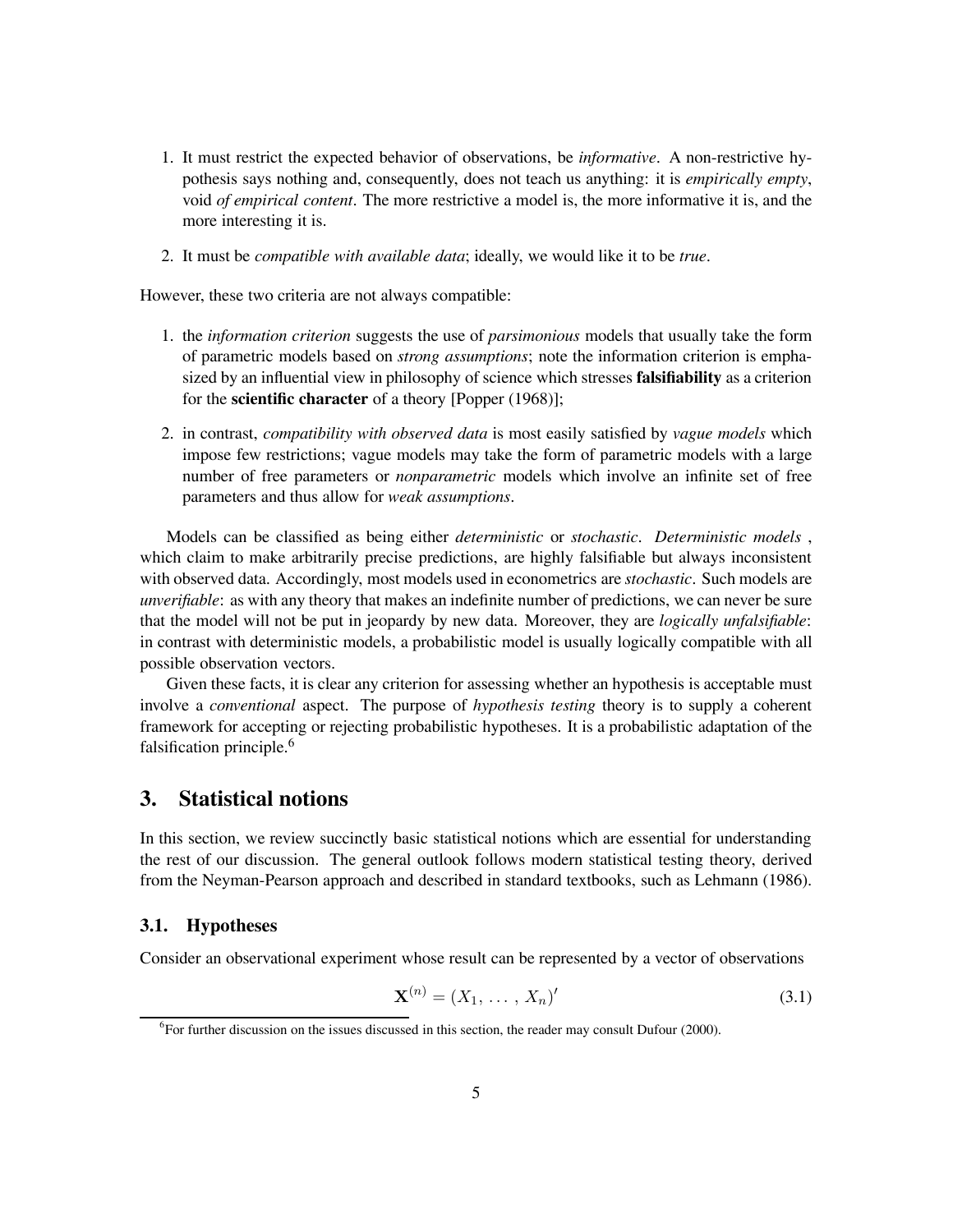where  $X_i$  takes real values, and let

$$
\bar{F}(x) = \bar{F}(x_1, \ldots, x_n) = P[X_1 \le x_1, \ldots, X_n \le x_n]
$$
\n(3.2)

be its distribution, where  $x = (x_1, \ldots, x_n)$ . We denote by  $\mathcal{F}_n$  the set of possible distribution functions on  $\mathbb{R}^n$   $[\bar{F} \in \mathcal{F}_n]$ .

For various reasons, we prefer to represent distributions in terms of *parameters*. There are *two ways of introducing parameters* in a model. The *first* is to define a function from a space of probability distributions to a vector in some Euclidean space:

$$
\theta: \mathcal{F}_n \longrightarrow \mathbb{R}^p. \tag{3.3}
$$

Examples of such parameters include: the moments of a distribution (mean, variance, kurtosis, etc.), its quantiles (median, quartiles, etc.). Such functions are also called *functionals*. The *second* approach is to define a family of distribution functions which are indexed by a parameter vector  $\theta$ :

$$
F(x) = F_0(x | \theta) \tag{3.4}
$$

where  $F_0$  is a distribution function with a specific form. For example, if  $F_0(x | \theta)$  represents a Gaussian distribution with mean  $\mu$  and variance  $\sigma^2$  [e.g., corresponding to a Gaussian law], we have  $\theta = (\mu, \sigma^2).$ 

A model is *parametric* if the distribution of the data is specified up to a finite number of (scalar) parameters. Otherwise, it is *nonparametric*. An hypothesis  $H_0$  on  $X^{(n)}$  is an assertion of the type

$$
H_0: \bar{F} \in \mathcal{H}_0, \tag{3.5}
$$

where  $\mathcal{H}_0$  is a subset of  $\mathcal{F}_n$ , the set of all possible distributions  $\mathcal{F}_n$ . The set  $\mathcal{H}_0$  may contain: a single distribution (*simple hypothesis*), or several distributions (*composite hypothesis*). In particular, if we can write  $\theta = (\theta_1, \theta_2), H_0$  often takes the following form:

$$
\mathcal{H}_0 \equiv \{ F(\cdot) : F(x) = F_0(x \, | \, \theta_1, \theta_2) \text{ and } \theta_1 = \theta_1^0 \}.
$$
 (3.6)

We usually abbreviate this as:

$$
H_0: \theta_1 = \theta_1^0. \tag{3.7}
$$

In such a case, we call  $\theta_1$  the *parameter of interest*, and  $\theta_2$  a *nuisance parameter*: the parameter of interest is set by  $H_0$  but the nuisance parameter remains unknown.  $H_0$  may be interpreted as follows: there is at least one distribution in  $H_0$  that can be viewed as a representation compatible with the observed "behavior" of  $X^{(n)}$ . Then we can say that:

$$
H_0 \text{ is acceptable } \Longleftrightarrow \Big( (\exists F \in \mathcal{H}_0) \ F \text{ is acceptable} \Big) \tag{3.8}
$$

or, equivalently,

$$
H_0 \text{ is unacceptable } \Longleftrightarrow \left( (\forall F \in \mathcal{H}_0) \ F \text{ is unacceptable} \right). \tag{3.9}
$$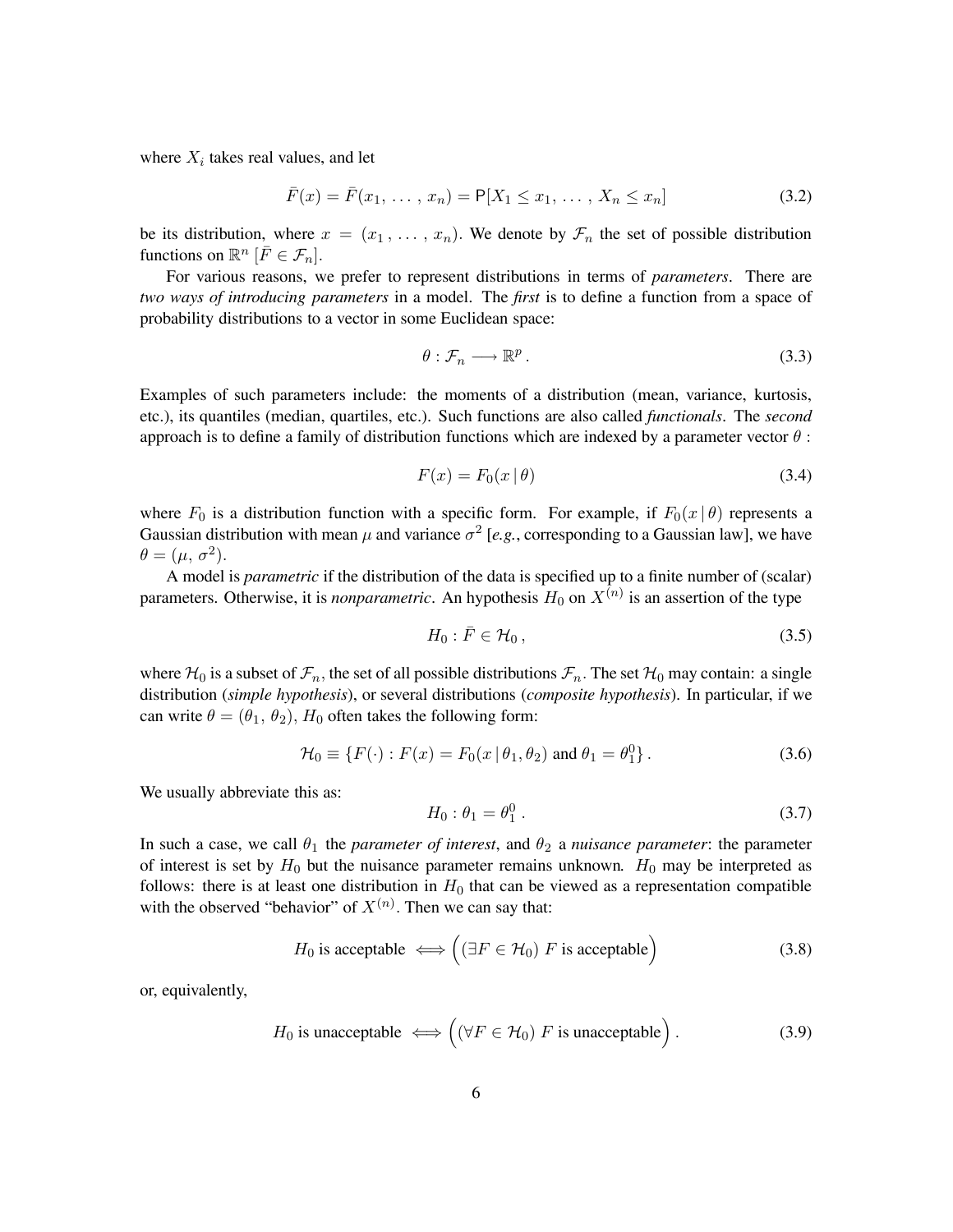Showing that  $H_0$  is unacceptable requires one to show that *all* distributions in  $H_0$  are incompatible with the observed data.

#### **3.2. Test level and size**

A test for  $H_0$  is a rule by which one decides to reject or accept the hypothesis (or to view it as incompatible with the data). It usually takes the form:

reject 
$$
H_0
$$
 if  $S_n(X_1, ..., X_n) > c$ ,  
do not reject  $H_0$  if  $S_n(X_1, ..., X_n) \le c$ . (3.10)

The test has *level*  $\alpha$  iff

$$
\mathsf{P}_F[\text{Rejecting } H_0] \le \alpha \text{ for all } F \in \mathcal{H}_0 \tag{3.11}
$$

or, equivalently,

$$
\sup_{F \in \mathcal{H}_0} \mathsf{P}_F[\text{Rejecting } H_0] \le \alpha, \tag{3.12}
$$

where  $P_F[\cdot]$  is the function (*probability measure*) giving the probability of an event when the data distribution function is F. The test has *size*  $\alpha$  if

$$
\sup_{F \in \mathcal{H}_0} \mathsf{P}_F[\text{Rejecting } H_0] = \alpha. \tag{3.13}
$$

 $H_0$  is *testable* if we can find a finite number c that satisfies the level restriction. Probabilities of rejecting H<sub>0</sub> for distributions outside  $H_0$  (*i.e.*, for  $F \notin H_0$ ) define the *power* function of the test.<sup>7</sup> Power describes the ability of a test to detect a "false" hypothesis. Alternative tests are typically assessed by comparing their powers: between two tests with the same level, the one with the highest power against a given alternative distribution  $F \notin H_0$  is deemed preferable (at least, under this particular alternative). Among tests with the same level, we typically like to have a test with the highest possible power against "alternatives of interest".

As the set  $\mathcal{H}_0$  gets larger, the test procedure must satisfy a bigger set of constraints: the larger is the set of distributions compatible with a null hypothesis, the stronger are the restrictions on the test procedure. In other words, the less restrictive an hypothesis is, the more restricted will be the corresponding test procedure. It is easy to understand that imposing a large set of restrictions on a test procedure may reduce its power against specific alternatives. There may be a point where the restrictions are no longer implementable, in the sense that no procedure which has some power can satisfy the level constraint:  $H_0$  *is non-testable*. In such a case, we have an **ill-defined test problem**.

In a framework such as the one in (3.6), where we distinguish between a parameter of interest  $\theta_1$  and a nuisance parameter  $\theta_2$ , this is typically due to heavy dependence of the distribution of  $S_n$  on the nuisance parameter  $\theta_2$ . If the latter is specified, we may be able to find a (finite) critical value  $c = c(\alpha, \theta_2)$  that satisfies the level constraint (3.11). But, in ill-defined problems,  $c(\alpha, \theta_2)$ 

<sup>&</sup>lt;sup>7</sup>More formally, the power function can be defined as the function:  $P(F) = P_F[\text{Rejecting } H_0]$  for  $F \in H_1 \setminus H_0$ , where  $\mathcal{H}_1$  is an appropriate subset of the set of all possible distributions  $\mathcal{F}_n$ . Sometimes, it is also defined on the set  $\mathcal{H}_1 \cup \mathcal{H}_0$ , in which case it should satisfy the level constraint for  $F \in \mathcal{H}_0$ .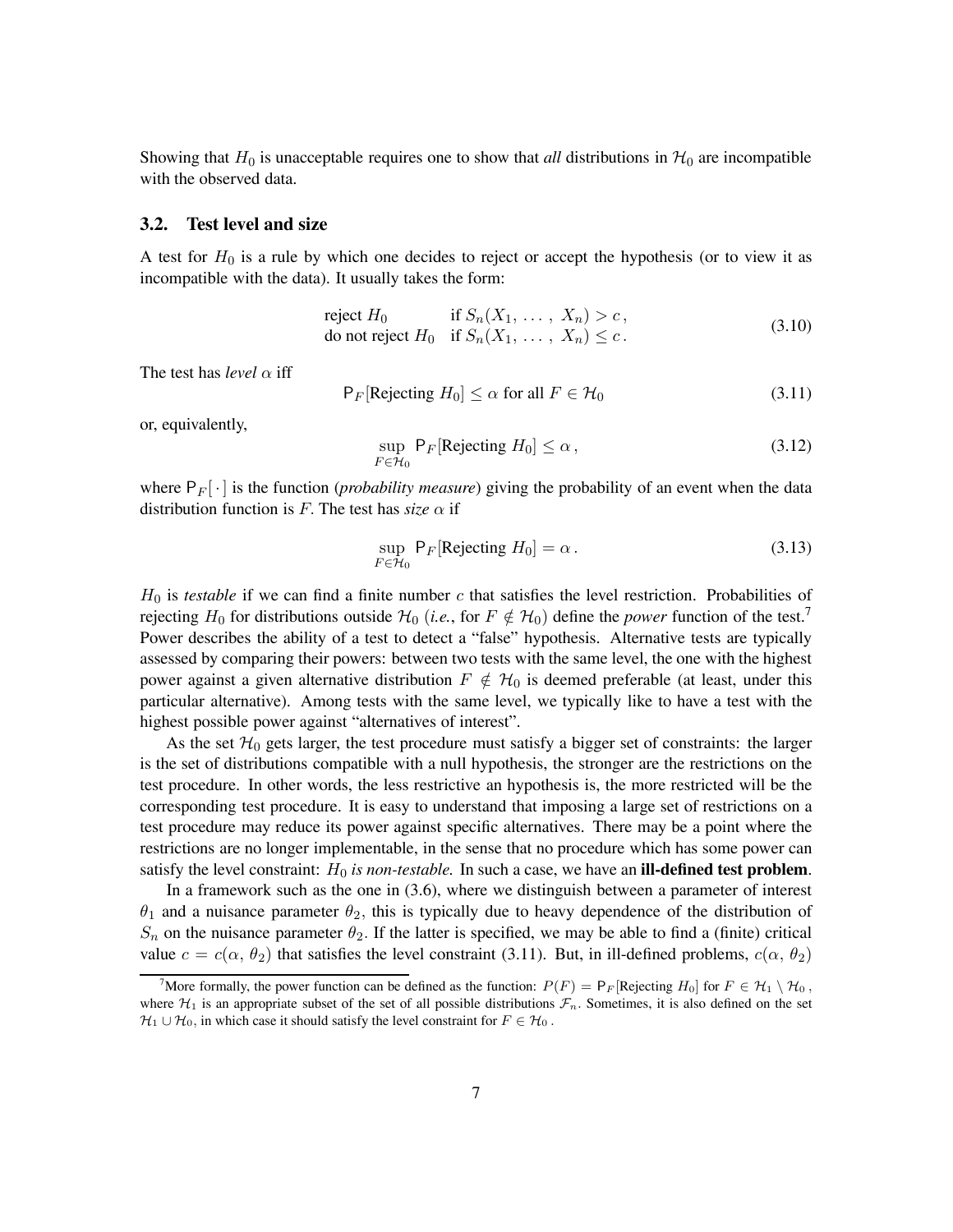depends heavily on  $\theta_2$ , so that it is not possible to find a useful (finite) critical value for testing  $H_0$ , *i.e.* sup  $c(\alpha, \theta_2) = \infty$ . Besides, even if this is the case, this does not imply that an hypothesis  $\theta_2$ 

that would fix *both*  $\theta_1$  and  $\theta_2$ , is not testable, *i.e.* the hypothesis  $H'_0$ :  $(\theta_1, \theta_2) = (\theta_1^0, \theta_2^0)$  may be perfectly testable. But only a complete specification of the vector  $(\theta_1, \theta_2)$  does allow one to interpret the values taken by the test statistic  $S_n$  (*nonseparability*).

### **3.3. Confidence sets and pivots**

If we consider an hypothesis of the form

$$
H_0(\theta_1^0) : \theta_1 = \theta_1^0 \tag{3.14}
$$

and if we can build a different test  $S_n(\theta_1^0; X_1, \ldots, X_n)$  for each possible value of  $\theta_1^0$ , we can determine the set of values that can be viewed as compatible with the data according to the tests considered:

$$
C = \left\{ \theta_1^0 : S_n(\theta_1^0; X_1, \dots, X_n) \le c(\theta_1^0) \right\} \tag{3.15}
$$

If

$$
\mathsf{P}_F\big[\text{Rejecting } H_0(\theta_1^0)\big] \le \alpha \quad \text{for all} \quad F \in \mathcal{H}(F_0, \theta_1^0),\tag{3.16}
$$

we have

$$
\inf_{\theta_1, \theta_2} \mathsf{P}_F[\theta_1 \in C] \ge 1 - \alpha \,. \tag{3.17}
$$

C is a *confidence set* with level  $1 - \alpha$  for  $\theta_1$ . The set C covers the "true" parameter value  $\theta_1$  with probability at least  $1 - \alpha$ . The minimal probability of covering the true value of  $\theta_1$ , *i.e.*  $\inf_{\theta_1, \theta_2} P[\theta_1 \in$ 

C], is called the *size* of the confidence set.

In practice, *confidence regions* (or *confidence intervals*) were made possible by the discovery of *pivotal functions* (or *pivots*): a pivot for  $\theta_1$  is a function  $S_n(\theta_1; X_1, \ldots, X_n)$  whose distribution does not depend on unknown parameters (nuisance parameters); in particular, the distribution does not depend on  $\theta_2$ . More generally, the function  $S_n(\theta_1; X_1, \ldots, X_n)$  is *boundedly pivotal* if its distribution function may depend on  $\theta$  but is bounded over the parameter space [see Dufour (1997)]. When we have a pivotal function (or a boundedly pivotal function), we can find a point  $c$  such that:

$$
\mathsf{P}_F[S_n(\theta_1; X_1, \dots, X_n) \ge c] \le \alpha \,, \,\forall \theta_1 \,.
$$

For example, if  $X_1, \ldots, X_n \stackrel{i.i.d.}{\sim} N[\mu, \sigma^2]$ , the *t*-statistic

$$
t_n(\mu) = \sqrt{n}(\bar{X}_n - \mu)/s_X
$$
\n(3.19)

where  $\bar{X}_n = \sum_{n=1}^n$  $i=1$  $X_i/n$  and  $s_X = \sum^n$  $i=1$  $(X_i - \bar{X}_n)/(n-1)$ , follows a Student  $t(n-1)$  distribution

which does not depend on the unknown values of  $\mu$  and  $\sigma$ ; hence, it is a pivot. By contrast,  $\sqrt{n}(\bar{X}_n-\bar{X}_n)$  $\mu$ ) is not a pivot because its distribution depends on  $\sigma$ . More generally, in the classical linear model with several regressors, the t statistics for individual coefficients [say,  $t(\beta_i) = \sqrt{n}(\hat{\beta}_i - \beta_i)/\hat{\sigma}_{\hat{\beta}_i}$ ]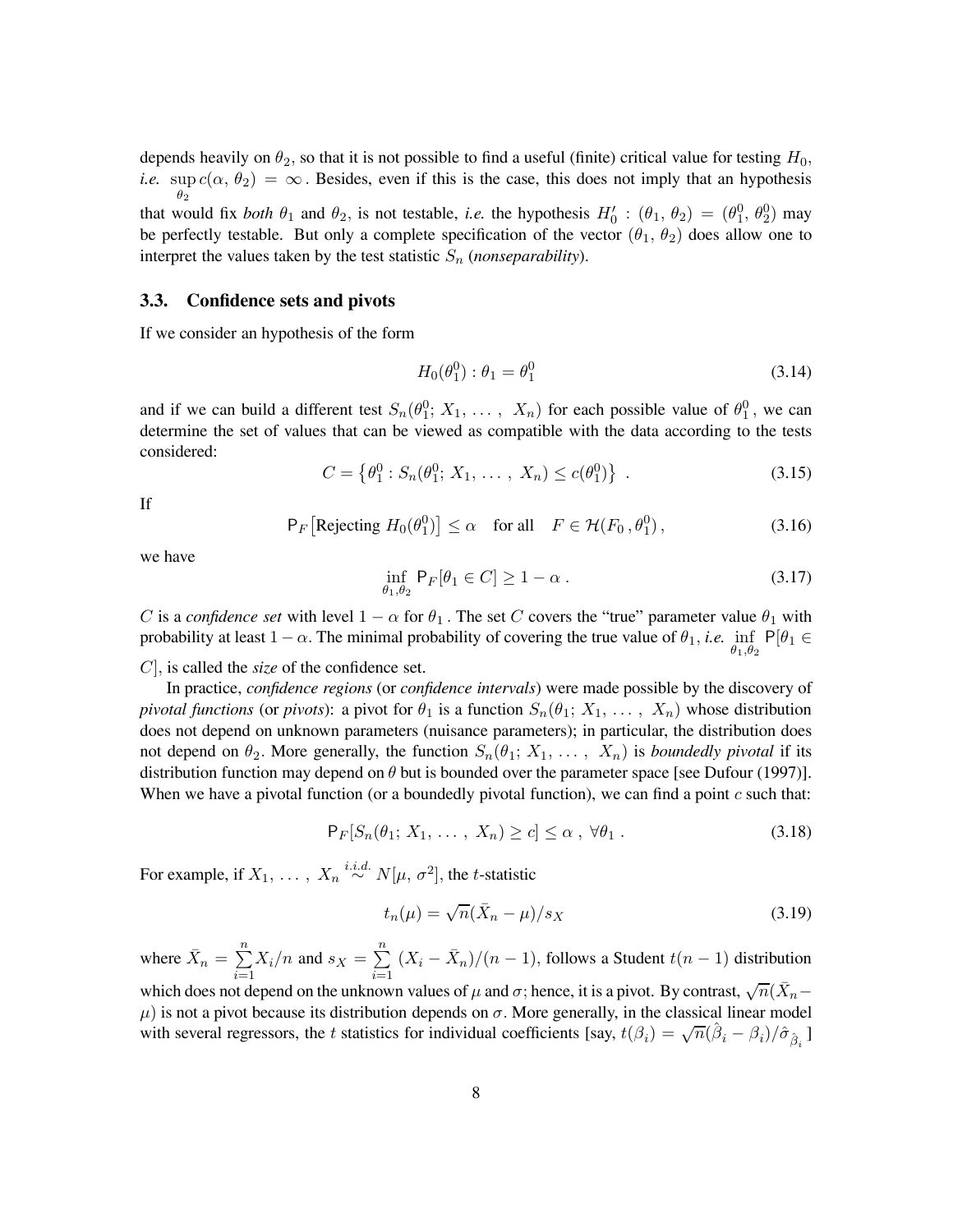constitute pivots because their distributions do not depend on unknown nuisance parameters; in particular, the values of the other regression coefficients disappear from the distribution.

### **3.4. Testability and identification**

When formulating and trying to solve test problems, two types of basic difficulties can arise. First, there is no valid test that satisfies reasonable properties [such as depending upon the data]: in such a case, we have a *non-testable hypothesis*, an empirically *empty hypothesis*. Second, the proposed statistic cannot be pivotal for the model considered: its distribution varies too much under the null hypothesis to determine a *finite* critical point satisfying the level restriction (3.18).

If an hypothesis is non-testable, we are not able to design a reasonable procedure for deciding whether it holds (without the introduction of additional data or information). This difficulty is closely related to the concept of *identification* in econometrics. A parameter  $\theta$  is *identifiable* iff

$$
\theta(F_1) \neq \theta(F_2) \Longrightarrow F_1 \neq F_2. \tag{3.20}
$$

For  $\theta_1 \neq \theta_2$ , we can, in principle, design a procedure for deciding whether  $\theta = \theta_1$  or  $\theta = \theta_2$ . The values of  $\theta$  are *testable*. More generally, a parametric transformation  $g(\theta)$  is identifiable iff

$$
g[\theta(F_1)] \neq g[\theta(F_2)] \Longrightarrow F_1 \neq F_2. \tag{3.21}
$$

Intuitively, these definitions mean that different values of the parameter imply different distributions of the data, so that we may expect to be able to "tell" the difference by looking at the data. This is certainly the case when a unique distribution is associated with each parameter value [for example, we may use the Neyman-Pearson likelihood ratio test to make the decision], but this may not be the case when a parameter covers *several* distributions. In the next section, we examine several cases where this happens.

# **4. Testability, nonparametric models and asymptotic methods**

We will now discuss three examples of test problems that look perfectly well defined and sensible at first sight, but turn out to be ill-defined when we look at them more carefully. These include: (1) testing an hypothesis about a mean when the observations are independent and identically distributed (i.i.d.); (2) testing an hypothesis about a mean (or a median) with heteroskedasticity of unknown form; (3) testing the unit root hypothesis on an autoregressive model whose order can be arbitrarily large.<sup>8</sup>

### **4.1. Procedures robust to nonnormality**

One of the most basic problems in econometrics and statistics consists in testing an hypothesis about a mean, for example, its equality to zero. Tests on regression coefficients in linear regressions

<sup>&</sup>lt;sup>8</sup>Further discussion on the issues discussed in this section is available in Dufour (2001). For rrelated discussions, see also Horowitz (2001), Maasoumi (1992) and Pötscher (2002).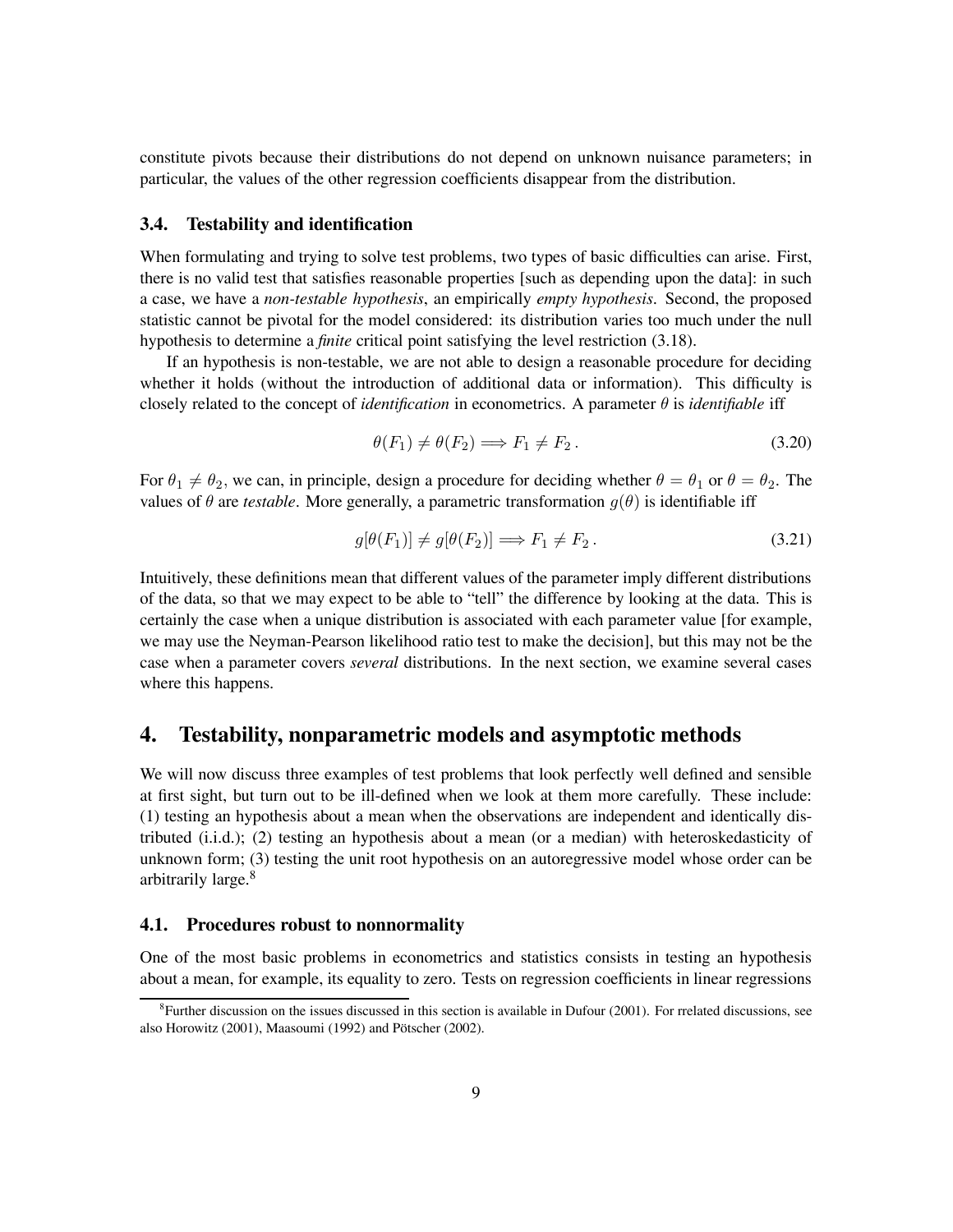or, more generally, on parameters of models which are estimated by the generalized method of moments (GMM) can be viewed as extensions of this fundamental problem. If the simplest versions of the problem have no reasonable solution, the situation will not improve when we consider more complex versions (as done routinely in econometrics).

The problem of testing an hypothesis about a mean has a very well known and neat solution when the observations are independent and identically (i.i.d.) distributed according to a normal distribution: we can use a  $t$  test. The normality assumption, however, is often considered to be too "strong". So it is tempting to consider a weaker (less restrictive) version of this null hypothesis, such as

$$
H_0(\mu_0): X_1, \dots, X_n \text{ are i.i.d. observations with } E(X_1) = \mu_0. \tag{4.1}
$$

In other words, we would like to test the hypothesis that the observations have mean  $\mu_0$ , under the general assumption that  $X_1, \ldots, X_n$  are i.i.d. Here  $H_0(\mu_0)$  is a nonparametric hypothesis because the distribution of the data cannot be completely specified by fixing a *finite* number of parameters. The set of possible data distributions (or data generating processes) compatible with this hypothesis, *i.e.*,

$$
\mathcal{H}(\mu_0) = \{ \text{Distribution functions} \quad F_n \in \mathcal{F}_n \text{ such that } H_0(\mu_0) \text{ is satisfied} \},\tag{4.2}
$$

is much larger here than in the Gaussian case and imposes very strong restrictions on the test. Indeed, the set  $\mathcal{H}(\mu_0)$  is so large that the following property must hold.

**Theorem 4.1** MEAN NON-TESTABILITY IN NONPARAMETRIC MODELS*. If a test has level* α *for*  $H_0(\mu_0)$ , i.e.

$$
\mathsf{P}_{F_n}[Rejecting H_0(\mu_0)] \le \alpha \text{ for all } F_n \in \mathcal{H}(\mu_0) , \tag{4.3}
$$

*then, for any*  $\mu_1 \neq \mu_0$ ,

$$
\mathsf{P}_{F_n}[Rejecting H_0(\mu_0)] \le \alpha \text{ for all } F_n \in \mathcal{H}(\mu_1) \,. \tag{4.4}
$$

*Further, if there is at least one value*  $\mu_1 \neq \mu_0$  *such that* 

$$
P_{F_n}[Rejecting H_0(\mu_0)] \ge \alpha \text{ for at least one } F_n \in \mathcal{H}(\mu_1) , \qquad (4.5)
$$

*then, for all*  $\mu_1 \neq \mu_0$ *,* 

$$
P_{F_n}[Rejecting H_0(\mu_0)] = \alpha \text{ for all } F_n \in \mathcal{H}(\mu) . \tag{4.6}
$$

PROOF. See Bahadur and Savage (1956). ■

In other words [by (4.4)], if a test has level  $\alpha$  for testing  $H_0(\mu_0)$ , the probability of rejecting  $H_0(\mu_0)$  should not exceed the level irrespective how far the "true" mean is from  $\mu_0$ . Further [by (4.6)], if "by luck" the power of the test gets as high as the level, then the probability of rejecting should be uniformly equal to the level  $\alpha$ . Here, the restrictions imposed by the level constraint are so strong that the test cannot have power exceeding its level: it should be insensitive to cases where the null hypothesis does not hold! An *optimal test* (say, at level .05) in such a problem can be run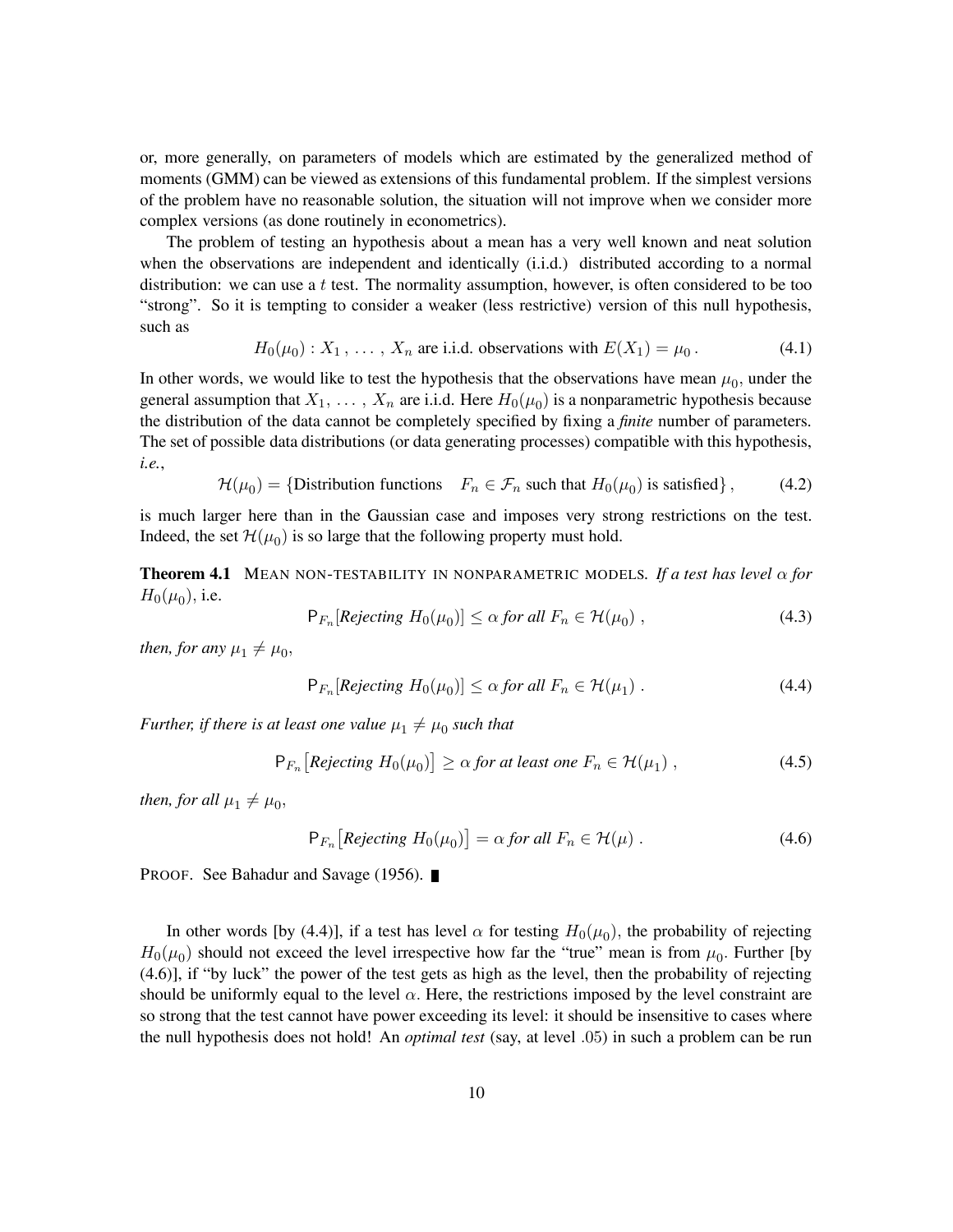as follows: (1) ignore the data; (2) using a random number generator, produce a realization of a variable U according to a uniform distribution on the interval  $(0, 1)$ , *i.e.*,  $U \sim U(0, 1)$ ; (3) reject  $H_0$  if  $U \leq .05$ . Clearly, this is not an interesting procedure. It is also easy to see that a similar result will hold if we add various nonparametric restrictions on the distribution, such as a *finite variance* assumption.

The above theorem also implies that tests based on the "asymptotic distribution" of the usual  $t$ statistic for  $\mu = \mu_0$  [ $t_n(\mu_0)$  defined in (3.19)] has size one under  $H_0(\mu_0)$ :

$$
\sup_{F_n \in \mathcal{H}(\mu_0)} \mathsf{P}_{F_n} \left[ |t_n(\mu_0)| > c \right] = 1 \tag{4.7}
$$

for any finite critical value c. In other words, procedures based on the asymptotic distribution of a test statistic have size that deviate arbitrarily from their nominal size.

A way to interpret what happens here is through the distinction between *pointwise convergence* and *uniform convergence*. Suppose, to simplify, that the probability of rejecting  $H_0(\mu_0)$  when it is true depends on a single nuisance parameter  $\gamma$  in the following way:

$$
P_n(\gamma) \equiv \mathsf{P}_{\gamma} \big[ |t_n(\mu_0)| > c \big] = 0.05 + (0.95)e^{-|\gamma|n} \tag{4.8}
$$

where  $\gamma \neq 0$ . Then, for each value of  $\gamma$ , the test has level 0.05 asymptotically, *i.e.* 

$$
\lim_{n \to \infty} P_n(\gamma) = 0.05\,,\tag{4.9}
$$

but the *size* of the test is one for all sample sizes:

$$
\sup_{\gamma>0} P_n(\gamma) = 1, \text{ for all } n. \tag{4.10}
$$

 $P_n(\gamma)$  converges to a level of 0.05 pointwise (for each  $\gamma$ ), but the convergence is not uniform, so that the probability of rejection is arbitrarily close to one for  $\gamma$  sufficiently close to zero (for all sample sizes  $n$ ).

Many other hypotheses lead to similar difficulties. Examples include:

1. hypotheses about various moments of  $X_t$ :

$$
H_0(\sigma^2) \; : \; X_1, \ldots, X_n \text{ are i.i.d. observations such that } \text{Var}(X_t) = \sigma^2 \,,
$$
  

$$
H_0(\mu_p) \; : \; X_1, \ldots, X_n \text{ are i.i.d. observations such that } E(X_t^p) = \mu_p \, ;
$$

2. most hypotheses on the coefficients of a regression (linear or nonlinear), a structural equation (as in SEM), or a more general estimating function [Godambe (1960)]:

$$
H_0(\theta_0) : g_t(X_t, \theta_0) = u_t, t = 1, ..., T
$$
, where  $u_1, ..., u_T$  are i.i.d.

In econometrics, models of the form  $H_0(\theta_0)$  are typically estimated and tested through a variant of the generalized method of moments (GMM), usually with weaker assumptions on the distribution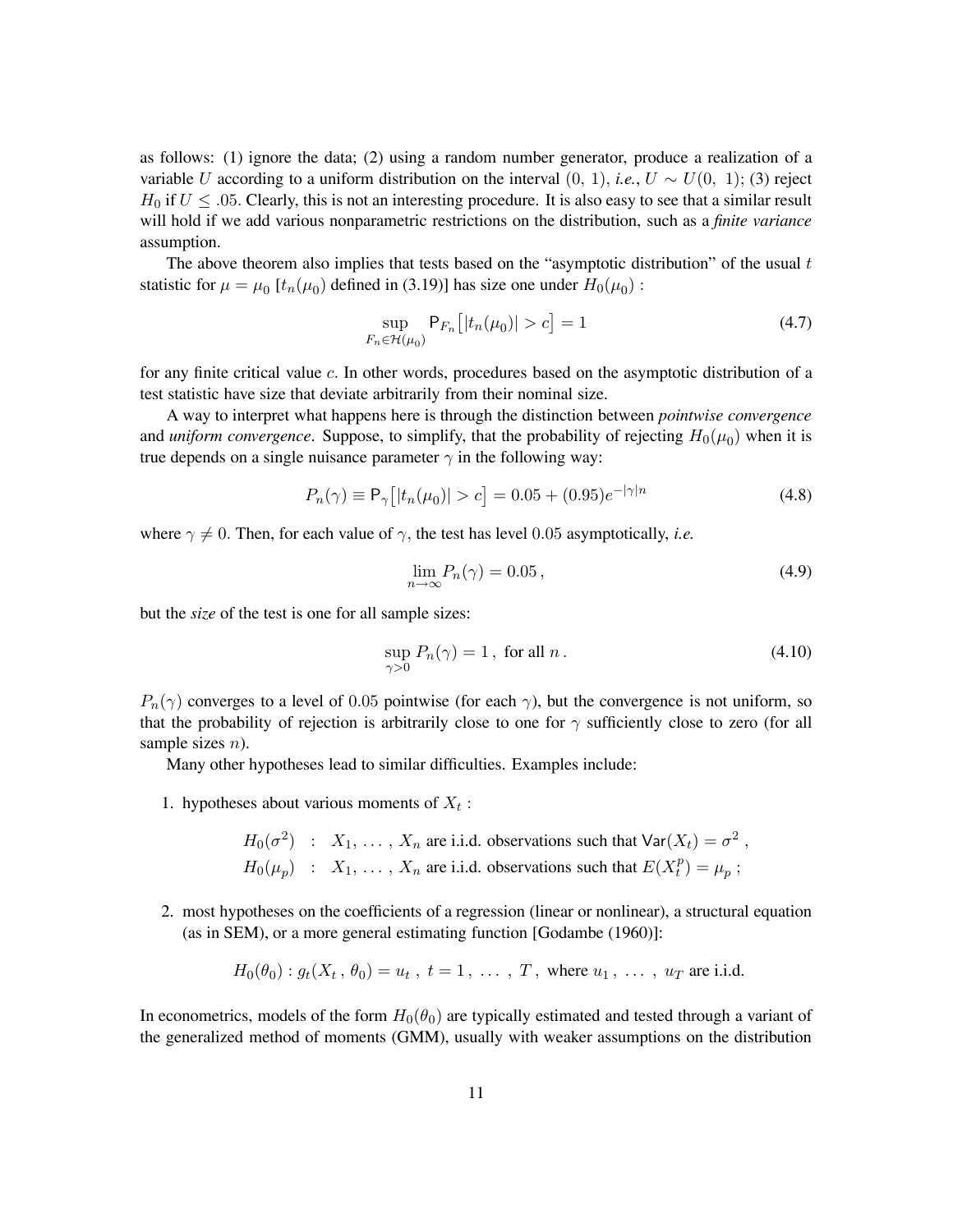of  $u_1, \ldots, u_T$ ; see Hansen (1982), Newey and West (1987a), Newey and McFadden (1994) and Hall (1999). To the extent that GMM methods are viewed as a way to allow for "weak assumptions", it follows from the above discussion that they constitute pseudo-solutions of ill-defined problems.

It is important to observe that the above discussion does not imply that all nonparametric hypotheses are non testable. In the present case, the problem of non-testability could be eliminated by choosing another measure of central tendency, such as a *median*:

$$
H_0^{0.5}(m_0): X_1, \ldots, X_n \text{ are i.i.d. continuous r.v.'s such that}
$$

$$
\text{Med}(X_t) = m_0, t = 1, \ldots, T.
$$

 $H_0^{0.5}(m_0)$  can be easily tested with a sign test [see Pratt and Gibbons (1981, Chapter 2)]. More generally, hypotheses on the quantiles of the distribution of observations in random sample remain testable nonparametrically:

$$
H_0^p(Q_{p0}): X_1, \ldots, X_n \text{ are i.i.d. observations such that}
$$
  

$$
P[X_t \leq Q_{p0}] = p, t = 1, \ldots, T.
$$

Moments are not empirically meaningful functionals in nonparametric models (unless strong distributional assumptions are added), though quantiles are.

#### **4.2. Procedures robust to heteroskedasticity of unknown form**

Another common problem in econometrics consists in developing methods which remain valid in making inference on regression coefficients when the variances of the observations are not identical (heteroskedasticity). In particular, this may go as far as looking for tests which are "robust to heteroskedasticity of unknown form". But it is not widely appreciated that this involves very strong restrictions on the procedures that can satisfy this requirement. To see this, consider the problem which consists in testing whether  $n$  observations are independent with common zero median, namely:

$$
H_0: X_1, \ldots, X_n
$$
 are independent random variables each with a distribution symmetric about zero. (4.11)

Equivalently,  $H_0$  states that the joint distribution  $F_n$  of the observations belongs to the (huge) set  $\mathcal{H}_0 = \{F_n \in \mathcal{F}_n : F_n \text{ satisfies } H_0\} : H_0 \text{ allows heteroskedasticity of unknown form. In such a$ case, we have the following theorem.

**Theorem 4.2** CHARACTERIZATION OF HETEROSKEDASTICITY ROBUST TESTS*. If a test has level*  $\alpha$  *for*  $H_0$ *, where*  $0 < \alpha < 1$ *, then it must satisfy the condition* 

$$
P[Rejecting H_0 | |X_1|, \ldots, |X_n|] \le \alpha \text{ under } H_0. \tag{4.12}
$$

PROOF. See Pratt and Gibbons (1981, Section 5.10) and Lehmann and Stein (1949).

In other words, a valid test with level  $\alpha$  must be a *sign test* — or, more precisely, its level must be equal to  $\alpha$  conditional on the absolute values of the observations (which amounts to considering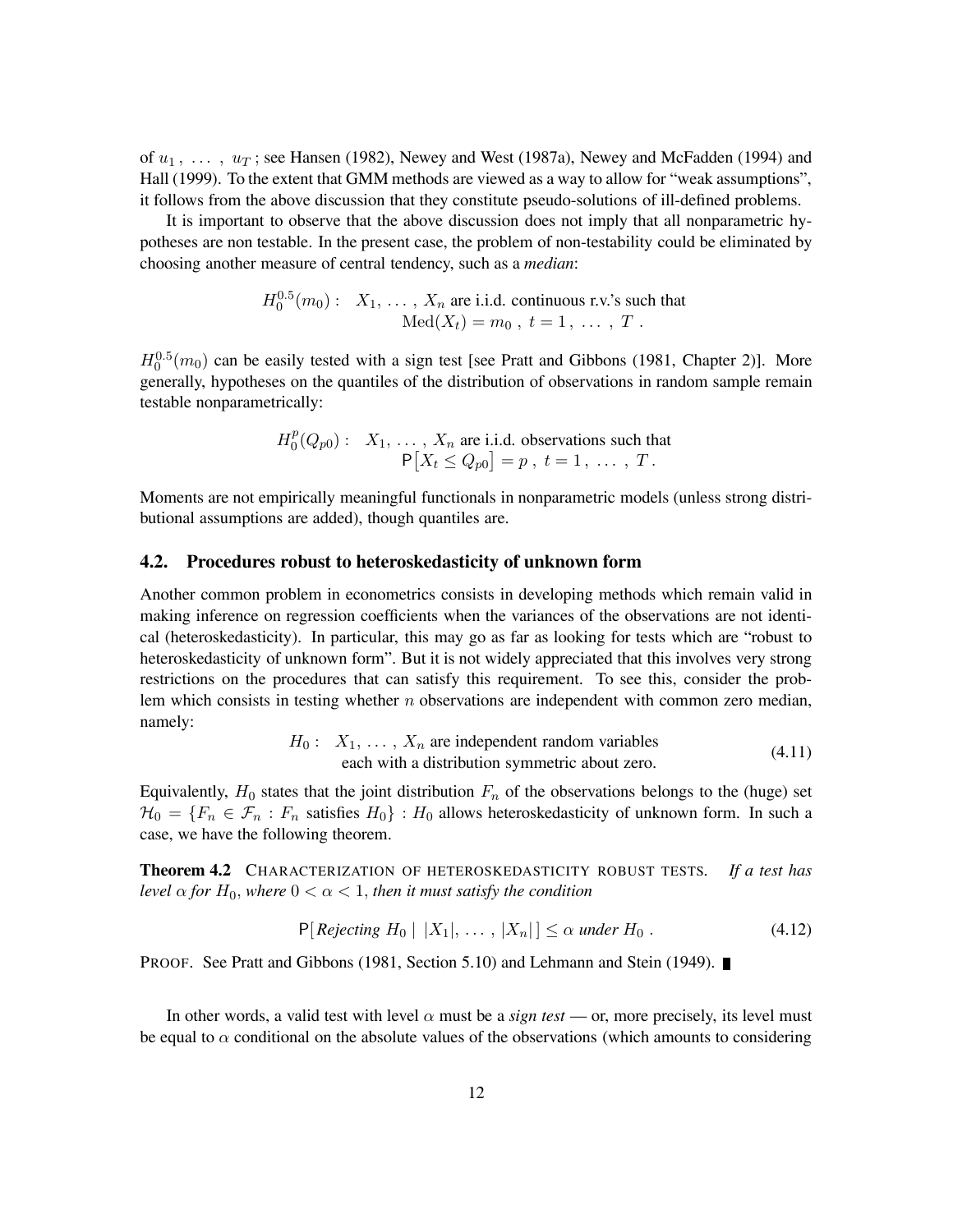a test based on the signs of the observations). From this, the following remarkable property follows.

**Corollary 4.3** *If, for all*  $0 < \alpha < 1$ *, the condition* (4.12) *is not satisfied, then the size of the test is equal to one,* i.e.

$$
\sup_{F_n \in \mathcal{H}_0} \mathsf{P}_{F_n}[Rejecting H_0] = 1. \tag{4.13}
$$

In other words, if a test procedure does not satisfy (4.12) for all levels  $0 < \alpha < 1$ , then its true size is *one* irrespective of its nominal size. Most so-called "heteroskedasticity robust procedures" based on "corrected" standard errors [see White (1980), Newey and West (1987b), Davidson and MacKinnon (1993, Chapter 16), Cushing and McGarvey (1999)] do not satisfy condition (4.12) and consequently have size one.<sup>9</sup>

### **4.3. Procedures robust to autocorrelation of arbitrary form**

As a third illustration, let us now examine the problem of testing the unit root hypothesis in the context of an autoregressive model whose order is infinite or is not bounded by a prespecified maximal order:

$$
X_t = \beta_0 + \sum_{k=1}^p \lambda_k X_{t-k} + u_t, \ u_t \stackrel{i.i.d.}{\sim} N[0, \sigma^2], \ t = 1, \ \dots \ , \ n, \tag{4.14}
$$

where p is not bounded *a priori*. This type of problem has attracted a lot of attention in recent years.<sup>10</sup> We wish to test:

$$
\tilde{H}_0: \sum_{k=1}^p \lambda_k = 1 \tag{4.15}
$$

or, more precisely,

$$
\tilde{H}_0: \quad X_t = \beta_0 + \sum_{k=1}^p \lambda_k X_{t-k} + u_t, \ t = 1, \ \dots \ , \ n, \text{ for some } p \ge 0, \\
\sum_{k=1}^p \lambda_k = 1 \quad \text{and} \quad u_t \stackrel{i.i.d.}{\sim} N[0, \ \sigma^2]. \tag{4.16}
$$

About this problem, we can show the following theorem and corollary.

**Theorem 4.4** UNIT ROOT NON-TESTABILITY IN NONPARAMETRIC MODELS*. If a test has level*  $\alpha$  *for*  $H_0$ , i.e.

$$
\mathsf{P}_{F_n}[Rejecting \ \tilde{H}_0] \leq \alpha \quad \text{for all } F_n \ \text{satisfying } \tilde{H}_0 \ , \tag{4.17}
$$

*then*

$$
P_{F_n}[Rejecting \tilde{H}_0] \le \alpha \quad \text{for all } F_n . \tag{4.18}
$$

PROOF. See Cochrane (1991) and Blough (1992). ■

 $^{9}$ For examples of size distortions, see Dufour (1981) and Campbell and Dufour (1995, 1997).

 $10$ For reviews of this huge literature, the reader may consult: Banerjee, Dolado, Galbraith, and Hendry (1993), Stock (1994), Tanaka (1996), and Maddala and Kim (1998).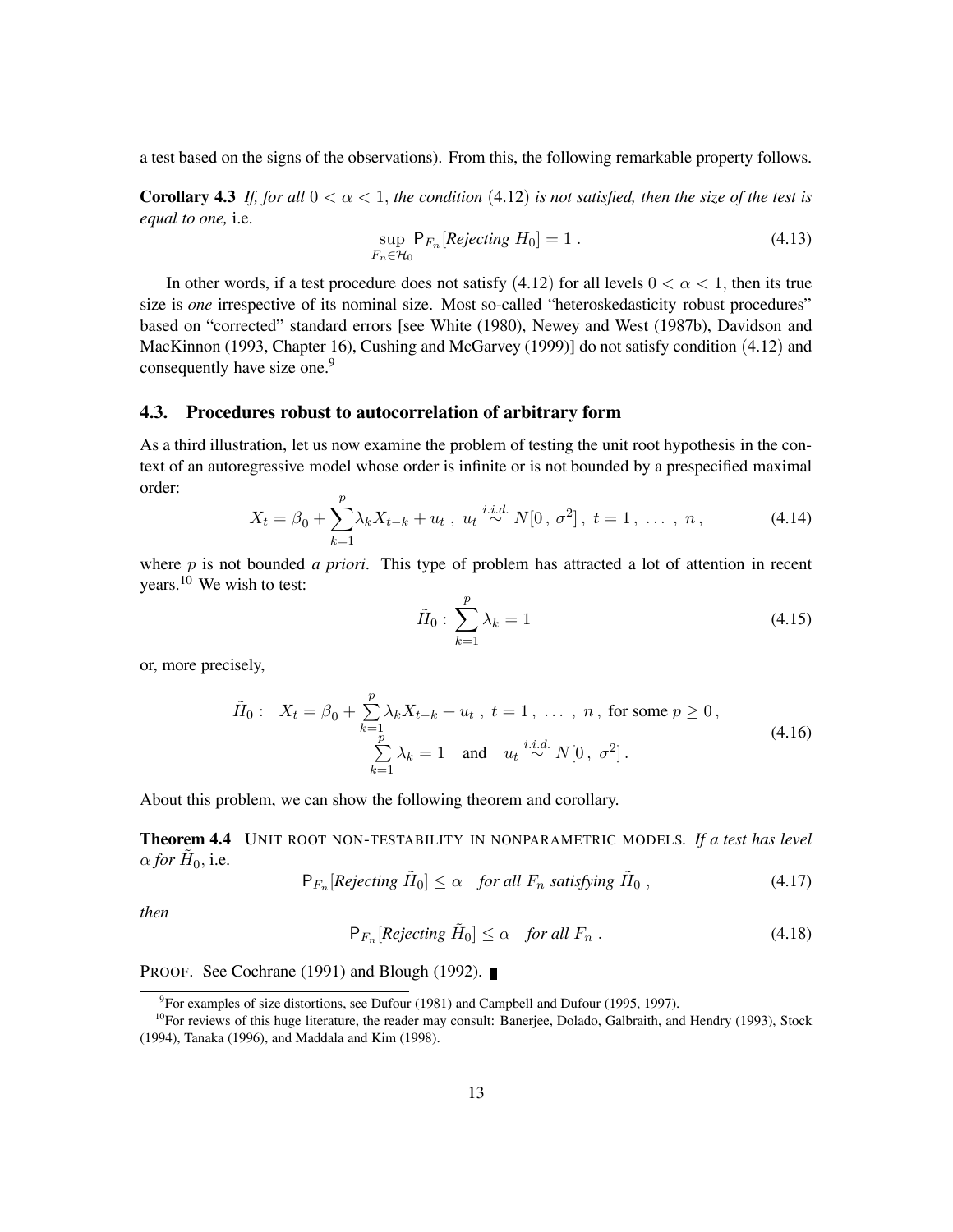**Corollary 4.5** *If, for all*  $0 < \alpha < 1$ *, the condition* (4.18) *is not satisfied, then the size of the test is equal to one,* i.e.

$$
\sup_{F_n \in \mathcal{H}_0} \mathsf{P}_{F_n}[Rejecting \ \tilde{H}_0] = 1
$$

*where*  $\mathcal{H}_0$  *is the set of all data distributions*  $F_n$  *that satisfy*  $\tilde{H}_0$ *.* 

As in the mean problem, the null hypothesis is simply too "large" (unrestricted) to allow testing from a finite data set. Consequently, all procedures that claim to offer corrections for very general forms of serial dependence [*e.g.*, Phillips (1987), Phillips and Perron (1988)] are affected by these problems: irrespective of the nominal level of the test, the true size under the hypothesis  $H_0$  is equal to one.

To get a testable hypothesis, it is essential to fix jointly the order of the AR process (*i.e.*, a numerical upper bound on the order) and the sum of the coefficients: for example, we could consider the following null hypothesis where the order of the autoregressive process is equal to 12:

$$
H_0(12): \quad X_t = \beta_0 + \sum_{k=1}^{12} \lambda_k X_{t-k} + u_t \,, \ t = 1, \ \dots \ , \ n \,,
$$
\n
$$
\sum_{k=1}^{12} \lambda_k = 1 \quad \text{and} \quad u_t \stackrel{i.i.d.}{\sim} N[0, \ \sigma^2].
$$
\n
$$
(4.19)
$$

The order of the autoregressive process is an essential part of the hypothesis: it is not possible to separate inference on the unit root hypothesis from inference on the order of the process. Similar difficulties will also occur for most other hypotheses on the coefficients of (4.16). For further discussion of this topic, the reader may consult Sims (1971a, 1971b), Blough (1992), Faust (1996, 1999) and Pötscher (2002).

## **5. Structural models and weak instruments**

Several authors in the past have noted that usual asymptotic approximations are not valid or lead to very inaccurate results when parameters of interest are close to regions where these parameters are no longer identifiable. The literature on this topic is now considerable.<sup>11</sup> In this section, we shall examine these issues in the context of SEM.

<sup>&</sup>lt;sup>11</sup>See Sargan (1983), Phillips (1984, 1985, 1989), Gleser and Hwang (1987), Koschat (1987), Phillips (1989), Hillier (1990), Nelson and Startz (1990a, 1990b), Buse (1992), Choi and Phillips (1992), Maddala and Jeong (1992), Bound, Jaeger, and Baker (1993, 1995), Dufour and Jasiak (1993, 2001), McManus, Nankervis, and Savin (1994), Angrist and Krueger (1995), Hall, Rudebusch, and Wilcox (1996), Dufour (1997), Shea (1997), Staiger and Stock (1997), Wang and Zivot (1998), Zivot, Startz, and Nelson (1998), Hall and Peixe (2000), Stock and Wright (2000), Hahn and Hausman (2002a, 2002b, 2002c), Hahn, Hausman, and Kuersteiner (2001), Dufour and Taamouti (2000, 2001b, 2001a), Startz, Nelson, and Zivot (2001), Kleibergen (2001b, 2001a, 2002a, 2002b, 2003), Bekker (2002), Bekker and Kleibergen (2001), Chao and Swanson (2001, 2003), Moreira (2001, 2003a, 2003b), Moreira and Poi (2001), Stock and Yogo (2002, 2003), Stock, Wright, and Yogo (2002)], Wright (2003, 2002), Imbens and Manski (2003), Kleibergen and Zivot (2003), Perron (2003), and Zivot, Startz, and Nelson (2003).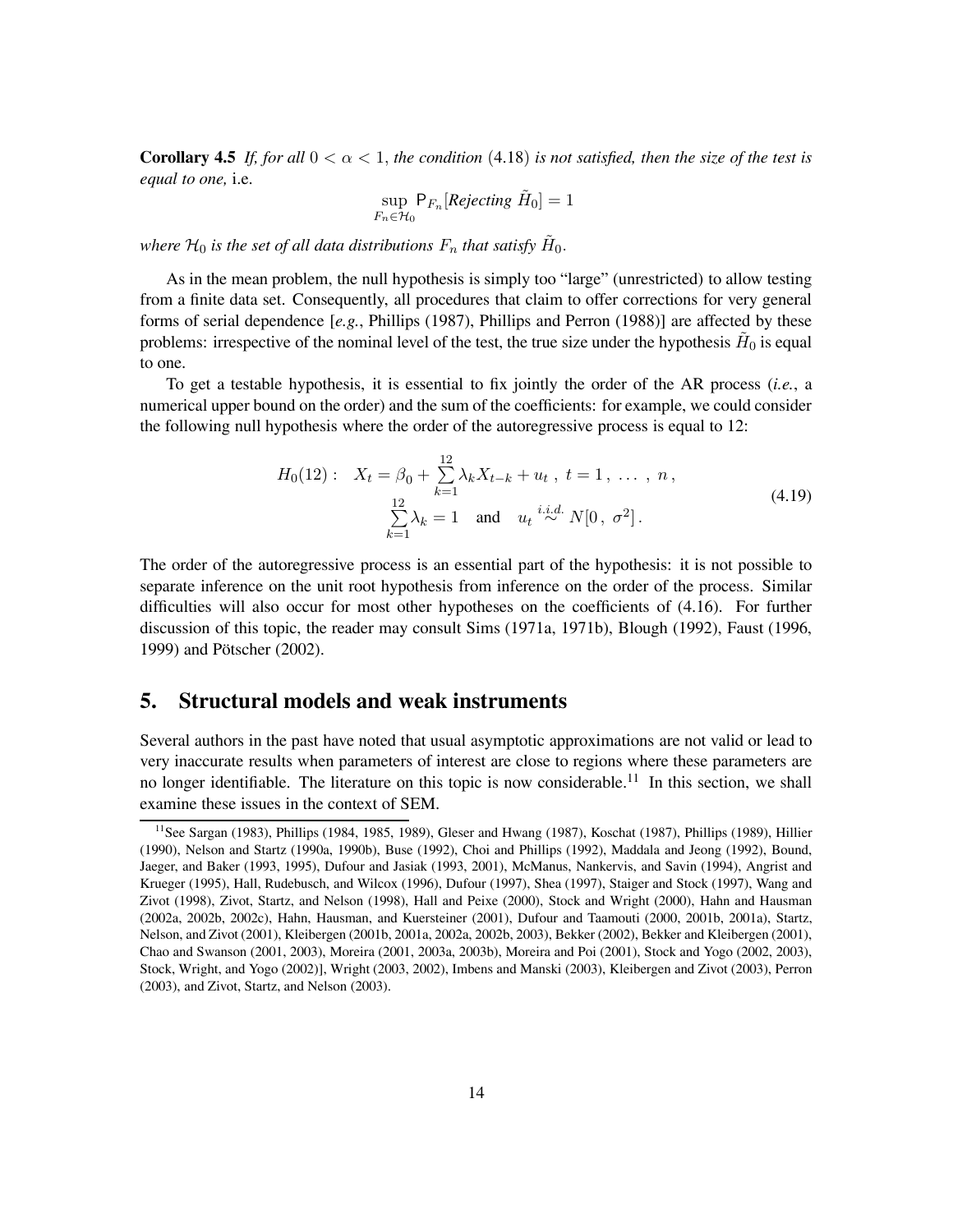#### **5.1. Standard simultaneous equations model**

Let us consider the standard simultaneous equations model:

$$
y = Y\beta + X_1\gamma + u, \qquad (5.1)
$$

$$
Y = X_1 \Pi_1 + X_2 \Pi_2 + V, \tag{5.2}
$$

where y and Y are  $T \times 1$  and  $T \times G$  matrices of endogenous variables,  $X_1$  and  $X_2$  are  $T \times k_1$ and  $T \times k_2$  matrices of exogenous variables,  $\beta$  and  $\gamma$  are  $G \times 1$  and  $k_1 \times 1$  vectors of unknown coefficients,  $\Pi_1$  and  $\Pi_2$  are  $k_1\times G$  and  $k_2\times G$  matrices of unknown coefficients,  $u=(u_1,\ldots, u_T)^\prime$ is a  $T \times 1$  vector of structural disturbances, and  $V = [V_1, \ldots, V_T]'$  is a  $T \times G$  matrix of reducedform disturbances. Further,

$$
X = [X_1, X_2]
$$
 is a full-column rank  $T \times k$  matrix (5.3)

where  $k = k_1 + k_2$ . Finally, to get a finite-sample distributional theory for the test statistics, we shall use the following assumptions on the distribution of  $u$ :

$$
u \text{ and } X \text{ are independent}; \tag{5.4}
$$

$$
u \sim N\left[0, \sigma_u^2 I_T\right].\tag{5.5}
$$

 $(5.4)$  may be interpreted as the strict exogeneity of X with respect to u.

Note that the distribution of V is not otherwise restricted; in particular, the vectors  $V_1, \ldots, V_T$ need not follow a Gaussian distribution and may be heteroskedastic. Below, we shall also consider the situation where the reduced-form equation for  $Y$  includes a third set of instruments  $X_3$  which are not used in the estimation:

$$
Y = X_1 \Pi_1 + X_2 \Pi_2 + X_3 \Pi_3 + V \tag{5.6}
$$

where  $X_3$  is a  $T \times k_3$  matrix of explanatory variables (not necessarily strictly exogenous); in particular,  $X_3$  may be unobservable. We view this situation as important because, in practice, it is quite rare that one can consider all the relevant instruments that could be used. Even more generally, we could also assume that  $Y$  obeys a general nonlinear model of the form:

$$
Y = g(X_1, X_2, X_3, V, \Pi) \tag{5.7}
$$

where  $g(\cdot)$  is a possibly unspecified nonlinear function and  $\Pi$  is an unknown parameter matrix.

The model presented in  $(5.1)$  -  $(5.2)$  can be rewritten in reduced form as:

$$
y = X_1 \pi_1 + X_2 \pi_2 + v, \tag{5.8}
$$

$$
Y = X_1 \Pi_1 + X_2 \Pi_2 + V, \tag{5.9}
$$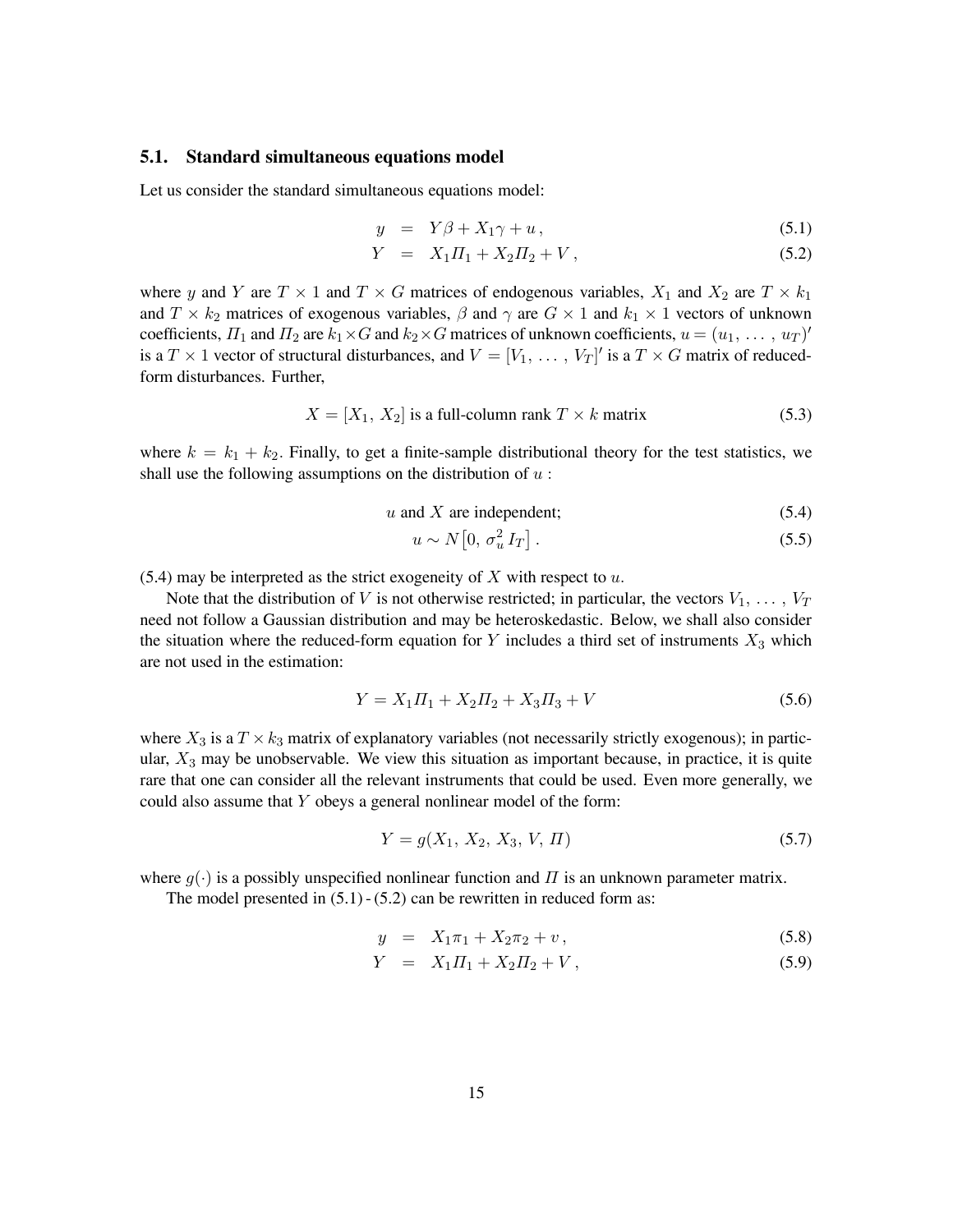where  $\pi_1 = \Pi_1 \beta + \gamma$ ,  $v = u + V \beta$ , and

$$
\pi_2 = \Pi_2 \beta \,. \tag{5.10}
$$

Suppose now that we are interested in making inference about  $\beta$ .

(5.10) is the crucial equation governing identification in this system: we need to be able to recover  $\beta$  from the values of the regression coefficients  $\pi_2$  and  $\Pi_2$ . The necessary and sufficient condition for identification is the well-known *rank condition* for the identification of  $\beta$ :

$$
\beta \text{ is } identifiable \quad \text{iff} \quad \text{rank}(H_2) = G. \tag{5.11}
$$

We have a *weak instrument problem* when either  $\text{rank}(H_2) < k_2$  (*non-identification*), or  $H_2$  is *close to having deficient rank* [*i.e.*,  $\text{rank}(\Pi_2) = k_2$  with strong linear dependence between the rows (or columns) of  $\Pi_2$ ]. There is no compelling definition of the notion of *near-nonidentification*, but reasonable characterizations include the condition that  $\det(\Pi'_2\Pi_2)$  is "close to zero", or that  $\Pi'_2\Pi_2$ has one or several eigenvalues "close to zero".

Weak instruments are notorious for causing serious statistical difficulties on several fronts: (1) parameter estimation; (2) confidence interval construction; (3) hypothesis testing. We now consider these problems in greater detail.

### **5.2. Statistical problems associated with weak instruments**

The problems associated with weak instruments were originally discovered through its consequences for estimation. Work in this area includes:

- 1. theoretical work on the *exact distribution* of two-stage least squares (2SLS) and other "consistent" structural estimators and test statistics [Phillips (1983), Phillips (1984), Rothenberg (1984), Phillips (1985), Phillips (1989), Hillier (1990), Nelson and Startz (1990a), Nelson and Startz (1990a), Buse (1992), Maddala and Jeong (1992), Choi and Phillips (1992), Dufour (1997)];
- 2. *weak-instrument* (local to non-identification) *asymptotics* [Staiger and Stock (1997), Wang and Zivot (1998), Stock and Wright (2000)];
- 3. empirical examples [Bound, Jaeger, and Baker (1995)].

The main conclusions of this research can be summarized as follows.

- 1. Theoretical results show that the distributions of various estimators depend in a complicated way on unknown nuisance parameters. Thus, they are difficult to interpret.
- 2. When identification conditions are not satisfied, standard asymptotic theory for estimators and test statistics typically collapses.
- 3. With weak instruments,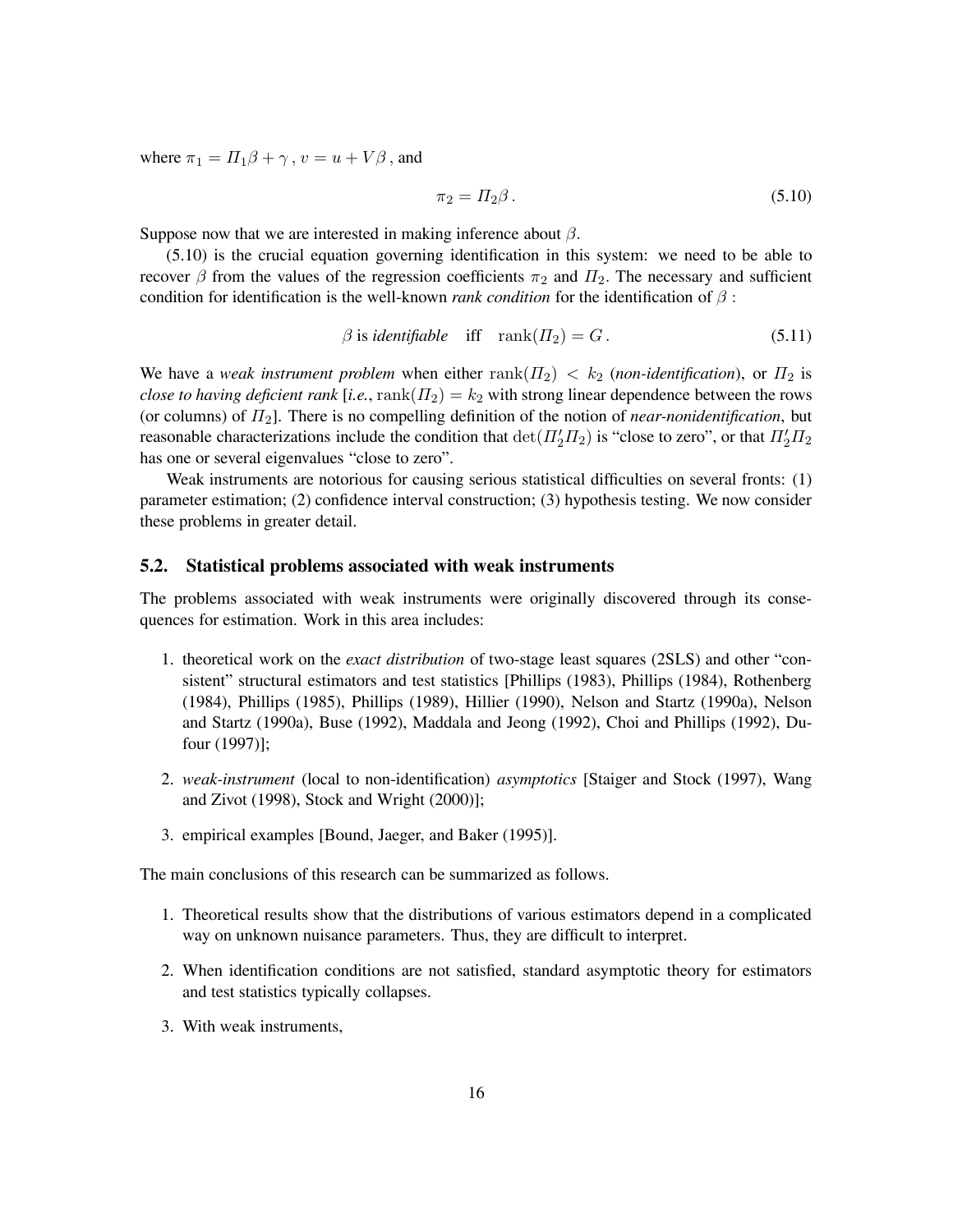- (a) the 2SLS estimator becomes heavily biased [in the same direction as ordinary least squares (OLS)];
- (b) the distribution of the 2SLS estimator is quite far from the normal distribution (*e.g.*, bimodal).
- 4. A striking illustration of these problems appears in the reconsideration by Bound, Jaeger, and Baker (1995) of a study on returns to education by Angrist and Krueger (1991). Using 329000 observations, these authors found that replacing the instruments used by Angrist and Krueger (1991) with randomly generated (totally irrelevant) instruments produced very similar point estimates and standard errors. This result indicates that the original instruments were weak.

For a more complete discussion of estimation with weak instruments, the reader may consult Stock, Wright, and Yogo (2002).

### **5.3. Characterization of valid tests and confidence sets**

Weak instruments also lead to very serious problems when one tries to perform tests or build confidence intervals on the parameters of the model. Consider the general situation where we have two parameters  $\theta_1$  and  $\theta_2$  [*i.e.*,  $\theta = (\theta_1, \theta_2)$ ] such that  $\theta_2$  is no longer identified when  $\theta_1$  takes a certain value, say  $\theta_1 = \theta_1^0$ :

$$
L(y | \theta_1, \theta_2) \equiv \overline{L}(y | \theta_1^0) \tag{5.12}
$$

**Theorem 5.1** CHARACTERIZATION OF VALID CONFIDENCE SET FOR A POSSIBLY UNIDENTI-FIED PARAMETER. If  $\theta_2$  is a parameter whose value is not bounded, then the confidence region C *with level*  $1 - \alpha$  *for*  $\theta_2$  *must have the following property:* 

$$
P_{\theta}[C \text{ is unbounded}] > 0 \tag{5.13}
$$

*and, if*  $\theta_1 = \theta_1^0$ ,

$$
P_{\theta}[C \text{ is unbounded}] \ge 1 - \alpha. \tag{5.14}
$$

PROOF. See Dufour (1997). ■

### **Corollary 5.2** *If* C *does not satisfy the property given in the previous theorem, its size must be zero.*

This will be the case, in particular, for any Wald-type confidence interval, obtained by assuming that

$$
t_{\hat{\theta}_2} = \frac{\hat{\theta}_2 - \theta_2}{\hat{\sigma}_{\theta_2}} \stackrel{approx}{\sim} N(0, 1), \qquad (5.15)
$$

which yields confidence intervals of the form  $\theta_2 - c\hat{\sigma}_{\theta_2} \le \theta_2 \le \theta_2 + c\hat{\sigma}_{\theta_2}$ , where  $P[|N(0, 1)| >$  $c \leq \alpha$ . By the above corollary, this type of interval has level zero, irrespective of the critical value c used:

$$
\inf_{\theta} \mathsf{P}_{\theta} \left[ \hat{\theta}_2 - c \hat{\sigma}_{\theta_2} \le \theta_2 \le \hat{\theta}_2 + c \hat{\sigma}_{\theta_2} \right] = 0 \,. \tag{5.16}
$$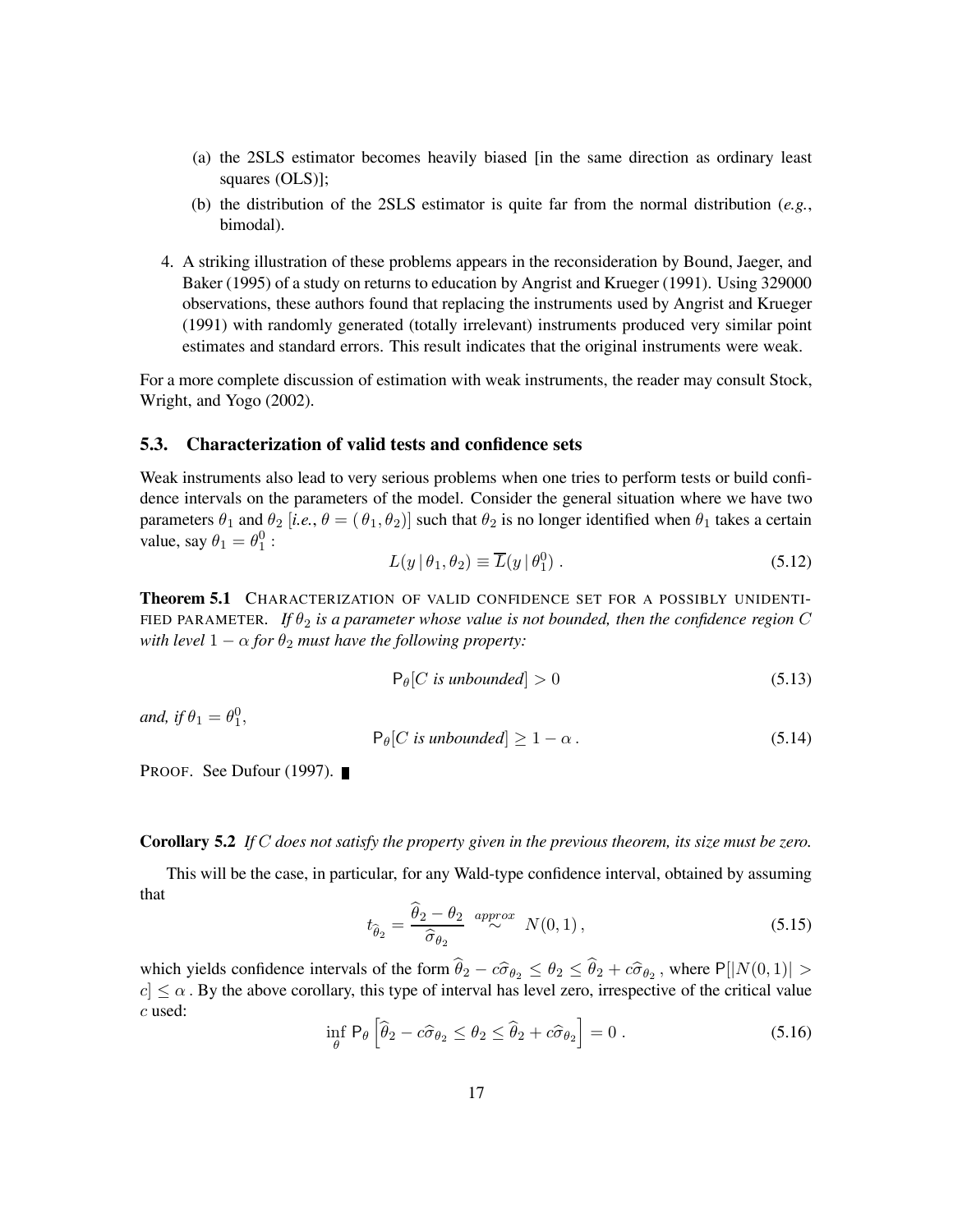In such situations, the notion of standard error loses its usual meaning and does not constitute a valid basis for building confidence intervals. In SEM, for example, this applies to standard confidence intervals based on 2SLS estimators and their asymptotic "standard errors".

Correspondingly, if we wish to test an hypothesis of form  $H_0$  :  $\theta_2 = \theta_2^0$ , the size of any test of the form

$$
\left| t_{\hat{\theta}_2}(\theta_2^0) \right| = \left| \frac{\hat{\theta}_2 - \theta_2^0}{\hat{\sigma}_{\theta_2}} \right| > c(\alpha)
$$
\n(5.17)

will deviate arbitrarily from its nominal size. No unique large-sample distribution for  $t_{\hat{\theta}_2}$  can provide valid tests and confidence intervals based on the asymptotic distribution of  $t_{\hat{\theta}_2}$ . From a statistical viewpoint, this means that  $t_{\hat{\theta}_2}$  is *not a pivotal function* for the model considered. More generally, this type of problem affects the validity of all *Wald-type* methods, which are based on comparing parameter estimates with their estimated covariance matrix.

By contrast, in models of the form (5.1) - (5.5), the distribution of the LR statistics for most hypotheses on model parameters can be bounded and cannot move arbitrarily: likelihood ratios are boundedly pivotal functions and provide a valid basis for testing and confidence set construction [see Dufour (1997)].

The central conclusion here is: *tests and confidence sets on the parameters of a structural model should be based on proper pivots.*

### **6. Approaches to weak instrument problems**

What should be the features of a satisfactory solution to the problem of making inference in structural models? We shall emphasize here four properties: (1) the method should be based on proper pivotal functions (ideally, a finite-sample pivot); (2) robustness to the presence of weak instruments; (3) robustness to excluded instruments; (4) robustness to the formulation of the model for the explanatory endogenous variables  $Y$  (which is desirable in many practical situations).

In the light of these criteria, we shall *first* discuss the Anderson-Rubin procedure, which in our view is the reference method for dealing with weak instruments in the context of standard SEM, *second* the projection technique which provides a general way of making a wide spectrum of tests and confidence sets, and *third* several recent proposals aimed at improving and extending the AR procedure.

#### **6.1. Anderson-Rubin statistic**

A solution to testing in the presence of weak instruments has been available for more than 50 years [Anderson and Rubin (1949)] and is now center stage again [Dufour (1997), Staiger and Stock (1997)]. Interestingly, the AR method can be viewed as an alternative way of exploiting "instruments" for inference on a structural model, although it pre-dates the introduction of 2SLS methods in SEM [Theil (1953), Basmann (1957)], which later became the most widely used method for estimating linear structural equations models.<sup>12</sup> The basic problem considered consists in testing

<sup>&</sup>lt;sup>12</sup>The basic ideas for using instrumental variables for inference on structural relationships appear to go back to Working (1927) and Wright (1928). For an interesting discussion of the origin of IV methods in econometrics, see Stock and Trebbi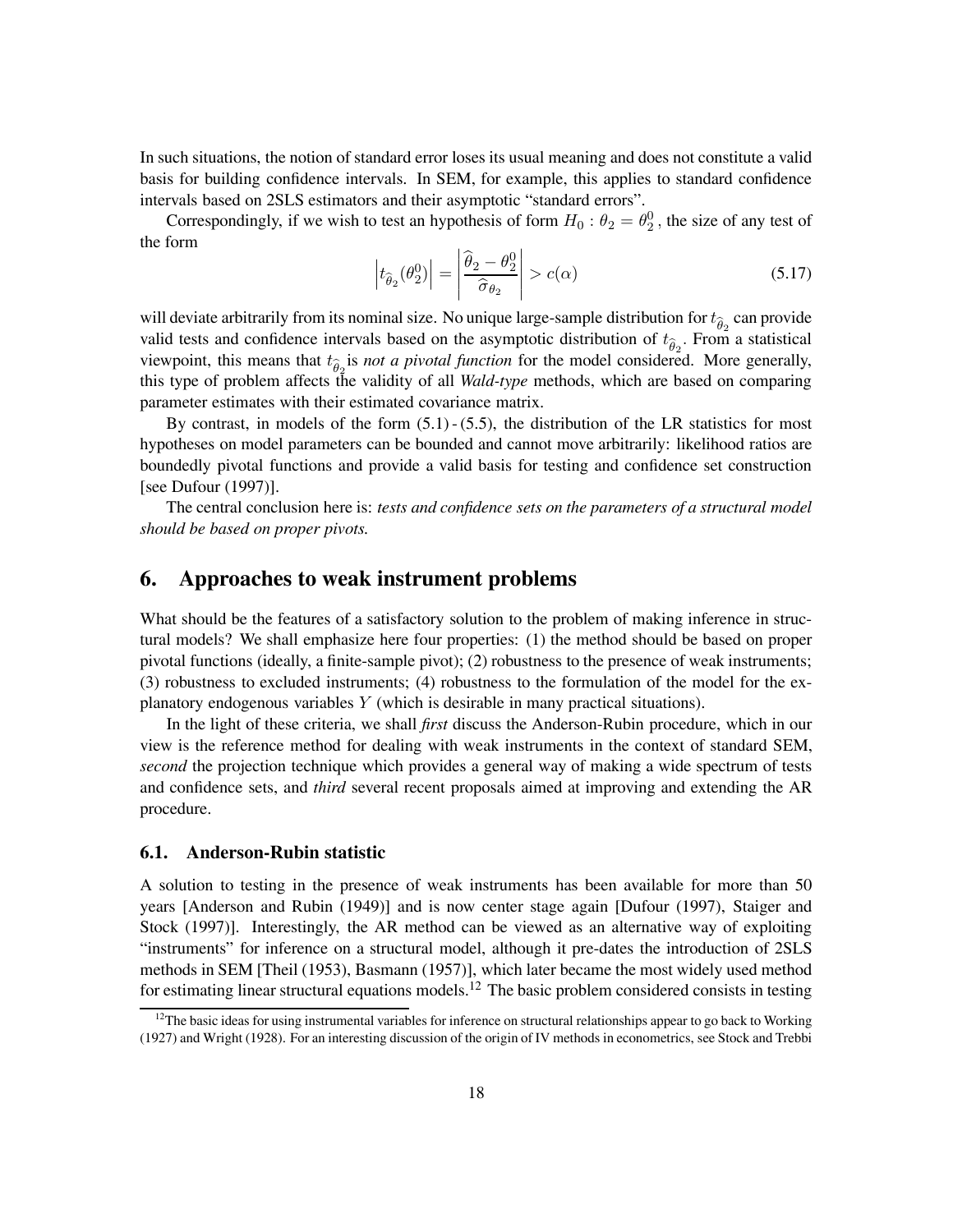the hypothesis

$$
H_0(\beta_0) : \beta = \beta_0 \tag{6.1}
$$

in model (5.1) - (5.4). In order to do that, we consider an *auxiliary regression* obtained by subtracting  $Y\beta_0$  from both sides of (5.1) and expanding the right-hand side in terms of the instruments. This yields the regression

$$
y - Y\beta_0 = X_1\theta_1 + X_2\theta_2 + \varepsilon \tag{6.2}
$$

where  $\theta_1 = \gamma + \Pi_1(\beta - \beta_0), \theta_2 = \Pi_2(\beta - \beta_0)$  and  $\varepsilon = u + V(\beta - \beta_0)$ . Under the null hypothesis  $H_0(\beta_0)$ , this equation reduces to

$$
y - Y\beta_0 = X_1\theta_1 + \varepsilon, \qquad (6.3)
$$

so we can test  $H_0(\beta_0)$  by testing  $H_0'(\beta_0)$ :  $\theta_2 = 0$ , in the auxiliary regression (6.2). This yields the following F-statistic — the Anderson-Rubin statistic — which follows a Fisher distribution under the null hypothesis:

$$
AR(\beta_0) = \frac{[SS_0(\beta_0) - SS_1(\beta_0)]/k_2}{SS_1(\beta_0)/(T - k)} \sim F(k_2, T - k)
$$
\n(6.4)

where  $SS_0(\beta_0) = (y - Y\beta_0)'M(X_1)(y - Y\beta_0)$  and  $SS_1(\beta_0) = (y - Y\beta_0)'M(X)(y - Y\beta_0)$ ; for any full-rank matrix A, we denote  $P(A) = A(A'A)^{-1}A'$  and  $M(A) = I - P(A)$ . What plays the crucial role here is the fact that we have instruments  $(X_2)$  that can be related to Y but are excluded from the structural equation. To draw inference on the structural parameter  $\beta$ , we "hang" on the variables in  $X_2$ : if we add  $X_2$  to the constrained structural equation (6.3), its coefficient should be zero. For these reasons, we shall call the variables in  $X_2$  *auxiliary instruments*.

Since the latter statistic is a proper pivot, it can be used to build confidence sets for  $\beta$ :

$$
C_{\beta}(\alpha) = \{ \beta_0 : AR(\beta_0) \le F_{\alpha}(k_2, T - k) \}
$$
\n
$$
(6.5)
$$

where  $F_{\alpha}(k_2, T - k)$  is the critical value for a test with level  $\alpha$  based on the  $F(k_2, T - k)$  distribution. When there is only one endogenous explanatory variable  $(G = 1)$ , this set has an explicit solution involving a quadratic inequation, *i.e.*

$$
C_{\beta}(\alpha) = \{\beta_0 : a\beta_0^2 + b\beta_0 + c \le 0\}
$$
\n(6.6)

where  $a = Y'HY$ ,  $H \equiv M(X_1) - M(X) [1 + k_2 F_\alpha(k_2, T - k)/(T - k)]$ ,  $b = -2Y'Hy$ , and  $c = y'Hy$ . The set  $C_{\beta}(\alpha)$  may easily be determined by finding the roots of the quadratic polynomial in equation (6.6); see Dufour and Jasiak (2001) and Zivot, Startz, and Nelson (1998) for details.

When  $G > 1$ , the set  $C_\beta(\alpha)$  is not in general an ellipsoid, but it remains fairly manageable by using the theory of *quadrics* [Dufour and Taamouti (2000)]. When the model is correct and its parameters are well identified by the instruments used,  $C_\beta(\alpha)$  is a closed bounded set close to an ellipsoid. In other cases, it can be unbounded or empty. Unbounded sets are highly likely when the model is not identified, so they point to *lack of identification*. Empty confidence sets can occur (with a non-zero probability) when we have more instruments than parameters in the structural

(2003).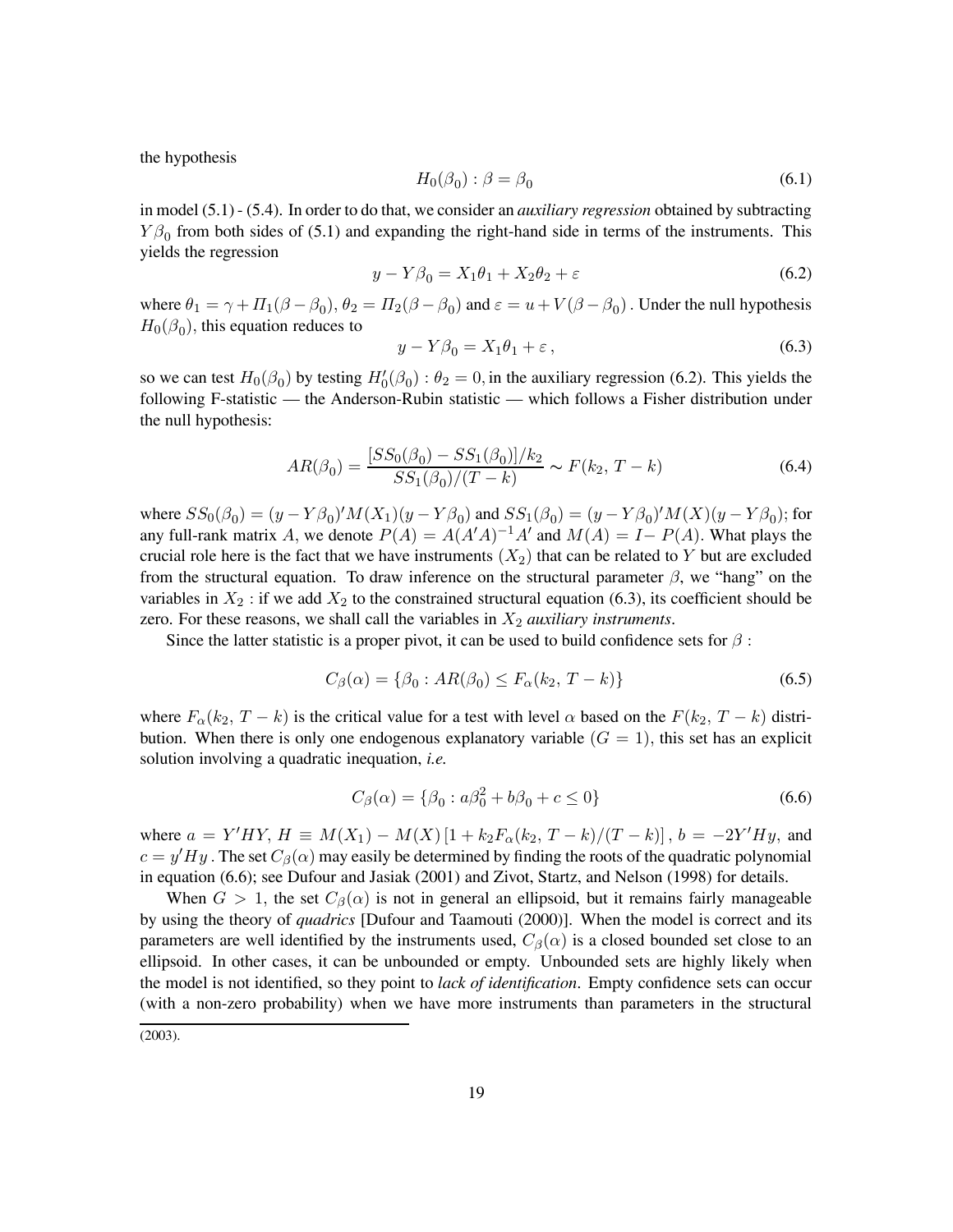equation (5.1), *i.e.* the model is *overidentified*. An empty confidence set means that no value of the parameter vector  $\beta$  is judged to be compatible with the available data, which indicates that the model is misspecified. So the procedure provides as an interesting byproduct a *specification test*. 13

It is also easy to see that the above procedure remains valid even if the extended reduced form (5.6) is the correct model for Y. In other words, we can leave out a subset of the instruments  $(X_3)$ and use only  $X_2$ : the level of the procedure will not be affected. Indeed, this will also hold if Y is determined by the general — possibly nonlinear — model (5.7). The procedure is *robust to excluded instruments* as well as to the *specification of the model for* Y. The power of the test may be affected by the choice of  $X_2$ , but its level is not. Since it is quite rare an investigator can be sure relevant instruments have not been left out, this is an important practical consideration.

The AR procedure can be extended easily to deal with linear hypotheses which involve  $\gamma$  as well. For example, to test an hypothesis of the form

$$
H_0(\beta_0, \gamma_0) : \beta = \beta_0 \text{ and } \gamma = \gamma_0,
$$
\n(6.7)

we can consider the transformed model

$$
y - Y\beta_0 - X_1\gamma_0 = X_1\theta_1 + X_2\theta_2 + \varepsilon.
$$
 (6.8)

Since, under  $H_0(\beta_0, \gamma_0)$ ,

$$
y - Y\beta_0 - X_1\gamma_0 = \varepsilon, \qquad (6.9)
$$

we can test  $H_0(\beta_0, \gamma_0)$  by testing  $H'_0(\beta_0, \gamma_0)$  :  $\theta_1 = 0$  and  $\theta_2 = 0$  in the auxiliary regression (6.8); see Maddala (1974). Tests for more general restrictions of the form

$$
H_0(\beta_0, \nu_0) : \beta = \beta_0 \text{ and } R\gamma = \nu_0,
$$
\n
$$
(6.10)
$$

where R is a  $r \times K$  fixed full-rank matrix, are discussed in Dufour and Jasiak (2001).

The AR procedure thus enjoys several remarkable features. Namely, it is: (1) pivotal in finite samples; (2) robust to weak instruments; (3) robust to excluded instruments; (4) robust to the specification of the model for Y (which can be nonlinear with an unknown form); further,  $(5)$  the AR method provides asymptotically "valid" tests and confidence sets under quite weak distributional assumptions (basically, the assumptions that cover the usual asymptotic properties of linear regression); and (6) it can be extended easily to test restrictions and build confidence sets which also involve the coefficients of the exogenous variables, such as  $H_0(\beta_0, \nu_0)$  in (6.10).

But the method also has its drawbacks. The main ones are: (1) the tests and confidence sets obtained in this way apply only to the full vector  $\beta$  [or  $(\beta', \gamma')'$ ]; what can we do, if  $\beta$  has more than one element? (2) power may be low if too many instruments are added  $(X_2$  has too many variables) to perform the test, especially if the instruments are irrelevant; (3) the error normality assumption is restrictive and we may wish to consider other distributional assumptions; (4) the structural equations are assumed to be linear. We will now discuss a number of methods which have been proposed in order to circumvent these drawbacks.

<sup>&</sup>lt;sup>13</sup>For further discussion of this point, see Kleibergen (2002b).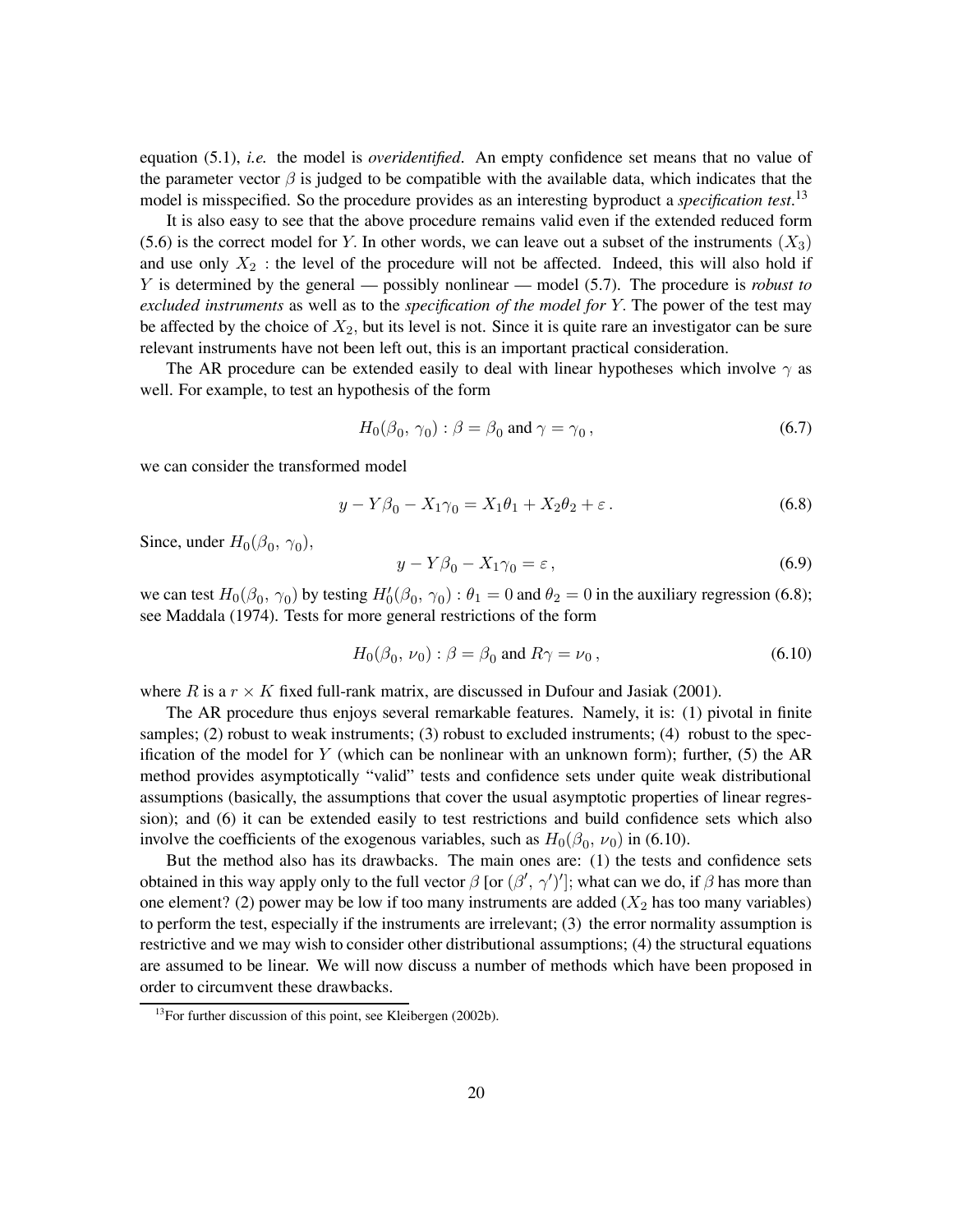#### **6.2. Projections and inference on parameter subsets**

Suppose now that  $\beta$  [or  $(\beta', \gamma')'$ ] has more than one component. The fact that a procedure with a finite-sample theory has been obtained for "joint hypotheses" of the form  $H_0(\beta_0)$  [or  $H_0(\beta_0, \gamma_0)$ ] is not due to chance: since the distribution of the data is determined by the full parameter vector, there is no reason in general why one should be able to decide on the value of a component of  $\beta$  independently of the others. Such a separation is feasible only in special situations, *e.g.* in the classical linear model (without exact multicollinearity). Lack of identification is precisely a situation where the value of a parameter may be determined only after various restrictions (*e.g.*, the values of other parameters) have been imposed. So parametric nonseparability arises here, and inference should start from a simultaneous approach. If the data generating process corresponds to a model where parameters are well identified, precise inferences on individual coefficients may be feasible. This raises the question how one can move from a joint inference on  $\beta$  to its components.

A general approach to this problem consists in using a projection technique. If

$$
\mathsf{P}[\beta \in C_{\beta}(\alpha)] \ge 1 - \alpha\,,\tag{6.11}
$$

then, for any function  $g(\beta)$ ,

$$
\mathsf{P}\big[g(\beta) \in g\left[C_{\beta}(\alpha)\right]\big] \ge 1 - \alpha. \tag{6.12}
$$

If  $g(\beta)$  is a component of  $\beta$  or (more generally) a linear transformation  $g(\beta) = w' \beta$ , the confidence set for a linear combination of the parameters, say  $w'\beta$  takes the usual form  $[w'\tilde{\beta} - \hat{\sigma}z_{\alpha}, w'\tilde{\beta} + \hat{\sigma}z_{\alpha}]$ with  $\hat{\beta}$  a k-class type estimator of  $\beta$ ; see Dufour and Taamouti (2000).<sup>14</sup>

Another interesting feature comes from the fact that the confidence sets obtained in this way are *simultaneous* in the sense of Scheffé. More precisely, if  $\{g_a(\beta) : a \in A\}$  is a set of functions of  $\beta$ , then

$$
\mathsf{P}\big[g_a(\beta) \in g\left[C_{\beta}(\alpha)\right] \text{ for all } a \in A\big] \ge 1 - \alpha. \tag{6.13}
$$

If these confidence intervals are used to test different hypotheses, an unlimited number of hypotheses can be tested without losing control of the overall level.

#### **6.3. Alternatives to the AR procedure**

In view of improving the power of  $AR$  procedures, a number of alternative methods have been recently suggested. We will now discuss several of them.

**a. Generalized auxiliary regression** A general approach to the problem of testing  $H_0(\beta_0)$  consists in replacing  $X_2$  in the auxiliary regression

$$
y - Y\beta_0 = X_1\theta_1 + X_2\theta_2 + \varepsilon \tag{6.14}
$$

<sup>&</sup>lt;sup>14</sup>g [C<sub>β</sub>( $\alpha$ )] takes the form of a bounded confidence interval as soon as the confidence set g [C<sub>β</sub>( $\alpha$ )] is unbounded. For further discussion of projection methods, the reader may consult Dufour (1990, 1997), Campbell and Dufour (1997), Abdelkhalek and Dufour (1998), Dufour, Hallin, and Mizera (1998), Dufour and Kiviet (1998), and Dufour and Jasiak (2001).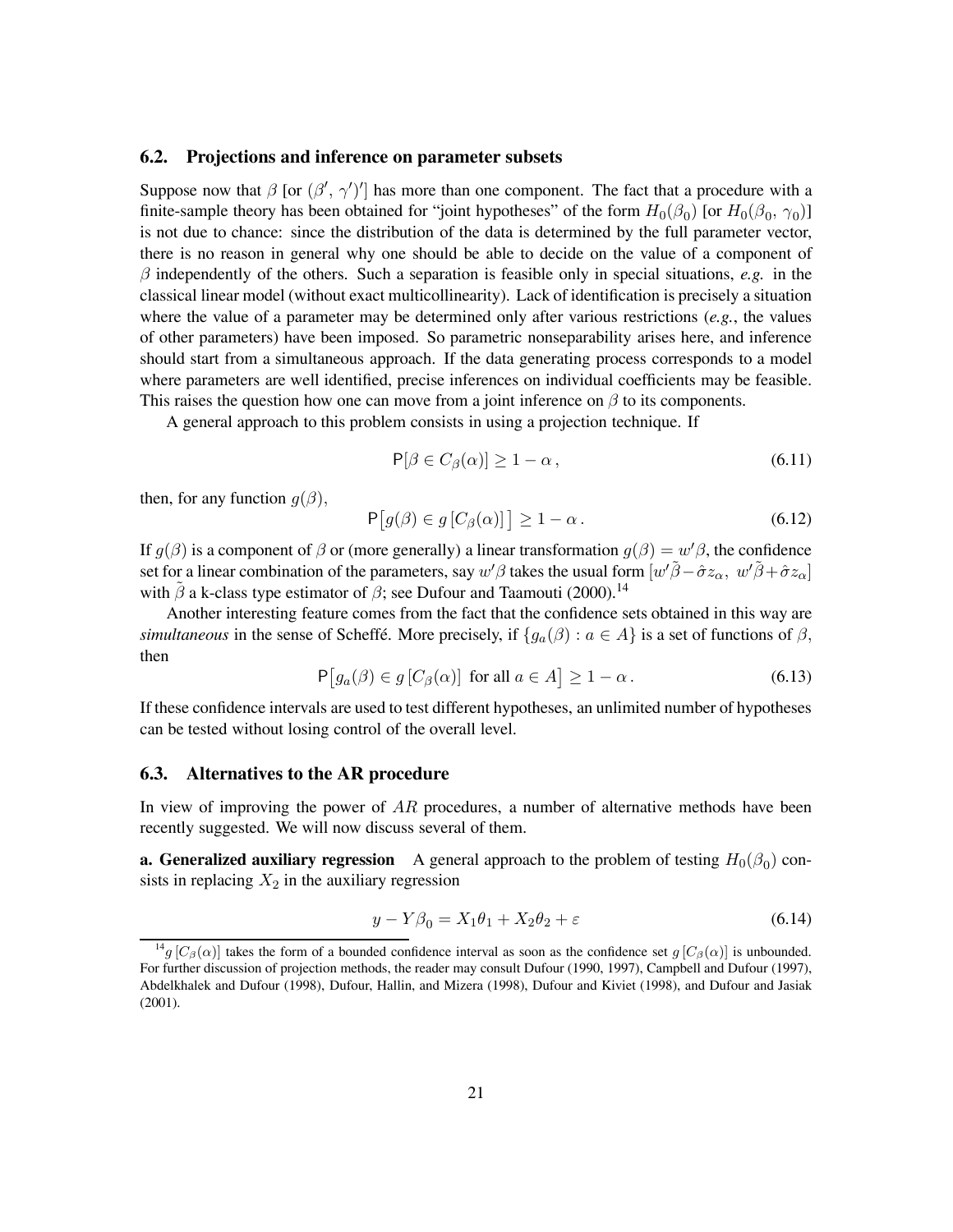by an alternative set of auxiliary instruments, say Z of dimension  $T \times \bar{k}_2$ . In other words, we consider the generalized auxiliary regression

$$
y - Y\beta_0 = X_1\theta_1 + Z\overline{\theta}_2 + \varepsilon \tag{6.15}
$$

where  $\bar{\theta}_2 = 0$  under  $H_0(\beta_0)$ . So we can test  $H_0(\beta_0)$  by testing  $\bar{\theta}_2 = 0$  in (6.15). Then the problem consists in selecting  $Z$  so that the level can be controlled and power may be improved with respect to the AR auxiliary regression (6.14). For example, it is easy to see that the power of the AR test could become low if a large set of auxiliary instruments is used, especially if the latter are weak. So several alternative procedures can be generated by reducing the number of auxiliary instruments (the number of columns in  $Z$ ).

At the outset, we should note that, if (5.2) were the correct model and  $\Pi = [\Pi_1, \Pi_2]$  were known, then an optimal choice from the viewpoint of power consists in choosing  $Z = X_2 \Pi_2$ ; see Dufour and Taamouti (2001b). The practical problem, of course, is that  $\Pi_2$  is unknown. This suggests that we replace  $X_2\Pi_2$  by an estimate, such as

$$
Z = X_2 \tilde{\Pi}_2 \tag{6.16}
$$

where  $\Pi_2$  is an estimate of the reduced-form coefficient  $\Pi_2$  in (5.2). The problem then consists in choosing  $\tilde{\Pi}$ . For that purpose, it is tempting to use the least squares estimator  $\hat{\Pi} = (X'X)^{-1}X'Y$ . However,  $\hat{\Pi}$  and  $\varepsilon$  are not independent and we continue to face a simultaneity problem with messy distributional consequences. Ideally, we would like to select an estimate  $\Pi_2$  which is independent of  $\varepsilon$ .

**b. Split-sample optimal auxiliary instruments** If we can assume that the error vectors  $(u_t, V_t')'$ ,  $t = 1, \ldots, T$ , are independent, this approach to estimating  $\Pi$  may be feasible by using a split-sample technique: a fraction of the sample is used to obtain  $\Pi$  and the rest to estimate the auxiliary regression (6.15) with  $Z = X_2 \overline{\Pi}_2$ . Under such circumstances, by conditioning on  $\Pi$ , we can easily see that the standard F test for  $\bar{\theta}_2 = 0$  is valid. Further, this procedure is robust to weak instruments, excluded instruments as well as the specification of the model for Y [*i.e.*, under the general assumptions (5.6) or (5.7)], as long as the independence between  $\Pi$  and  $\varepsilon$  can be maintained. Of course, using a split-sample may involve a loss of the effective number of observations and there will be a trade-off between the efficiency gain from using a smaller number of auxiliary instruments and the observations that are "sacrificed" to get  $\hat{II}$ . Better results tend to be obtained by using a relatively small fraction of the sample to obtain  $\Pi - 10\%$  for example — and the rest for the main equation. For further details on this procedure, the reader may consult Dufour and Jasiak  $(2001)$  and Kleibergen  $(2002a)$ .<sup>15</sup>

A number of alternative procedures can be cast in the framework of equation (6.15).

## **c. LM-type GMM-based statistic** If we take  $Z = Z_{WZ}$  with

$$
Z_{WZ} = P[M(X_1)X_2]Y = P[M(X_1)X_2]M(X_1)Y = [M(X_1)X_2]\hat{H}_2, \quad (6.17)
$$

<sup>&</sup>lt;sup>15</sup>Split-sample techniques often lead to important distributional simplifications; for further discussion of this type of method, see Angrist and Krueger (1995) and Dufour and Torrès (1998, 2000).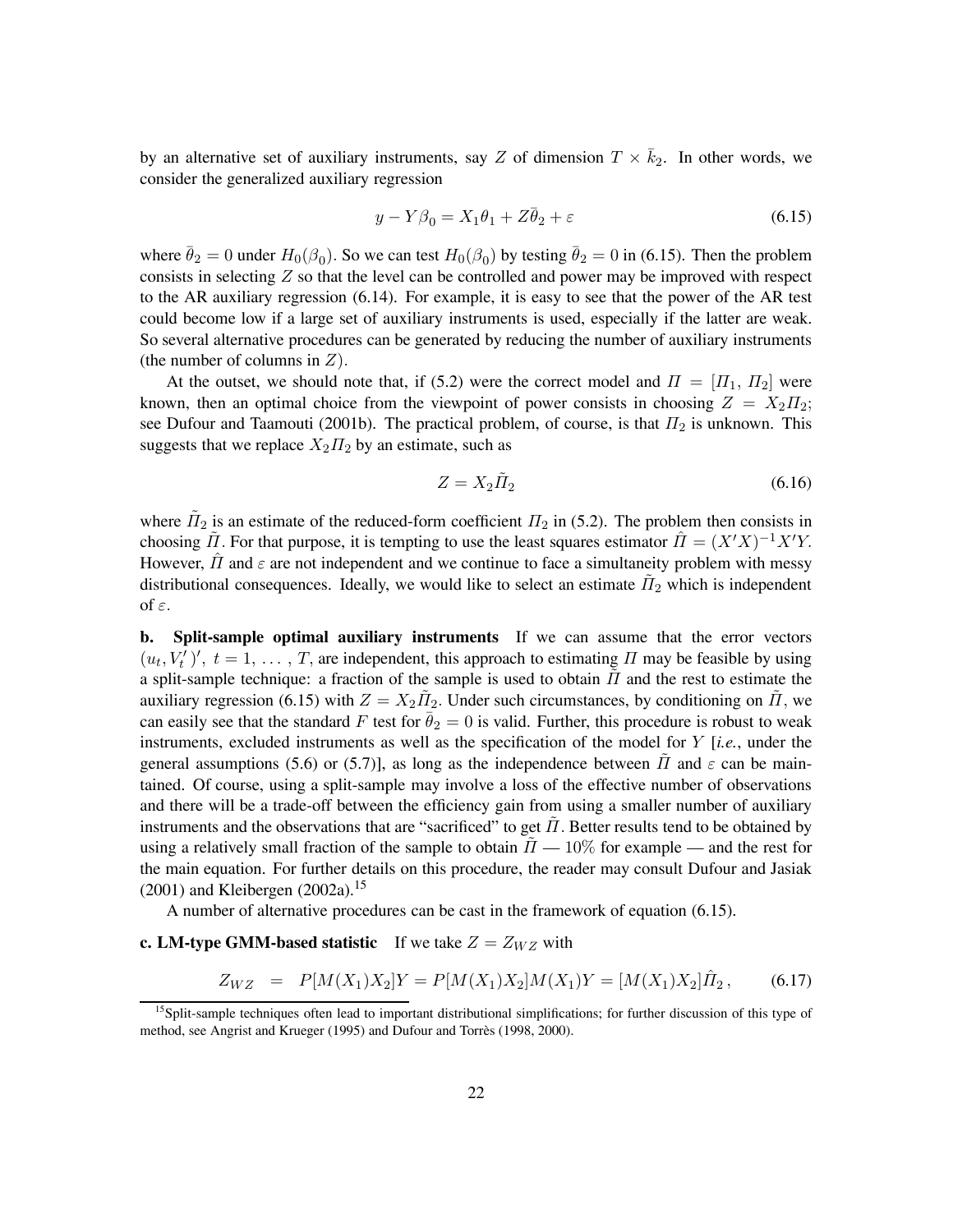$$
\hat{\Pi}_2 = [X_2'M(X_1)X_2]^{-1}X_2'M(X_1)Y, \qquad (6.18)
$$

the F-statistic [say,  $F_{GMM}(\beta_0)$ ] for  $\bar{\theta}_2 = 0$  is a monotonic transformation of the LM-type statistic  $LM_{GMM}(\beta_0)$  proposed by Wang and Zivot (1998). Namely,

$$
F_{GMM}(\beta_0) = \left(\frac{T - k_1 - G}{GT}\right) \frac{LM_{GMM}(\beta_0)}{1 - (1/T)LM_{GMM}(\beta_0)}
$$
(6.19)

where

$$
LM_{GMM}(\beta_0) = \frac{(y - Y\beta_0)'P[Z_{WZ}](y - Y\beta_0)}{(y - Y\beta_0)'M(X_1)(y - Y\beta_0)/T}.
$$
\n(6.20)

Note that  $\hat{\Pi}_2$  above is the ordinary least squares (OLS) estimator of  $\Pi_2$  from the multivariate regression (5.2), so that  $F_{GMM}(\beta_0)$  can be obtained by computing the F-statistic for  $\theta_2^* = 0$  in the regression

$$
y - Y\beta_0 = X_1\theta_1^* + (X_2\hat{\Pi}_2)\theta_2^* + u.
$$
\n(6.21)

When  $k_2 \geq G$ , the statistic  $F_{GMM}(\beta_0)$  can also be obtained by testing  $\theta_2^{**} = 0$  in the auxiliary regression

$$
y - Y\beta_0 = X_1 \theta_1^{**} + \hat{Y} \theta_2^{**} + u \tag{6.22}
$$

where  $\hat{Y} = X\hat{\Pi}$ . It is also interesting to note that the OLS estimates of  $\theta_1^{**}$  and  $\theta_2^{**}$ , obtained by fitting the latter equation, are identical to the 2SLS estimates of  $\theta_1^{**}$  and  $\theta_2^{**}$  in the equation

$$
y - Y\beta_0 = X_1 \theta_1^{**} + Y \theta_2^{**} + u. \tag{6.23}
$$

The  $LM_{GMM}$  test may thus be interpreted as an approximation to the optimal test based on replacing the optimal auxiliary instrument  $X_2\Pi_2$  by  $X_2\Pi_2$ . The statistic  $LM_{GMM}(\beta_0)$  is also numerically identical to the corresponding LR-type and Wald-type tests, based on the same GMM estimator (in this case, the 2SLS estimator of  $\beta$ ).

As mentioned above, the distribution of this statistic will be affected by the fact that  $X_2\hat{\Pi}_2$  and  $u$  are not independent. In particular, it is influenced by the presence of weak instruments. But Wang and Zivot (1998) showed that the distribution of  $LM_{GMM}(\beta_0)$  is bounded by the  $\chi^2(k_2)$ asymptotically. When  $k_2 = G$  (usually deemed the "just-identified" case, although the model may be under-identified in that case), we see easily [from (6.21)] that  $F_{GMM}(\beta_0)$  is (almost surely) identical with the AR statistic, *i.e.*

$$
F_{GMM}(\beta_0) = AR(\beta_0) \text{ if } k_2 = G,
$$
\n
$$
(6.24)
$$

so that  $F_{GMM}(\beta_0)$  follows an exact  $F(G, T - k)$  distribution, while for  $k_2 > G$ ,

$$
GF_{GMM}(\beta_0) \le \left(\frac{T - k_1 - G}{T - k_1 - k_2}\right) k_2 AR(\beta_0), \tag{6.25}
$$

so that the distribution of  $LM_{GMM}(\beta_0)$  can be bounded in finite samples by the distribution of a monotonic transformation of a  $F(k_2, T-k)$  variable [which, for T large, is very close to the  $\chi^2(k_2)$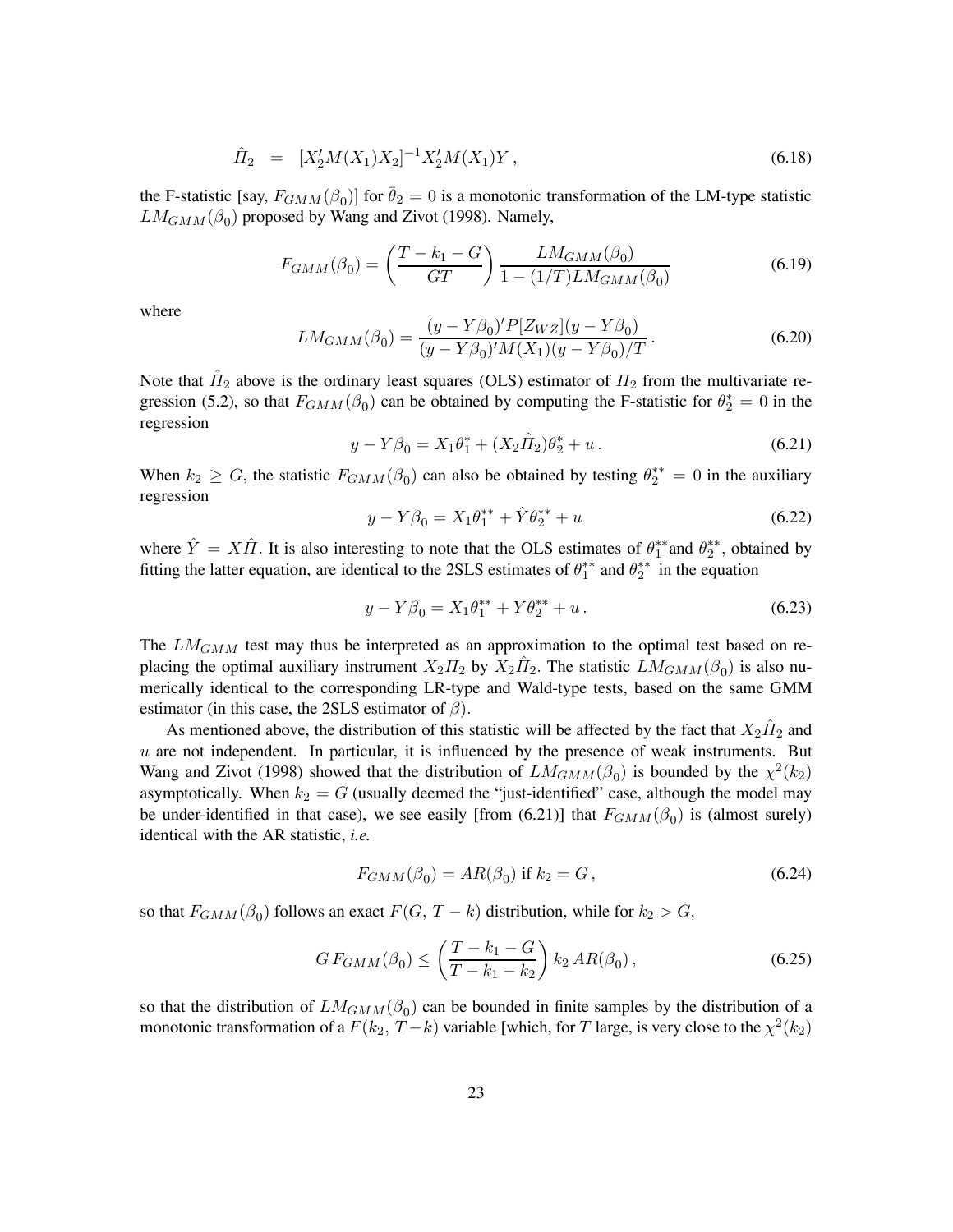distribution]. But, for T reasonably large,  $AR(\beta_0)$  will always reject when  $F_{GMM}(\beta_0)$  rejects (at a given level), so the power of the AR test is uniformly superior to that of the  $LM_{GMM}$  bound test.<sup>16</sup>

**d. Kleibergen's** K **test** If we take  $Z = Z_K$  with

$$
Z_K = P(X) \left[ Y - (y - Y\beta_0) \frac{s_{\varepsilon V}(\beta_0)}{s_{\varepsilon \varepsilon}(\beta_0)} \right] = X \tilde{\Pi}(\beta_0) \equiv \tilde{Y}(\beta_0), \tag{6.26}
$$

$$
\tilde{\Pi}(\beta_0) = \hat{\Pi} - \hat{\pi}(\beta_0) \frac{s_{\varepsilon V}(\beta_0)}{s_{\varepsilon \varepsilon}(\beta_0)}, \quad \hat{\Pi} = (X'X)^{-1}X'Y, \tag{6.27}
$$

$$
\hat{\pi}(\beta_0) = (X'X)^{-1}X'(y - Y\beta_0), \quad s_{\varepsilon V}(\beta_0) = \frac{1}{T - k}(y - Y\beta_0)'M(X)Y, \quad (6.28)
$$

$$
s_{\varepsilon\varepsilon}(\beta_0) = \frac{(y - Y\beta_0)'M(X)(y - Y\beta_0)}{T - k},
$$
\n(6.29)

we obtain a statistic, which reduces to the one proposed by Kleibergen (2002a) for  $k_1 = 0$ . More precisely, with  $k_1 = 0$ , the F-statistic  $F_K(\beta_0)$  for  $\bar{\theta}_2 = 0$  is equal to Kleibergen's statistic  $K(\beta_0)$ divided by  $G$  :

$$
F_K(\beta_0) = K(\beta_0)/G. \tag{6.30}
$$

This procedure tries to correct the simultaneity problem associated with the use of  $\hat{Y}$  in the  $LM_{GMM}$  statistic by "purging" it from its correlation with  $u$  [by subtracting the term  $\hat{\pi}(\beta_0)s_{\varepsilon V}(\beta_0)/s_{\varepsilon\epsilon}(\beta_0)$  in  $Z_K$ . In other words,  $F_K(\beta_0)$  and  $K(\beta_0) \equiv G F_K(\beta_0)$  can be obtained by testing  $\bar{\theta}_2 = 0$  in the regression

$$
y - Y\beta_0 = X_1\theta_1 + \tilde{Y}(\beta_0)\bar{\theta}_2 + \varepsilon
$$
\n(6.31)

where the fitted values  $\hat{Y}$ , which appear in the auxiliary regression (6.22) for the  $LM_{GMM}$  test, have been replaced by  $\tilde{Y}(\beta_0) = \hat{Y} - X\hat{\pi}(\beta_0)s_{\varepsilon V}(\beta_0)/s_{\varepsilon \varepsilon}(\beta_0)$ , which are closer to being orthogonal with u.

If  $k_2 = G$ , we have  $F_K(\beta_0) = AR(\beta_0) \sim F(G, T - k)$ , while in the other cases  $(k_2 \geq G)$ , we can see easily that the bound for  $F_{GMM}(\beta_0)$  in (6.25) also applies to  $F_K(\beta_0)$ :

$$
G F_K(\beta_0) \le \left(\frac{T - k_1 - G}{T - k_1 - k_2}\right) k_2 A R(\beta_0), \tag{6.32}
$$

Kleibergen (2002a) did not supply a finite-sample distributional theory but showed (assuming  $k_1 = 0$ ) that  $K(\beta_0)$  follows a  $\chi^2(G)$  distribution asymptotically under  $H_0(\beta_0)$ , irrespective of the presence of weak instruments. This entails that the  $K(\beta_0)$  test will have power higher than the one of  $LM_{GMM}$  test [based on the  $\chi^2(k_2)$  bound], at least in the neighborhood of the null hypothesis, although not necessarily far away from the null hypothesis.

It is also interesting to note that the inequality (6.32) indicates that the distribution of  $K(\beta_0) \equiv$  $GF_K(\beta_0)$  can be bounded in finite samples by a  $[k_2(T-k_1-G)/(T-k)]F(k_2, T-k)$  distribution.

<sup>&</sup>lt;sup>16</sup>The  $\chi^2(k_2)$  bound also follows in a straightforward way from (6.25). Note that Wang and Zivot (1998) do not provide the auxiliary regression interpretation (6.21) - (6.22) of their statistics. For details, see Dufour and Taamouti (2001b).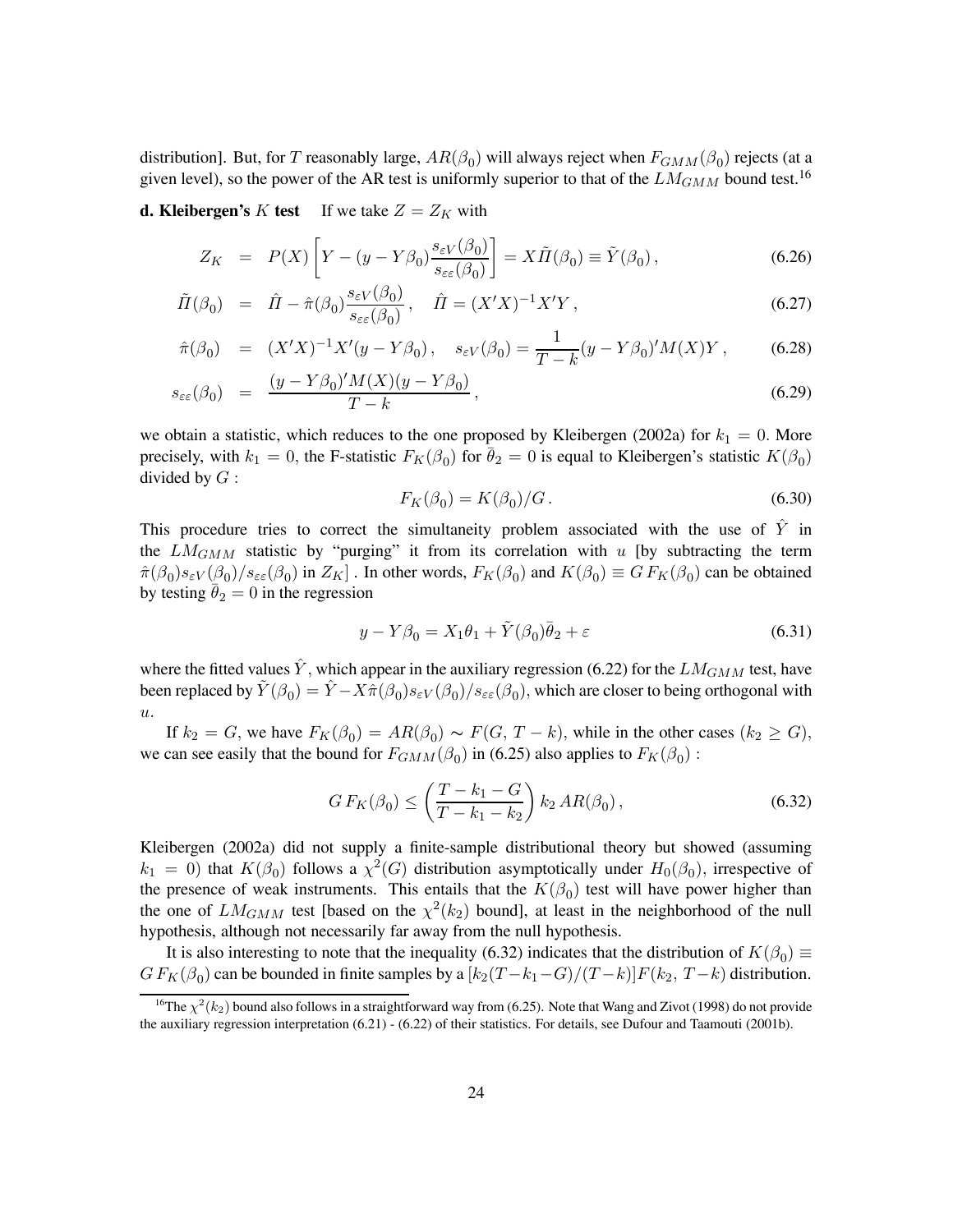However, because of the stochastic dominance of  $AR(\beta_0)$ , there would be no advantage in using the bound to get critical values for  $K(\beta_0)$ , for the AR test would then have better power.

In view of the fact that the above procedure is based on estimating the mean of  $X\Pi$  (using  $X_{II}$ ) and the covariances between the errors in the reduced form for Y and u [using  $s_{\varepsilon V}(\beta_0)$ ], it can become quite unreliable in the presence of excluded instruments.

**e**. **Likelihood ratio test** The likelihood ratio (LR) statistic for  $\beta = \beta_0$  was also studied by Wang and Zivot (1998). The LR test statistic in this case takes the form:

$$
LR_{LIML} = T \left[ \ln \left( \kappa(\beta_0) \right) - \ln \left( \kappa(\hat{\beta}_{LIML}) \right) \right]
$$
 (6.33)

where  $\hat{\beta}_{LIML}$  is the limited information maximum likelihood estimator (LIML) of  $\beta$  and

$$
\kappa(\beta) = \frac{(y - Y\beta)'M(X_1)(y - Y\beta)}{(y - Y\beta)'M(X)(y - Y\beta)}.
$$
\n(6.34)

Like  $LM_{GMM}$ , the distribution of  $LR_{LIML}$  depends on unknown nuisance parameters under  $H_0(\beta_0)$ , but its asymptotic distribution is  $\chi^2(k_2)$  when  $k_2 = G$  and bounded by the  $\chi^2(k_2)$  distribution in the other cases [a result in accordance with the general LR distributional bound given in Dufour (1997)]. This bound can also be easily derived from the following inequality:

$$
LR_{LIML} \leq \left(\frac{T}{T-k}\right) k_2 AR(\beta_0),\tag{6.35}
$$

so that the distribution of  $LR_{LIML}$  is bounded in finite samples by the distribution of a  $(Tk_2/(T$ k)] $F(k_2, T - k)$  variable; for details, see Dufour and Khalaf (2000). For T reasonably large, this entails that the  $AR(\beta_0)$  test will have power higher than the one of  $LR_{LIML}$  test [based on the  $\chi^2(k_2)$  bound], at least in the neighborhood of the null hypothesis. So the power of the AR test is uniformly superior to the one of the  $LR_{LIML}$  bound test. Because the LR test depends heavily on the specification of the model for  $Y$ , it is not robust to excluded instruments.

**f**. **Conditional tests** A promising approach was recently proposed by Moreira (2003a). His suggestion consists in conditioning upon an appropriately selected portion of the sufficient statistics for a gaussian SEM. On assuming that the covariance matrix of the errors is known, the corresponding conditional distribution of various test statistics for  $H_0(\beta_0)$  does not involve nuisance parameters. The conditional distribution is typically not standard but may be established by simulation. Such an approach may lead to power gains. On the other hand, the assumption that error covariances are known is rather implausible, and the extension of the method to the case where the error covariance matrix is unknown is obtained at the expense of using a large-sample approximation. Like Kleibergen's procedure, this method yields an asymptotically similar test. For further discussion, see Moreira and Poi (2001) and Moreira (2003b).

**g**. **Instrument selection procedures** Systematic search methods for identifying relevant instruments and excluding unimportant instruments have been discussed by several authors; see Hall, Rudebusch, and Wilcox (1996), Hall and Peixe (2000), Dufour and Taamouti (2001a), and Donald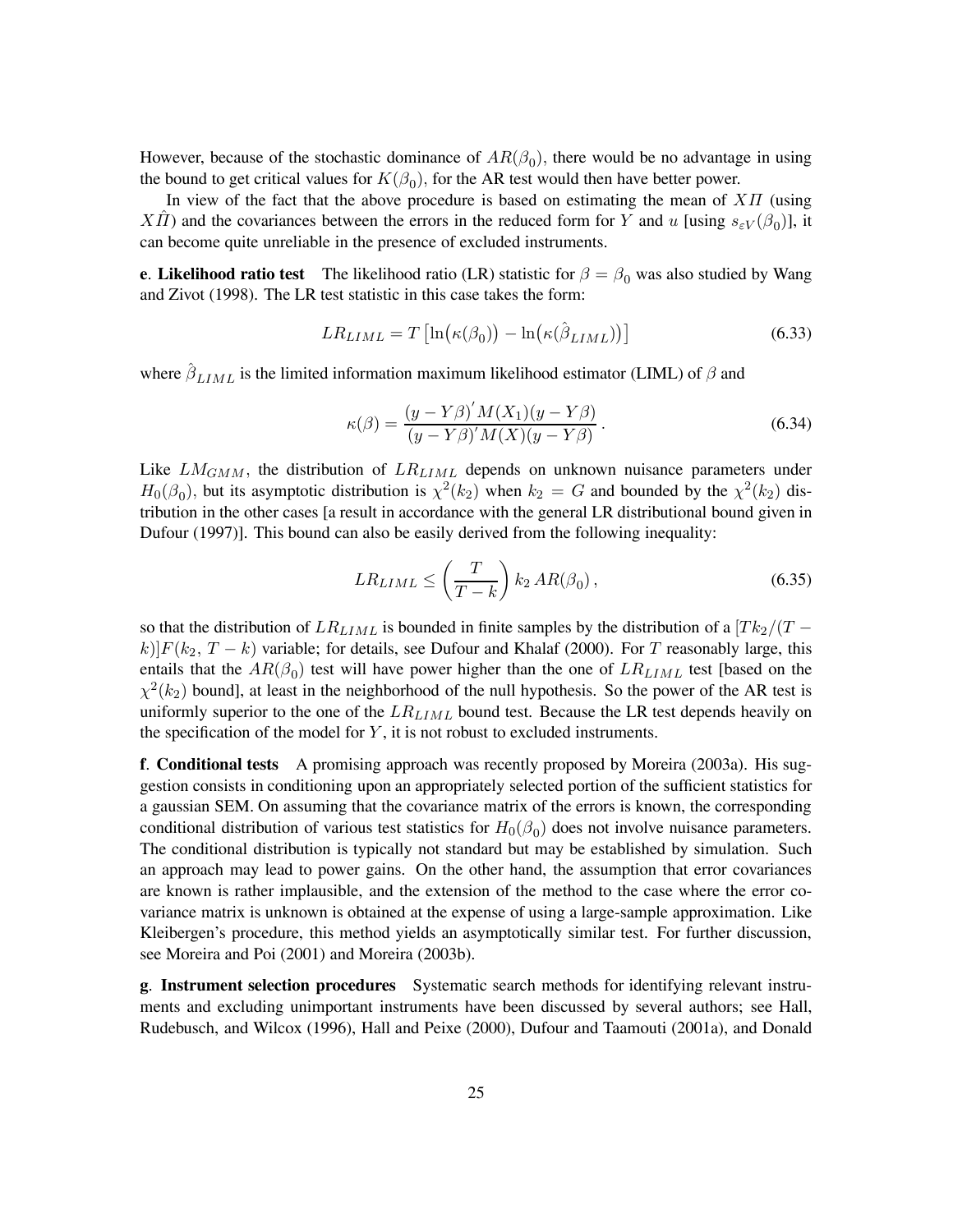and Newey (2001). In this setup, the power of AR-type tests depends on a function of model parameters called the *concentration coefficient*. One way to approach instrument selection is to maximize the concentration coefficient towards maximizing test power. Robustness to instrument exclusion is very handy in this context. For further discussion, the reader may consult Dufour and Taamouti (2001a).

To summarize, in special situations, alternatives to the AR procedure may allow some power gains with respect to the AR test with an unreduced set of instruments. They themselves may have some important drawbacks. In particular, (1) only an asymptotic distributional theory is supplied, (2) the statistics used are not pivotal in finite samples, although Kleibergen's and Moreira's statistics are asymptotically pivotal, (3) they are not robust to instrument exclusion or to the formulation of the model for the explanatory endogenous variables. It is also of interest to note that finite-sample versions of several of these asymptotic tests may be obtained by using split-sample methods.

All the problems and techniques discussed above relate to sampling-based statistical methods. SEM can also be analyzed through a Bayesian approach, which may alleviate the indeterminacies associated with identification via the introduction of a prior distribution on the parameter space. Bayesian inferences always depend on the choice of prior distribution (a property viewed as undesirable in the sampling approach), but this dependence becomes especially strong when identification problems are present [see Gleser and Hwang (1987)]. This paper only aims at discussing problems and solutions which arise within the sampling framework, and it is beyond its scope to debate the advantages and disadvantages of Bayesian methods under weak identification. For additional discussion on this issue, see Kleibergen and Zivot (2003) and Sims (2001).

# **7. Extensions**

We will discuss succinctly some extensions of the above results to multivariate setups (where several structural equations may be involved), models with non-Gaussian errors, and nonlinear models.

#### **7.1. Multivariate regression, simulation-based inference and nonnormal errors**

Another approach to inference on a linear structural equation model is based on observing that the structural model  $(5.1)$  -  $(5.4)$  can be put in the form of a multivariate linear regression (MLR):

$$
\bar{Y} = XB + U \tag{7.1}
$$

where  $\overline{Y} = [y, Y], B = [\pi, \Pi], U = [u, V] = [\tilde{U}_1, \ldots, \tilde{U}_T]', \pi = [\pi'_1, \pi'_2]', \Pi = [\Pi'_1, \Pi'_2]',$  $\pi_1 = \Pi_1 \beta + \gamma$  and  $\pi_2 = \Pi_2 \beta$ .<sup>17</sup> This model is linear except for the nonlinear restriction  $\pi_2 = \Pi_2 \beta$ . Let us now make the assumption that the errors in the different equations for each observation,  $U_t$ , satisfy the property:

$$
\tilde{U}_t = JW_t, \ t = 1, \ \dots \ , \ T \,, \tag{7.2}
$$

 $17$ Most of this section is based on Dufour and Khalaf (2000, 2001, 2002).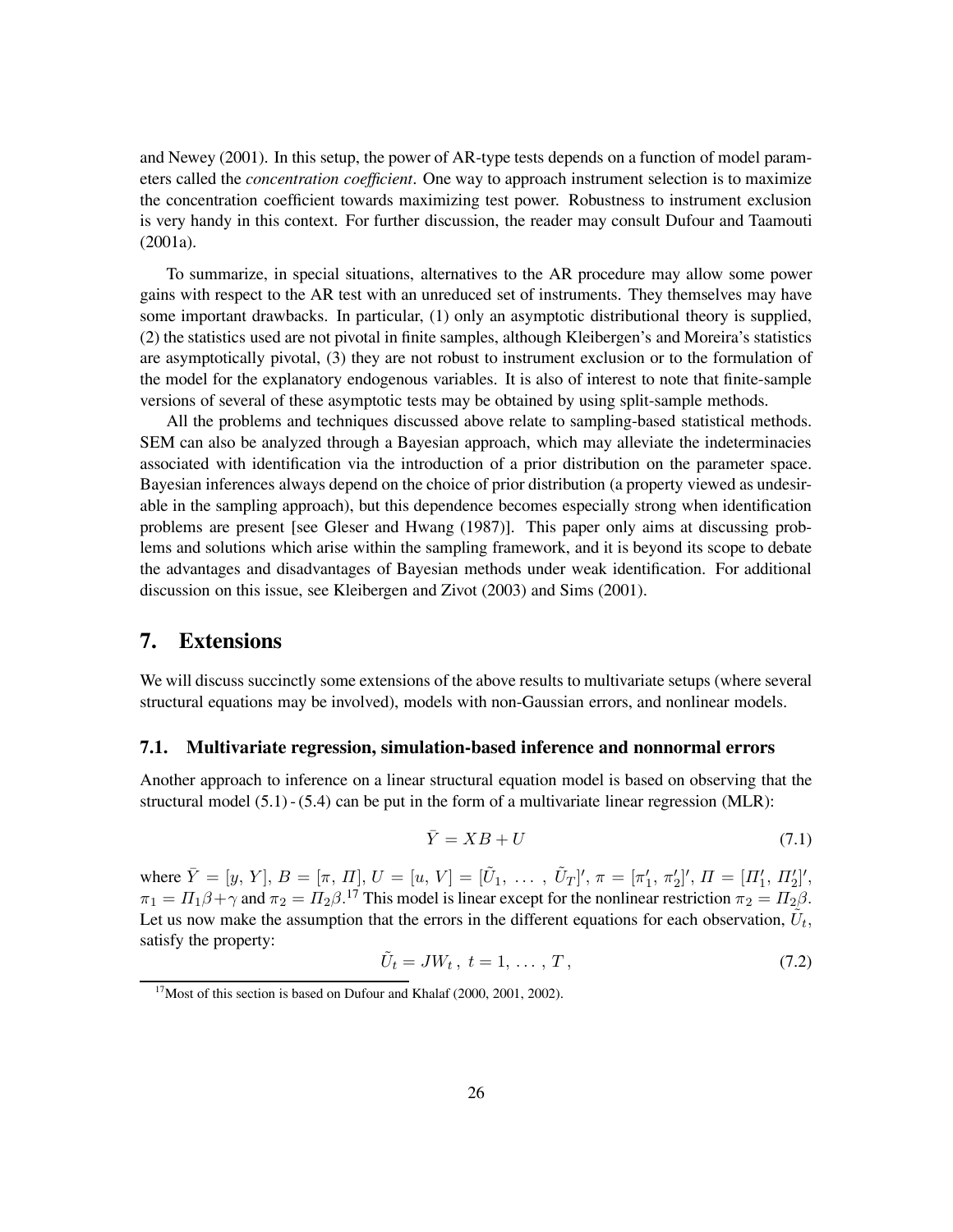where the vector  $w = vec(W_1, \ldots, W_n)$  has a known distribution and J is an unknown nonsingular matrix (which enters into the covariance matrix  $\Sigma$  of the error vectors  $\tilde{U}_t$ ). This distributional assumption is, in a way, more restrictive than the one made in section 5.1 — because of the assumption on  $V$  — and in another way, less restrictive, because the distribution of  $u$  is not taken to be necessarily  $N[0, \sigma_u^2 I_T]$ .

Consider now an hypothesis of the form

$$
H_0: RBC = D \tag{7.3}
$$

where R, C and D are fixed matrices. This is called a *uniform linear (UL) hypothesis*; for example, the hypothesis  $\beta = \beta_0$  tested by the AR test can be written in this form [see Dufour and Khalaf (2000)]. The corresponding gaussian LR statistic is

$$
LR(H_0) = T \ln(|\hat{\Sigma}_0|/|\hat{\Sigma}|) \tag{7.4}
$$

where  $\hat{\Sigma} = \hat{U}' \hat{U}/T$  and  $\hat{\Sigma}_0 = \hat{U}'_0 \hat{U}_0/T$  are respectively the unrestricted and restricted estimates of the error covariance matrix. The AR test can also be obtained as a monotonic transformation of a statistic of the form  $LR(H_0)$ . An important feature of  $LR(H_0)$  in this case is that its distribution under  $H_0$  does not involve nuisance parameters and may be easily simulated (it is a pivot); see Dufour and Khalaf (2002). In particular, its distribution is completely invariant to the unknown  $J$  matrix (or the error covariance matrix). In such a case, even though this distribution may be complicated, we can use *Monte Carlo test techniques* — a form of parametric bootstrap — to obtain exact test procedures.<sup>18</sup> Multivariate extensions of AR tests, which impose restrictions on several structural equations, can be obtained in this way. Further, this approach allows one to consider any (possibly non-gaussian) distribution on  $w$ .

More generally, it is of interest to note that the LR statistic for about any hypothesis on  $B$  can be bounded by a LR statistic for an appropriately selected UL hypothesis: setting  $b = vec(B)$  and

$$
H_0: Rb \in \Delta_0 \tag{7.5}
$$

where R an arbitrary  $q \times k(G + 1)$  matrix and  $\Delta_0$  is an arbitrary subset of  $\mathbb{R}^q$ , the distribution of the corresponding LR statistic can be bounded by the LR statistic for a UL hypothesis (which is pivotal). This covers as special cases all restrictions on the coefficients of SEM (as long as they are written in the MLR form). To avoid the use of such bounds (which may be quite conservative), it is also possible to use *maximized Monte Carlo* tests [Dufour (2002)].

All the above procedures are valid for parametric models that specify the error distribution up to an unknown linear transformation (the  $J$  matrix) which allows an unknown covariance matrix. It is easy to see that these (including the exact procedures discussed in section 6) yield "asymptotically valid" procedures under much weaker assumptions than those used to obtain finite-sample results. However, in view of the discussion in section 4, the pitfalls and limitations of such arguments should be remembered: there is no substitute for a provably exact procedure.

If we aim at getting tests and confidence sets for nonparametric versions of the SEM (where the

<sup>&</sup>lt;sup>18</sup>For further discussion of Monte Carlo test methods, see Dufour and Khalaf (2001) and Dufour (2002).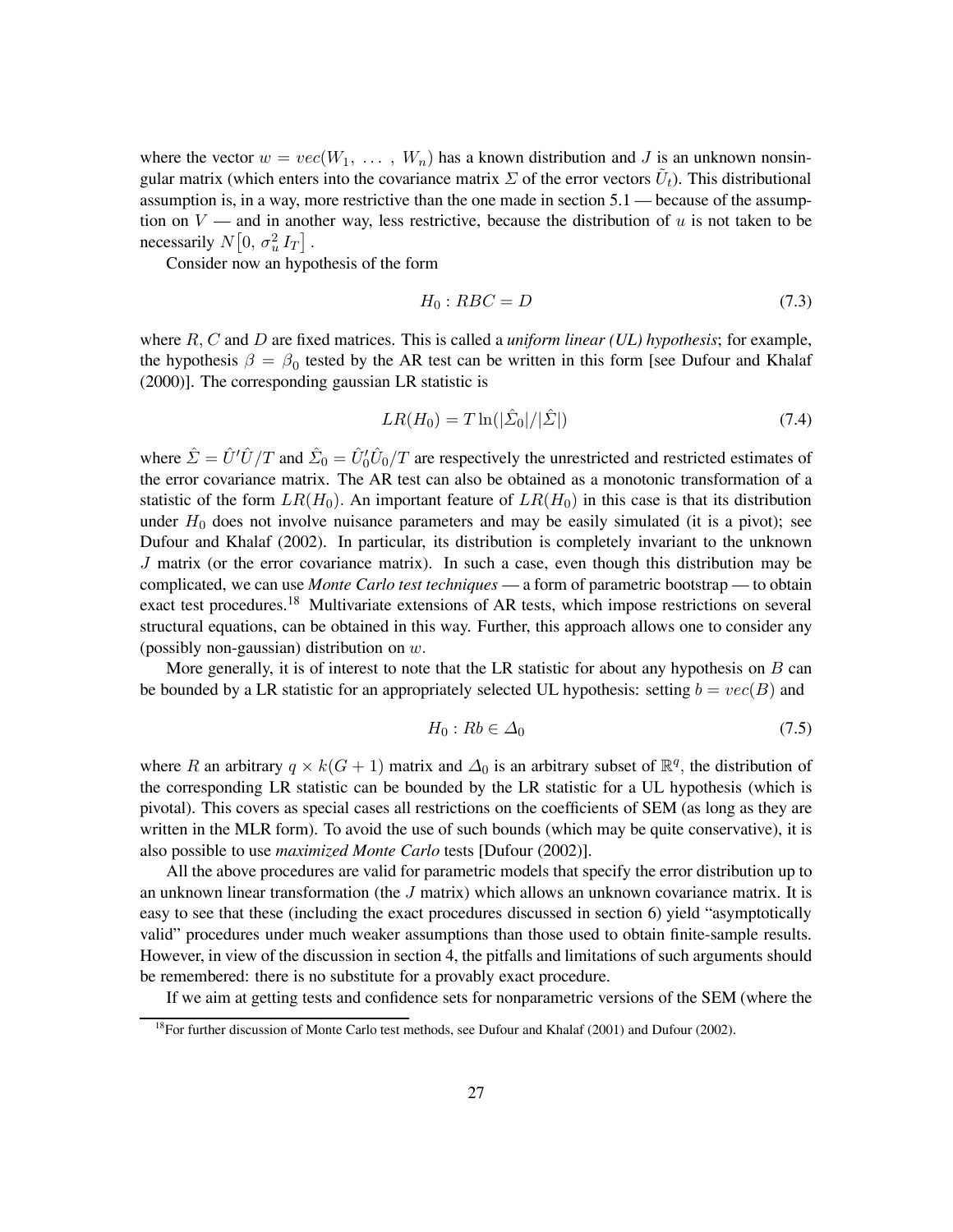error distribution involves an infinite set of nuisance parameters), this may be achievable by looking at distribution-free procedures based on permutations, ranks or signs. There is very little work on this topic in the SEM. For an interesting first look, however, the reader should look at an interesting recent paper by Bekker (2002).

#### **7.2. Nonlinear models**

It is relatively difficult to characterize identification and study its consequences in nonlinear structural models. But problems similar to those noted for linear SEM do arise. Nonlinear structural models typically take the form:

$$
f_t(y_t, x_t, \theta) = u_t, \quad \mathsf{E}_{\theta}[u_t | Z_t] = 0, \quad t, \dots, T,
$$
\n(7.6)

where  $f_t(\cdot)$  is a vector of possibly nonlinear relationships,  $y_t$  is a vector endogenous variables,  $x_t$  is a vector of exogenous variables,  $\theta$  is vector of unknown parameters,  $Z_t$  is a vector of conditioning variables (or instruments) — usually with a number of additional distributional assumptions — and  $E_{\theta}[\cdot]$  refers to the expected value under a distribution with parameter value  $\theta$ . In such models,  $\theta$ can be viewed as identifiable if there is only one value of  $\theta$  [say,  $\theta = \theta$ ] that satisfies (7.6), and we have *weak identification* (or weak instruments) when the expected values  $E_{\bar{\theta}}[f_t(y_t, x_t, \theta) | Z_t] = 0$ ,  $t, \ldots, T$ , are "weakly sensitive" to the value of  $\theta$ .

Research on weak identification in nonlinear models remains scarce. Nonlinearity makes it difficult to construct finite-sample procedures even in models where identification difficulties do not occur. So it is not surprising that results in this area has been mostly based on large-sample approximations. Stock and Wright (2000) studied the asymptotic distributions of GMM-based estimators and test statistics under conditions of weak identification (and weak "high level" asymptotic distributional assumptions). While GMM estimators of  $\theta$  have nonstandard asymptotic distributions, the objective function minimized by the GMM procedure follows an asymptotic distribution which is unaffected by the presence of weak instruments: it is asymptotically pivotal. So tests and confidence sets based on the objective function can be asymptotically valid irrespective of the presence of weak instruments. These results are achieved for the full parameter vector  $\theta$ , *i.e.* for hypotheses of the form  $\theta = \theta_0$  and the corresponding joint confidence sets. This is not surprising: parametric nonseparability arises here for two reasons, model nonlinearity and the possibility of non-identification. Of course, once a joint confidence set for  $\theta$  has been built, inference on individual parameters can be drawn via projection methods. Other contributions in this area include papers by Kleibergen (2001a, 2003), who proposed an extension of the  $K(\beta_0)$  test, and Wright (2003, 2002) proposed tests of underidentification and identification.

In view the discussion in section 4, the fact that all these methods are based on large-sample approximations without a finite-sample theory remains a concern. However, a first attempt at deriving finite-sample procedures is available in Dufour and Taamouti (2001b). Under parametric assumptions on the errors, the hypothesis  $\theta = \theta_0$  is tested by testing  $\gamma = 0$  in an auxiliary regression of the form:

$$
f_t(y_t, x_t, \theta_0) = z_t(\theta_0, \theta_1)\gamma + \varepsilon_t, \quad t, \dots, T,
$$
\n(7.7)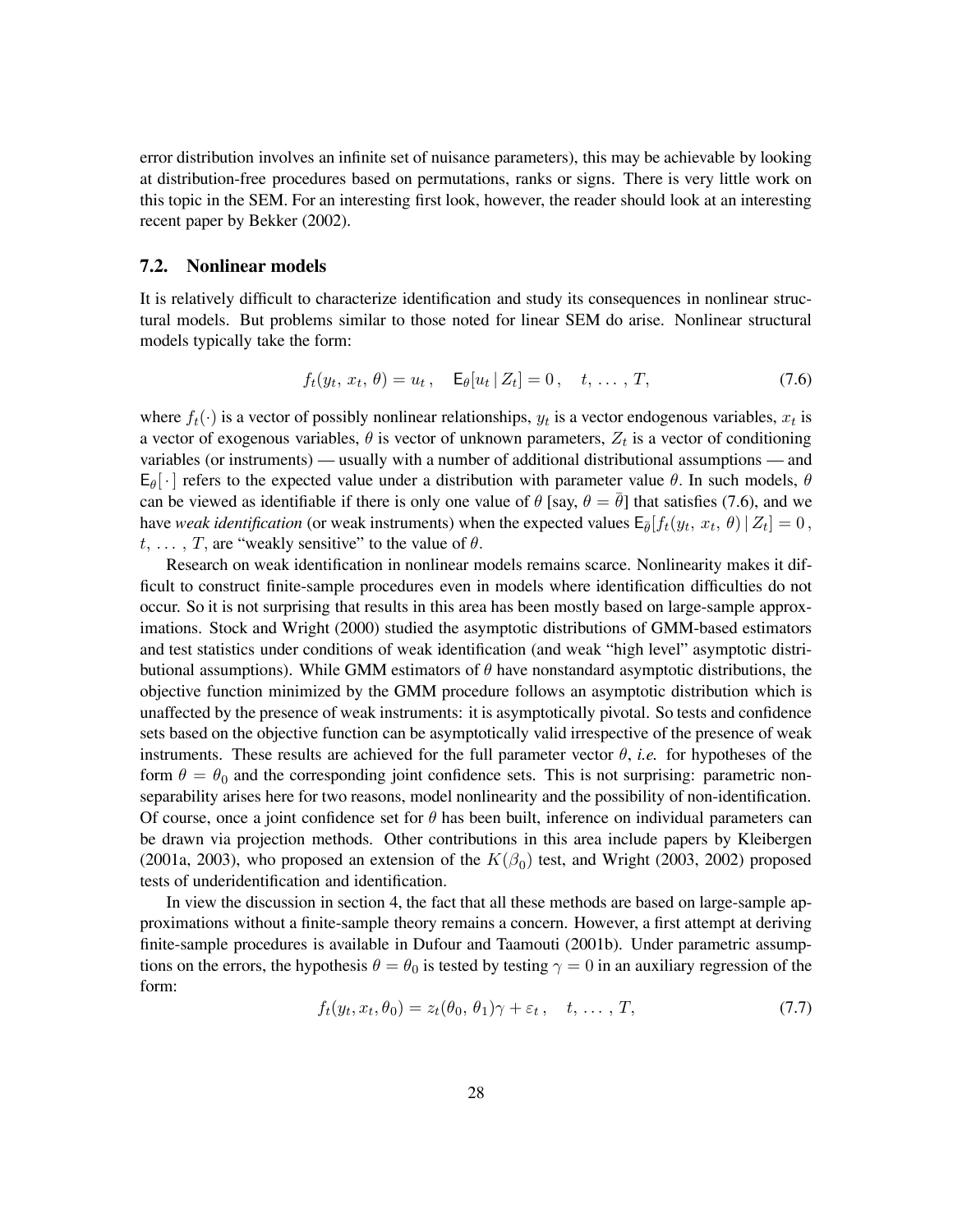where the  $z_t(\theta_0, \theta_1)$  are instruments in a way that maximizes power against a reference alternative (*point-optimal instruments*). In this way, one gets point-optimal tests [see King (1988) and Dufour and King (1991)]. Inference on nonlinear regressions are also covered by this setup. As in the case of linear SEM, sample-split techniques may be exploited to approximate optimal instruments, and projection methods can be used to draw inference on subvectors of  $\theta$ .

# **8. Conclusion**

By way of conclusion, we will summarize the main points made in this paper.

- 1. There are basic pitfalls and limitations faced in developing inference procedures in econometrics. If we are not careful, we can easily be led into *ill-defined problems* and find ourselves:
	- (a) trying to *test a non-testable hypothesis*, such as an hypothesis on a moment in the context of an insufficiently restrictive nonparametric model, or an hypothesis (*e.g.*, a unit root hypothesis) on a dynamic model while allowing a dynamic structure with an unlimited (not necessarily infinite) number of parameters;
	- (b) trying to solve an inference problem using a technique that cannot deliver a solution *because of the very structure of the technique*, as in (i) testing an hypothesis on a mean (or median) under heteroskedasticity of unknown form, via standard least-square-based "heteroskedasticity-robust" standard errors, or (ii) building a confidence interval for a parameter which is not identifiable in a structural model, via the usual technique based on standard errors. In particular, this type of difficulty arises for Wald-type statistics in the presence of *weak instruments* (or *weakly identified* models)
- 2. In many econometric problems (such as, inference on structural models), several of the intuitions derived from the linear regression model and standard asymptotic theory can easily be misleading.
	- (a) Standard errors do not constitute a valid way of assessing parameter uncertainty and building confidence intervals.
	- (b) In many models, such as structural models where parameters may be underidentified, individual parameters in statistical models are not generally meaningful, but parameter vectors can be (at least in parametric models). We called this phenomenon *parametric nonseparability*. As a result, restrictions on individual coefficients may not be testable, while restrictions on the whole parameter vector are. This feature should play a central role in designing methods for dealing with weakly identified models.
- 3. The above difficulties underscore the pitfalls of large-sample approximations, which are typically based on pointwise (rather than uniform) convergence results and may be arbitrarily inaccurate in finite samples.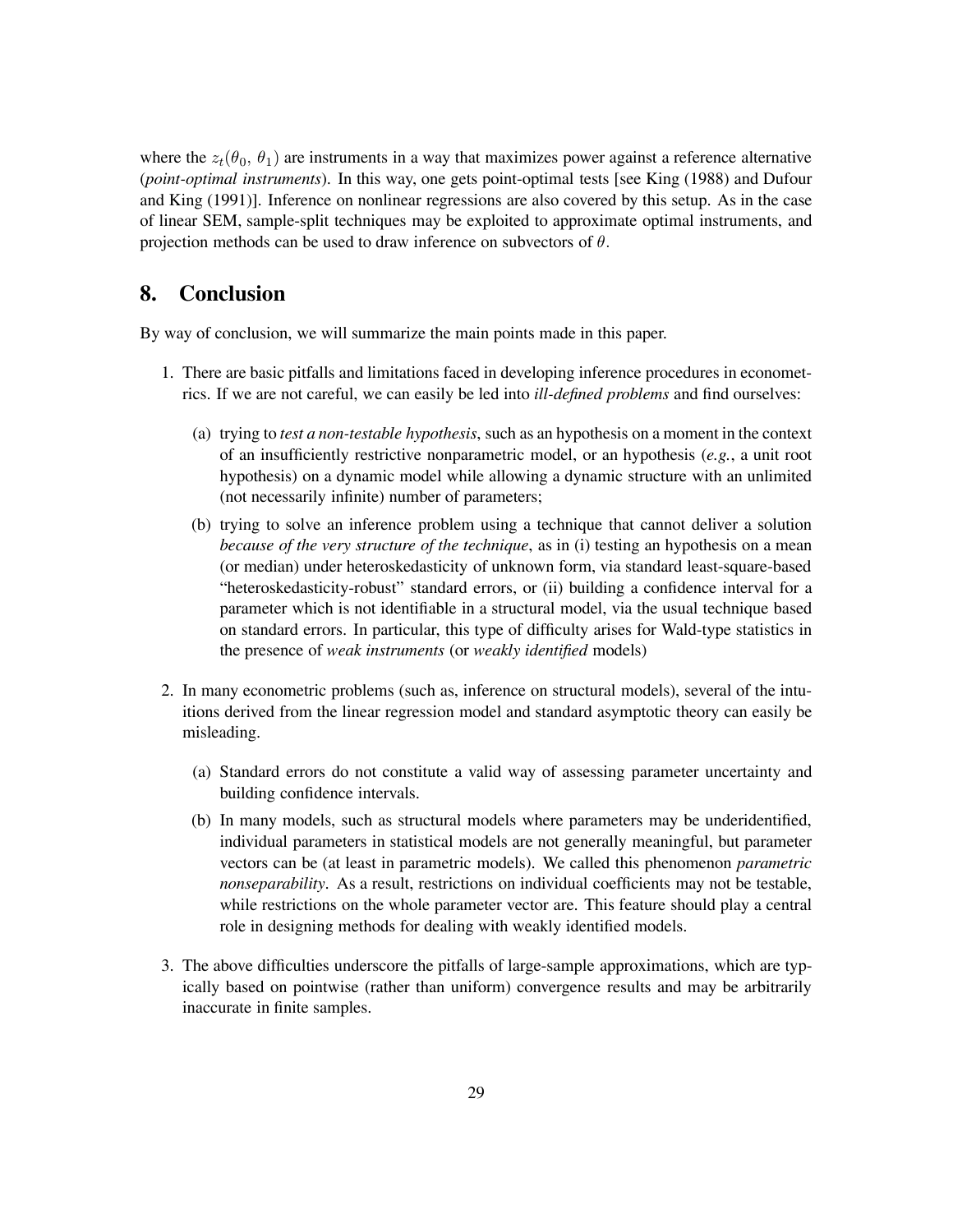- 4. Concerning solutions to such problems, and more specifically in the context of weakly identified models, we have emphasized the following points.
	- (a) In accordance with basic statistical theory, one should always look for *pivots* as the fundamental ingredient for building tests and confidence sets.
	- (b) Pivots are not generally available for individual parameters, but they can be obtained in a much wider set of cases for appropriately selected vectors of parameters.
	- (c) Given a pivot for a parameter vector, we can construct valid tests and confidence sets for the parameter vector.
	- (d) Inference on individual coefficients may then be derived through projection methods.
- 5. In the specific example of SEM, the following general remarks are in our view important.
	- (a) Besides being pivotal, the AR statistic enjoys several remarkable robustness properties, such as robustness to the presence of weak instruments, to excluded instruments or to the specification of a model for the endogenous explanatory variables.
	- (b) It is possible to improve the power of AR-type procedures (especially by reducing the number of instruments), but power improvements may come at the expense of using a possibly unreliable large-sample approximation or losing robustness (such as robustness to excluded instruments). As usual, there is a trade-off between power (which is typically increased by considering more restrictive models) and robustness (which involves considering a wider hypothesis).
	- (c) Trying to adapt and improve AR-type procedures (without ever forgetting basic statistical principles) constitutes the most promising avenue for dealing with weak instruments.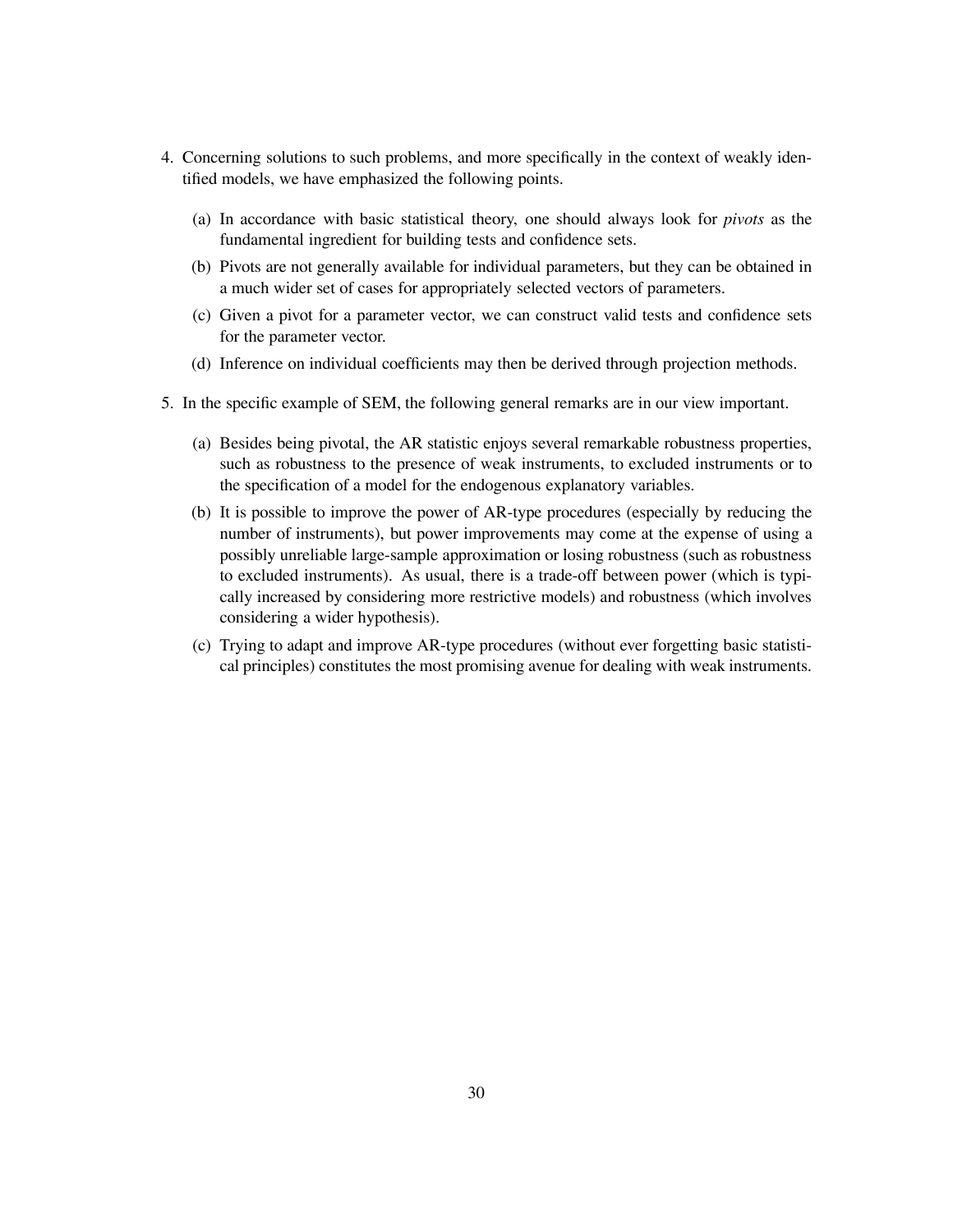# **References**

- ABDELKHALEK, T., AND J.-M. DUFOUR (1998): "Statistical Inference for Computable General Equilibrium Models, with Application to a Model of the Moroccan Economy," *Review of Economics and Statistics*, LXXX, 520–534.
- ANDERSON, T. W., AND H. RUBIN (1949): "Estimation of the Parameters of a Single Equation in a Complete System of Stochastic Equations," *Annals of Mathematical Statistics*, 20, 46–63.
- ANGRIST, J. D., AND A. B. KRUEGER (1991): "Does Compulsory School Attendance Affect Schooling and Earning?," *Quarterly Journal of Economics*, CVI, 979–1014.
- ANGRIST, J. D., AND A. B. KRUEGER (1995): "Split-Sample Instrumental Variables Estimates of the Return to Schooling," *Journal of Business and Economic Statistics*, 13, 225–235.
- BAHADUR, R. R., AND L. J. SAVAGE (1956): "The Nonexistence of Certain Statistical Procedures in Nonparametric Problems," *Annals of Mathematical Statistics*, 27, 1115–1122.
- BANERJEE, A., J. DOLADO, J. W. GALBRAITH, AND D. F. HENDRY (1993): *Co-Integration, Error Correction, and the Econometric Analysis of Non-Stationary Data*. Oxford University Press Inc., New York.
- BASMANN, R. L. (1957): "A General Classical Method of Linear Estimation of Coefficients in a Structural Equation," *Econometrica*, 25, 77–83.
- BEKKER, P. A. (2002): "Symmetry-Based Inference in an Instrumental Variable Setting," Discussion paper, Department of Economics, University of Groningen, Groningen, The Netherlands.
- BEKKER, P. A., AND F. KLEIBERGEN (2001): "Finite-Sample Instrumental Variables Inference Using an Asymptotically Pivotal Statistic," Discussion Paper TI 2001-055/4, Tinbergen Institute, University of Amsterdam, Amsterdam, The Netherlands.
- BEKKER, P. A., A. MERCKENS, AND T. J. WANSBEEK (1994): *Identification, Equivalent Models, and Computer Algebra*. Academic Press, Boston.
- BLOUGH, S. R. (1992): "The Relationship between Power and Level for Generic Unit Root Tests in Finite Samples," *Journal of Applied Econometrics*, 7, 295–308.
- BOUND, J., D. A. JAEGER, AND R. BAKER (1993): "The Cure can be Worse than the Disease: A Cautionary Tale Regarding Instrumental Variables," Technical Working Paper 137, National Bureau of Economic Research, Cambridge, MA.
- BOUND, J., D. A. JAEGER, AND R. M. BAKER (1995): "Problems With Instrumental Variables Estimation When the Correlation Between the Instruments and the Endogenous Explanatory Variable Is Weak," *Journal of the American Statistical Association*, 90, 443–450.
- BUSE, A. (1992): "The Bias of Instrumental Variables Estimators," *Econometrica*, 60, 173–180.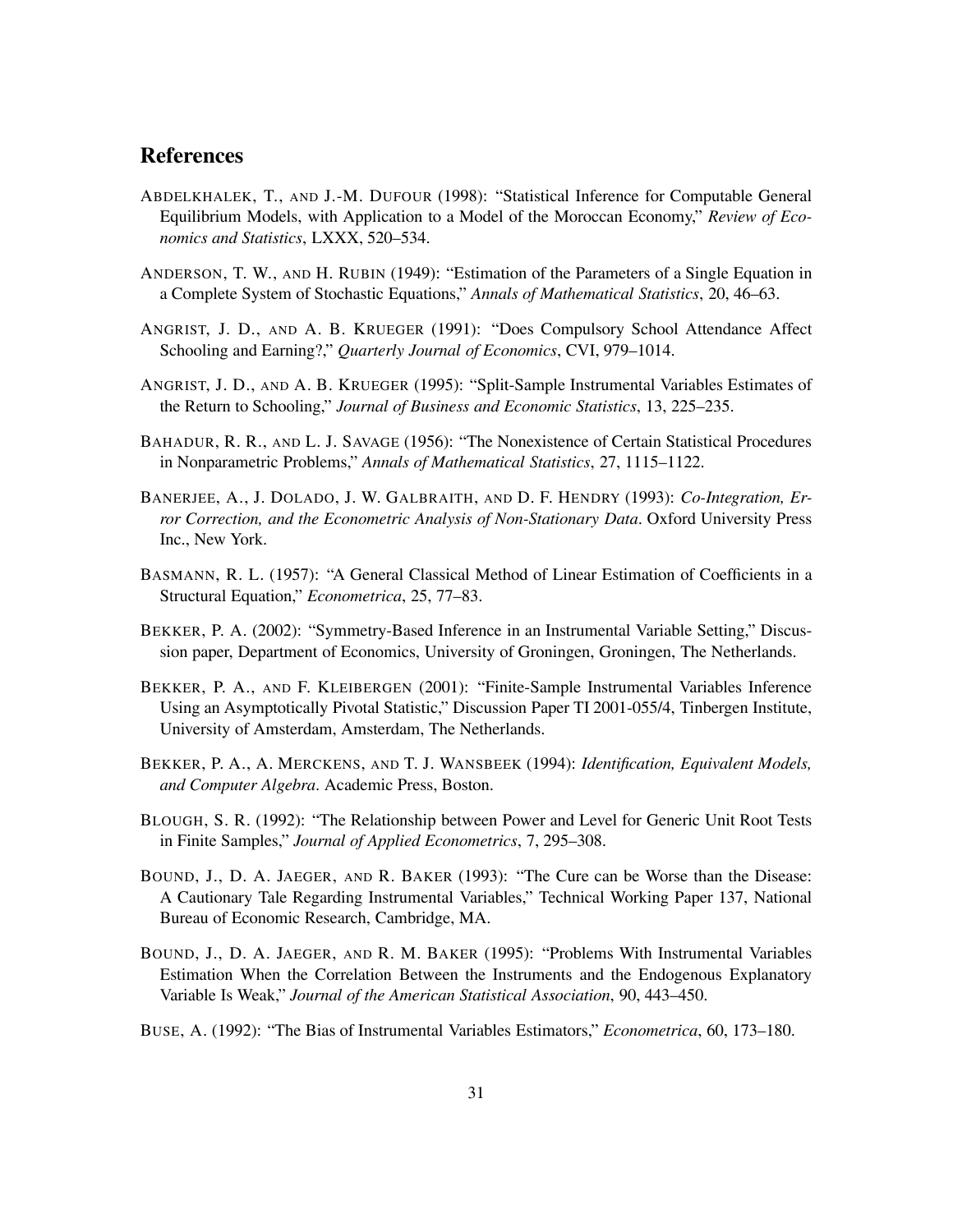- CAMPBELL, B., AND J.-M. DUFOUR (1995): "Exact Nonparametric Orthogonality and Random Walk Tests," *Review of Economics and Statistics*, 77, 1–16.
	- (1997): "Exact Nonparametric Tests of Orthogonality and Random Walk in the Presence of a Drift Parameter," *International Economic Review*, 38, 151–173.
- CHAO, J., AND N. R. SWANSON (2001): "Bias and MSE Analysis of the IV Estimator Under Weak Identification with Application to Bias Correction," Discussion paper, Department of Economics, Rutgers University, New Brunswick, New Jersey.
	- (2003): "Alternative Approximations of the Bias and MSE of the IV Estimator Under Weak Identification With an Application to Bias Correction," Discussion paper, Department of Economics, Rutgers University, New Brunswick, New Jersey.
- CHOI, I., AND P. C. B. PHILLIPS (1992): "Asymptotic and Finite Sample Distribution Theory for IV Estimators and Tests in Partially Identified Structural Equations," *Journal of Econometrics*, 51, 113–150.
- COCHRANE, J. H. (1991): "A Critique of the Application of Unit Root Tests," *Journal of Economic Dynamics and Control*, 15, 275–284.
- CUSHING, M. J., AND M. G. MCGARVEY (1999): "Covariance Matrix Estimation," in Mátyás (1999), chap. 3, pp. 63–95.
- DAVIDSON, R., AND J. G. MACKINNON (1993): *Estimation and Inference in Econometrics*. Oxford University Press, New York.
- DONALD, S. G., AND W. K. NEWEY (2001): "Choosing the Number of Instruments," *Econometrica*, 69, 1161–1191.
- DUFOUR, J.-M. (1981): "Rank Tests for Serial Dependence," *Journal of Time Series Analysis*, 2, 117–128.
- (1990): "Exact Tests and Confidence Sets in Linear Regressions with Autocorrelated Errors," *Econometrica*, 58, 475–494.
- (1997): "Some Impossibility Theorems in Econometrics, with Applications to Structural and Dynamic Models," *Econometrica*, 65, 1365–1389.

(2000): "Économétrie, théorie des tests et philosophie des sciences," in *Présentations de l'Académie des lettres et des sciences humaines*, vol. 53, pp. 166–182. Royal Society of Canada/Société royale du Canada, Ottawa.

(2001): "Logique et tests d'hypothèses: réflexions sur les problèmes mal posés en économétrie," *L'Actualité économique*, 77(2), 171–190.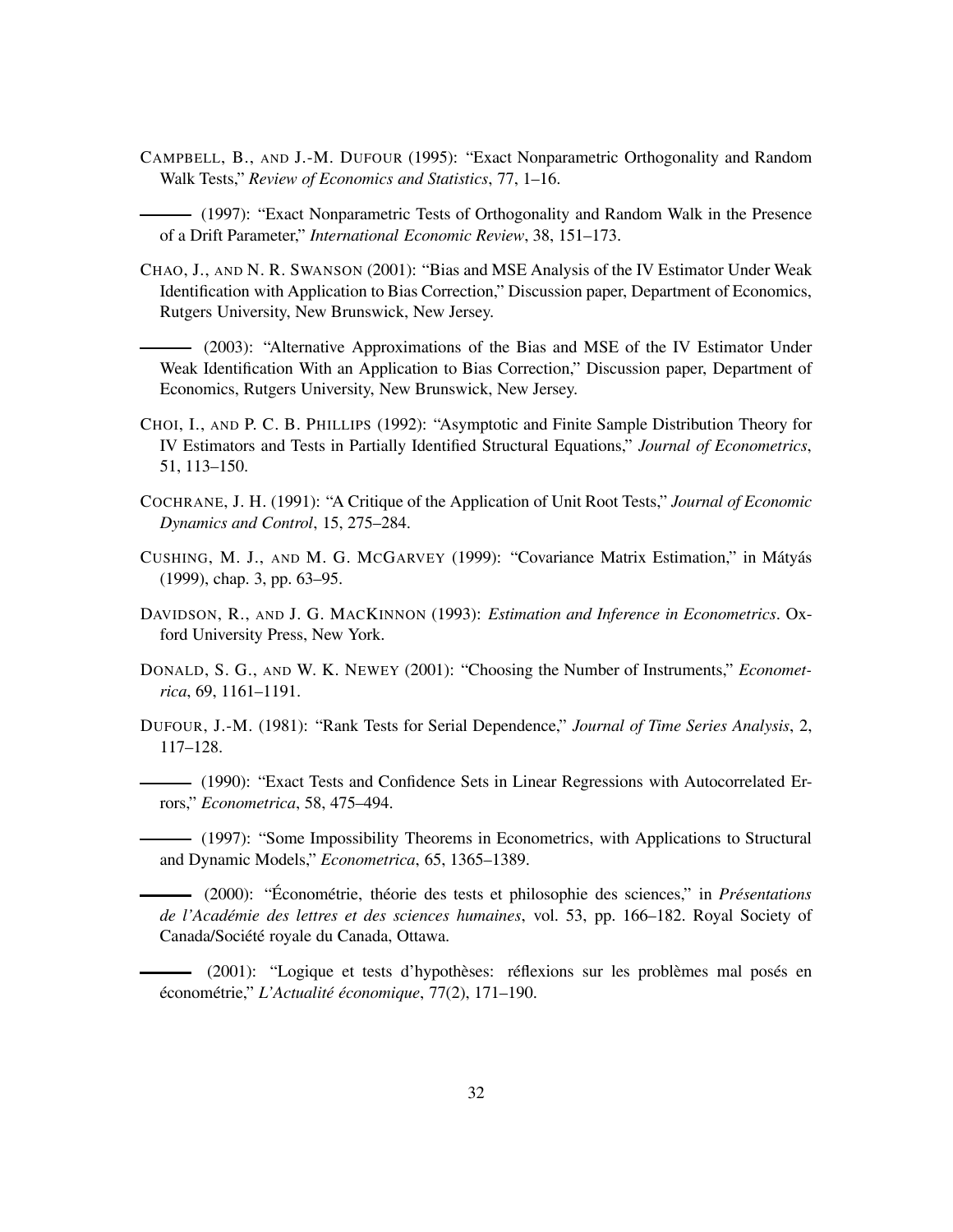(2002): "Monte Carlo Tests with Nuisance Parameters: A General Approach to Finite-Sample Inference and Nonstandard Asymptotics in Econometrics," *Journal of Econometrics*, forthcoming.

- DUFOUR, J.-M., M. HALLIN, AND I. MIZERA (1998): "Generalized Runs Tests for Heteroskedastic Time Series," *Journal of Nonparametric Statistics*, 9, 39–86.
- DUFOUR, J.-M., AND J. JASIAK (1993): "Finite Sample Inference Methods for Simultaneous Equations and Models with Unobserved and Generated Regressors," Discussion paper, C.R.D.E., Université de Montréal, 38 pages.
- DUFOUR, J.-M., AND J. JASIAK (2001): "Finite Sample Limited Information Inference Methods for Structural Equations and Models with Generated Regressors," *International Economic Review*, 42, 815–843.
- DUFOUR, J.-M., AND L. KHALAF (2000): "Simulation-Based Finite-Sample Inference in Simultaneous Equations," Discussion paper, C.R.D.E., Université de Montréal.

(2001): "Monte Carlo Test Methods in Econometrics," in *Companion to Theoretical Econometrics*, ed. by B. Baltagi, Blackwell Companions to Contemporary Economics, chap. 23, pp. 494–519. Basil Blackwell, Oxford, U.K.

(2002): "Simulation Based Finite and Large Sample Tests in Multivariate Regressions," *Journal of Econometrics*, 111(2), 303–322.

- DUFOUR, J.-M., AND M. L. KING (1991): "Optimal Invariant Tests for the Autocorrelation Coefficient in Linear Regressions with Stationary or Nonstationary AR(1) Errors," *Journal of Econometrics*, 47, 115–143.
- DUFOUR, J.-M., AND J. F. KIVIET (1998): "Exact Inference Methods for First-Order Autoregressive Distributed Lag Models," *Econometrica*, 66, 79–104.
- DUFOUR, J.-M., AND M. TAAMOUTI (2000): "Projection-Based Statistical Inference in Linear Structural Models with Possibly Weak Instruments," Discussion paper, C.R.D.E., Université de Montréal.

(2001a): "On Methods for Selecting Instruments," Discussion paper, C.R.D.E., Université de Montréal.

(2001b): "Point-Optimal Instruments and Generalized Anderson-Rubin Procedures for Nonlinear Models," Discussion paper, C.R.D.E., Université de Montréal.

DUFOUR, J.-M., AND O. TORRÈS (1998): "Union-Intersection and Sample-Split Methods in Econometrics with Applications to SURE and MA Models," in *Handbook of Applied Economic Statistics*, ed. by D. E. A. Giles, and A. Ullah, pp. 465–505. Marcel Dekker, New York.

(2000): "Markovian Processes, Two-Sided Autoregressions and Exact Inference for Stationary and Nonstationary Autoregressive Processes," *Journal of Econometrics*, 99, 255–289.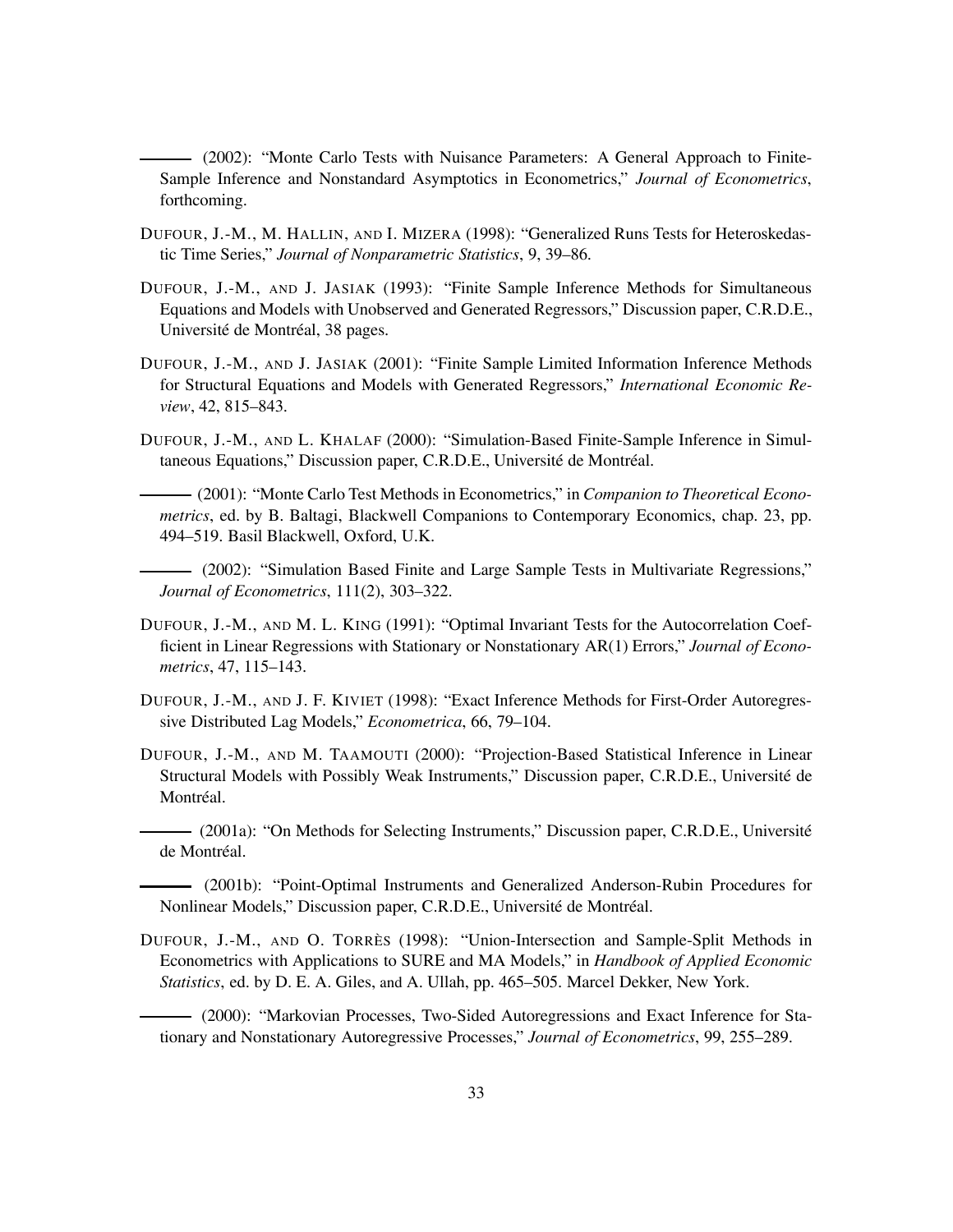- ENGLE, R. F., AND D. L. MCFADDEN (eds.) (1994): *Handbook of Econometrics, Volume 4*. North-Holland, Amsterdam.
- FAUST, J. (1996): "Near Observational Equivalence Problems and Theoretical Size Problems with Unit Root Tests," *Econometric Theory*, 12, 724–732.
- FAUST, J. (1999): "Theoretical confidence level problems with confidence intervals for the spectrum of a time series," *Econometrica*, 67, 629–637.
- FISHER, F. M. (1976): *The Identification Problem in Econometrics*. Krieger Publishing Company, Huntington (New York).
- GLESER, L. J., AND J. T. HWANG (1987): "The Nonexistence of  $100(1 \alpha)$  Confidence Sets of Finite Expected Diameter in Errors in Variables and Related Models," *The Annals of Statistics*, 15, 1351–1362.
- GODAMBE, V. P. (1960): "An Optimum Property of Regular Maximum Likelihood Estimation," *The Annals of Mathematical Statistics*, 31, 1208–1212, Ackowledgement 32 (1960), 1343.
- GRILICHES, Z., AND M. D. INTRILLIGATOR (eds.) (1983): *Handbook of Econometrics, Volume 1*. North-Holland, Amsterdam.
- HAHN, J., AND J. HAUSMAN (2002a): "A New Specification Test for the Validity of Instrumental Variables," *Econometrica*, 70, 163–189.

(2002b): "Notes on Bias in Estimators for Simultaneous Equation Models," *Economics Letters*, 75, 237–241.

(2002c): "Weak Instruments: Diagnosis and Cures in Empirical Econometrics," Discussion paper, Department of Economics, Massachusetts Institute of Technology, Cambridge, Massachusetts.

- HAHN, J., J. HAUSMAN, AND G. KUERSTEINER (2001): "Higher Order MSE of Jackknife 2SLS," Discussion paper, Department of Economics, Massachusetts Institute of Technology, Cambridge, Massachusetts.
- HALL, A. R. (1999): "Hypothesis Testing in Models Estimated by GMM," in Mátyás (1999), chap. 4, pp. 96–127.
- HALL, A. R., AND F. P. M. PEIXE (2000): "A Consistent Method for the Selection of Relevant Instruments," Discussion paper, Department of Economics, North Carolina State University, Raleigh, North Carolina.
- HALL, A. R., G. D. RUDEBUSCH, AND D. W. WILCOX (1996): "Judging Instrument Relevance in Instrumental Variables Estimation," *International Economic Review*, 37, 283–298.
- HANSEN, L. (1982): "Large Sample Properties of Generalized Method of Moments Estimators," *Econometrica*, 50, 1029–1054.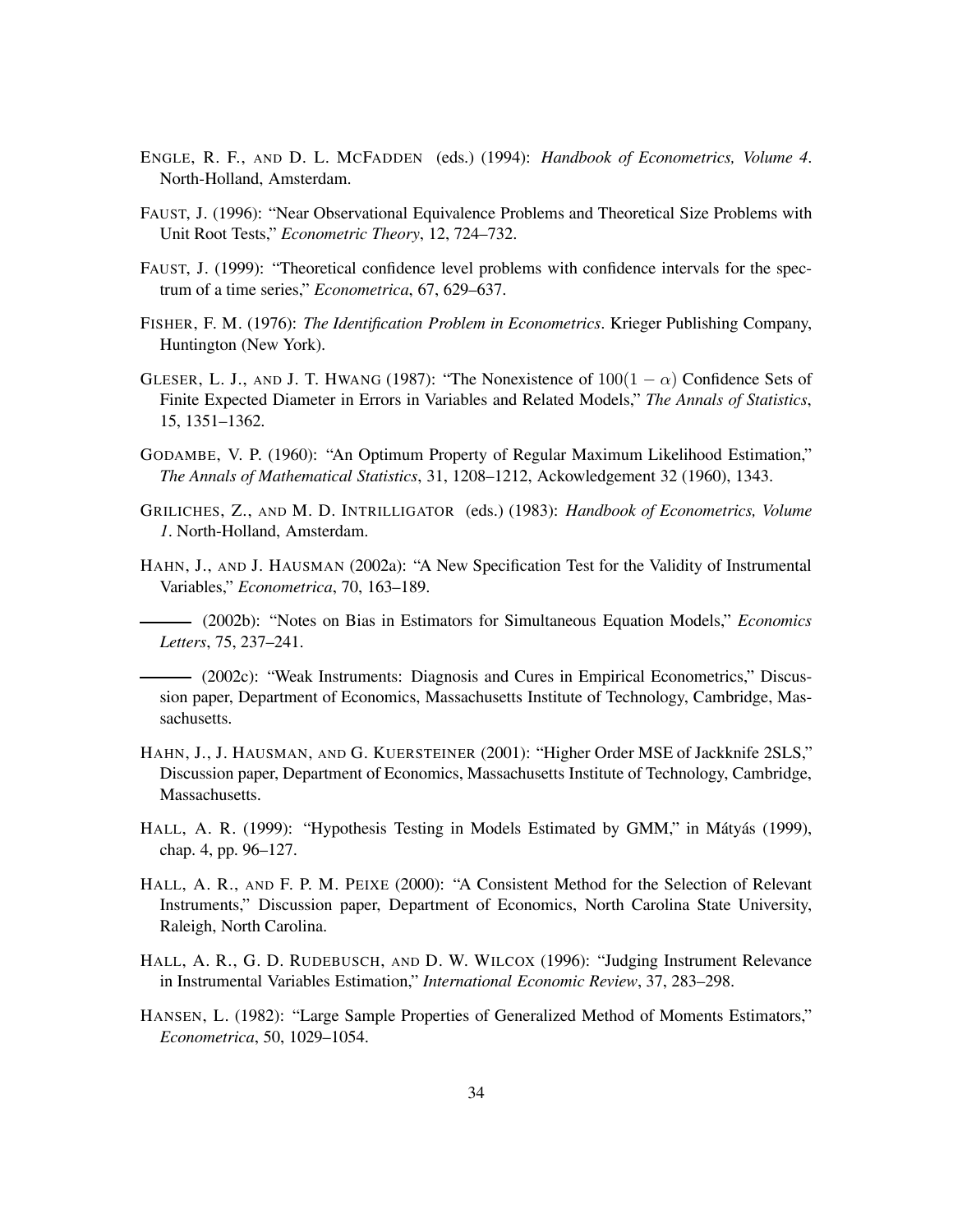- HILLIER, G. H. (1990): "On the Normalization of Structural Equations: Properties of Direction Estimators," *Econometrica*, 58, 1181–1194.
- HOROWITZ, J. L. (2001): "The Bootstrap and Hypothesis Tests in Econometrics," *Journal of Econometrics*, 100(1), 37–40.
- HSIAO, C. (1983): "Identification," in Griliches and Intrilligator (1983), chap. 4, pp. 223–283.
- IMBENS, G. W., AND C. F. MANSKI (2003): "Confidence Intervals for Partially Identified Parameters," Discussion paper, Department of Economics, University of California at Berkeley, Berkeley, California.
- KING, M. L. (1988): "Towards a Theory of Point Optimal Testing," *Econometric Reviews*, 6, 169– 218, Comments and reply, 219-255.
- KLEIBERGEN, F. (2001a): "Testing Parameters in GMM Without Assuming That They are Identified," Discussion Paper TI 01-067/4, Tinbergen Institute, Amsterdam, The Netherlands.

(2001b): "Testing Subsets of Structural Coefficients in the IV Regression Model," Discussion paper, Department of Quantitative Economics, University of Amsterdam.

(2002a): "Pivotal Statistics for Testing Structural Parameters in Instrumental Variables Regression," *Econometrica*, 70(5), 1781–1803.

(2002b): "Two Independent Statistics That Test Location and Misspecification and Add-Up to the Anderson-Rubin Statistic," Discussion paper, Department of Quantitative Economics, University of Amsterdam.

(2003): "Expansions of GMM Statistics That Indicate their Properties under Weak and/or Many Instruments," Discussion paper, Department of Quantitative Economics, University of Amsterdam.

- KLEIBERGEN, F., AND E. ZIVOT (2003): "Bayesian and Classical Approaches to Instrumental Variable Regression," *Journal of Econometrics*, 114(1), 29–72.
- KOSCHAT, M. A. (1987): "A Characterization of the Fieller Solution," *The Annals of Statistics*, 15, 462–468.
- LEHMANN, E. L. (1986): *Testing Statistical Hypotheses, 2nd edition*. John Wiley & Sons, New York.
- LEHMANN, E. L., AND C. STEIN (1949): "On the Theory of some Non-Parametric Hypotheses," *Annals of Mathematical Statistics*, 20, 28–45.
- MAASOUMI, E. (1992): "Fellow's Opinion: Rules of Thumb and Pseudo-Science," *Journal of Econometrics*, 53, 1–4.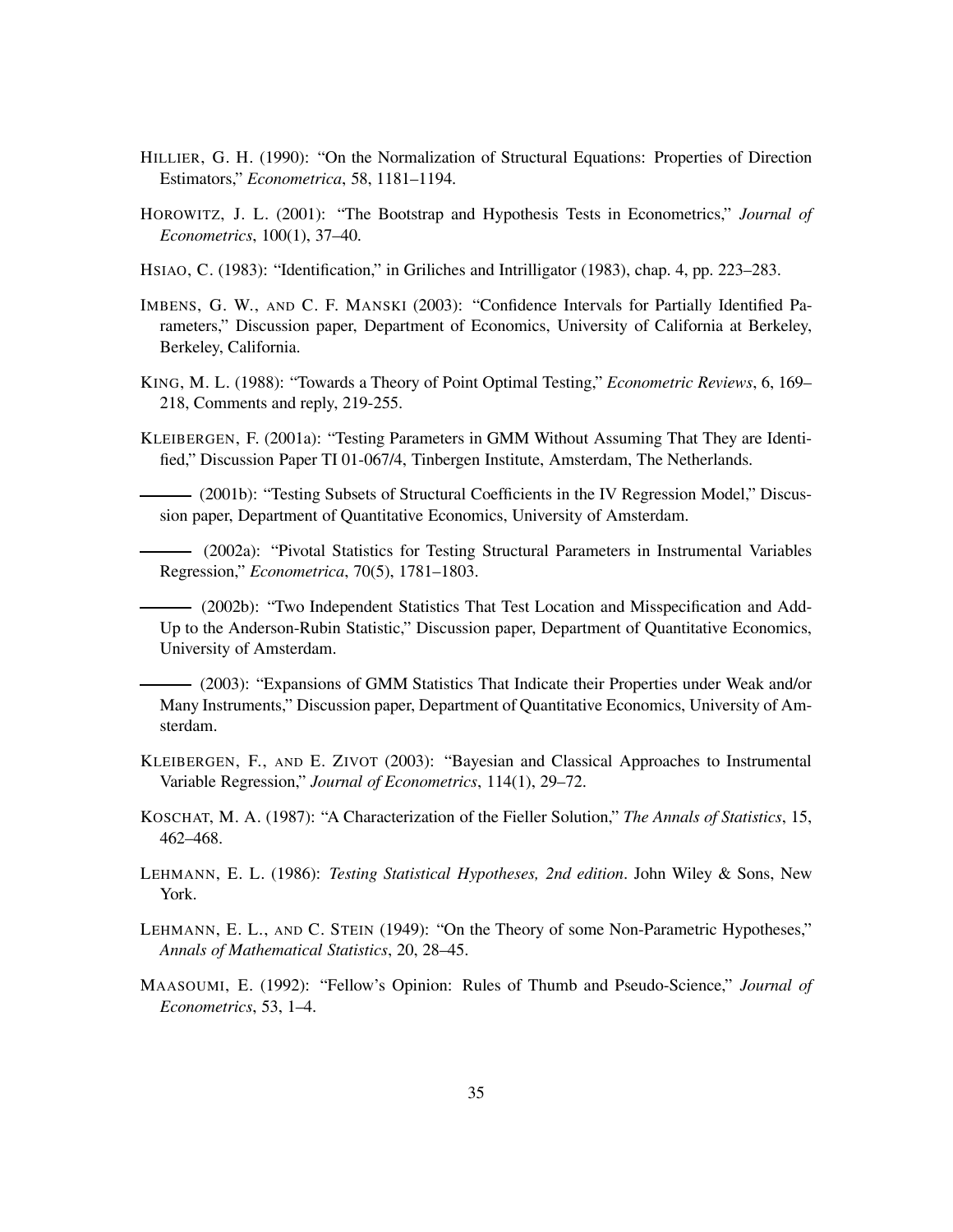- MACKINNON, J. G. (2002): "Bootstrap Inference in Econometrics," *Canadian Journal of Economics*, 35(4), 615–645.
- MADDALA, G. S. (1974): "Some Small Sample Evidence on Tests of Significance in Simultaneous Equations Models," *Econometrica*, 42, 841–851.
- MADDALA, G. S., AND J. JEONG (1992): "On the Exact Small Sample Distribution of the Instrumental Variable Estimator," *Econometrica*, 60, 181–183.
- MADDALA, G. S., AND I.-M. KIM (1998): *Unit Roots, Cointegration and Structural Change*. Cambridge University Press, Cambridge, U.K.
- MANSKI, C. (1995): *Identification Problems in the Social Sciences*. Harvard University Press, Cambridge and London.
- MANSKY, C. (2003): *Partial Identification of Probability Distributions*, Springer Series in Statistics. Springer-Verlag, New York.
- MÁTYÁS, L. (ed.) (1999): *Generalized Method of Moments Estimation*. Cambridge University Press, Cambridge, U.K.
- MCMANUS, D. A., J. C. NANKERVIS, AND N. E. SAVIN (1994): "Multiple Optima and Asymptotic Approximations in the Partial Adjustment Model," *Journal of Econometrics*, 62, 91–128.
- MOREIRA, M. J. (2001): "Tests With Correct Size When Instruments Can Be Arbitrarily Weak," Discussion paper, Department of Economics, Harvard University, Cambridge, Massachusetts.
	- (2003a): "A Conditional Likelihood Ratio Test for Structural Models," *Econometrica*, 71(4), 1027–1048.
	- (2003b): "A General Theory of Hypothesis Testing in the Simultaneous Equations Model," Discussion paper, Department of Economics, Harvard University, Cambridge, Massachusetts.
- MOREIRA, M. J., AND B. P. POI (2001): "Implementing Tests with Correct Size in the Simultaneous Equations Model," *The Stata Journal*, 1(1), 1–15.
- NELSON, C. R., AND R. STARTZ (1990a): "The Distribution of the Instrumental Variable Estimator and its t-ratio When the Instrument is a Poor One," *Journal of Business*, 63, 125–140.
	- (1990b): "Some Further Results on the Exact Small Properties of the Instrumental Variable Estimator," *Econometrica*, 58, 967–976.
- NEWEY, W. K., AND D. MCFADDEN (1994): "Large Sample Estimation and Hypothesis Testing," in Engle and McFadden (1994), chap. 36, pp. 2111–2245.
- NEWEY, W. K., AND K. D. WEST (1987a): "Hypothesis Testing with Efficient Method of Moments Estimators," *International Economic Review*, 28, 777–787.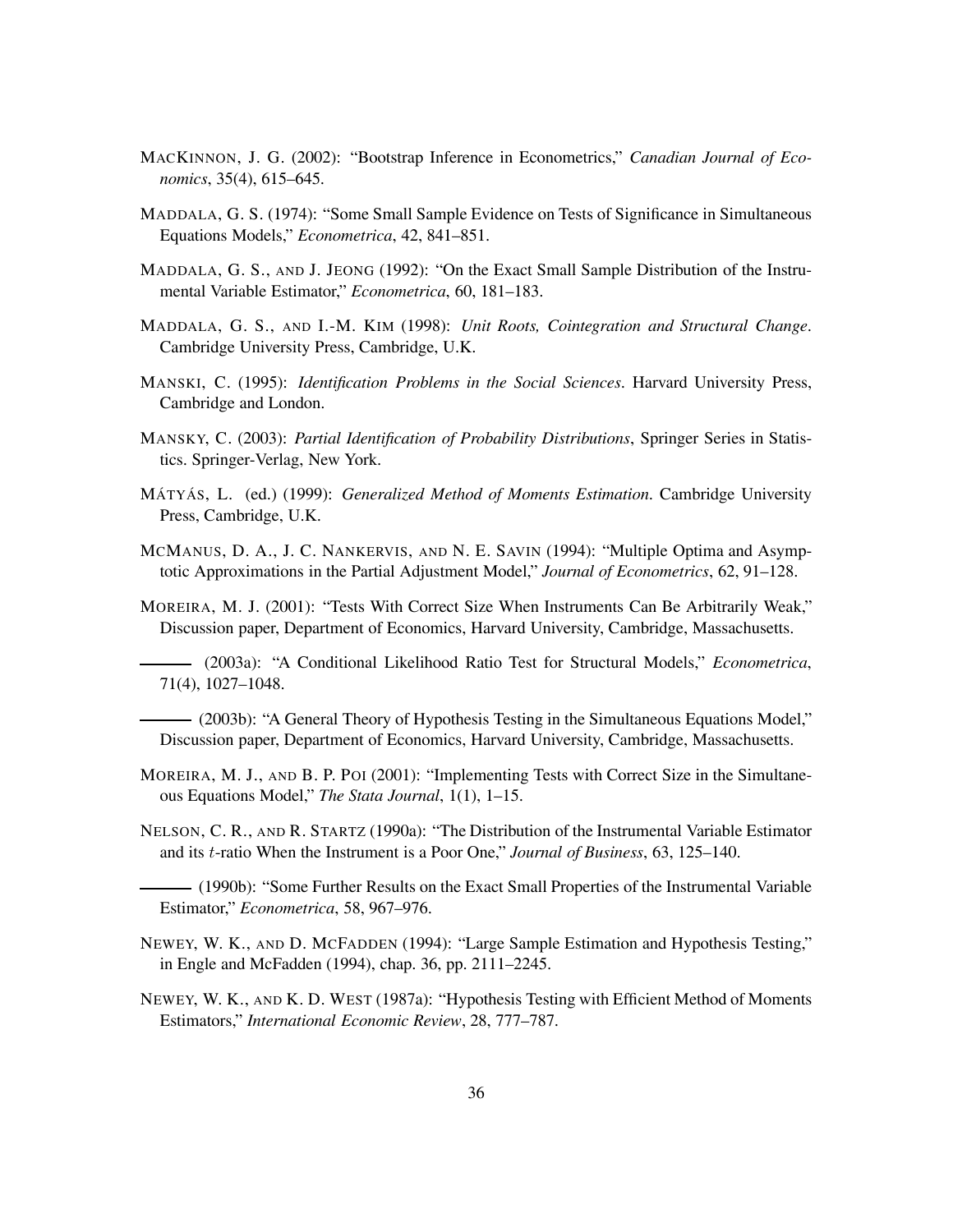(1987b): "A Simple, Positive Semi-Definite, Heteroskedasticity and Autocorrelation Consistent Covariance Matrix," *Econometrica*, 55, 703–708.

- PERRON, B. (2003): "Semiparametric Weak Instrument Regressions with an Application to the Risk Return Tradeoff," *Review of Economics and Statistics*, 85(2), 424–443.
- PHILLIPS, P. C. B. (1983): "Exact Small Sample theory in the Simultaneous Equations Model," in Griliches and Intrilligator (1983), chap. 8, pp. 449–516.
- (1984): "The Exact Distribution of LIML: I," *International Economic Review*, 25, 249–261.
- (1985): "The Exact Distribution of LIML: II," *International Economic Review*, 26, 21–36.
- (1987): "Time Series Regression with Unit Root," *Econometrica*, 55(2), 277–301.
- (1989): "Partially Identified Econometric Models," *Econometric Theory*, 5, 181–240.
- PHILLIPS, P. C. B., AND P. PERRON (1988): "Testing for a Unit Root in Time Series Regression," *Biometrika*, 75, 335–346.
- POPPER, K. (1968): *The Logic of Scientific Discovery*. Harper Torchbooks, New York, revised edn.
- PÖTSCHER, B. (2002): "Lower Risk Bounds and Properties of Confidence Sets for Ill-Posed Estimation Problems with Applications to Spectral Density and Persistence Estimation, Unit Roots and Estimation of Long Memory Parameters," *Econometrica*, 70(3), 1035–1065.
- PRAKASA RAO, B. L. S. (1992): *Identifiability in Stochastic Models: Characterization of Probability Distributions*. Academic Press, New York.
- PRATT, J. W., AND J. D. GIBBONS (1981): *Concepts of Nonparametric Theory*. Springer-Verlag, New York.
- ROTHENBERG, T. J. (1971): "Identification in Parametric Models," *Econometrica*, 39, 577–591.
- (1984): "Approximating the Distributions of Econometric Estimators and Test Statistics," in *Handbook of Econometrics, Volume 2*, ed. by Z. Griliches, and M. D. Intrilligator, chap. 15, pp. 881–935. North-Holland, Amsterdam.
- SARGAN, J. D. (1983): "Identification and Lack of Identification," *Econometrica*, 51, 1605–1633.
- SHEA, J. (1997): "Instrument Relevance in Multivariate Linear Models: A Simple Measure," *Review of Economics and Statistics*, LXXIX, 348–352.
- SIMS, C. (1971a): "Distributed Lag Estimation When the Parameter Space is Explicitly Infinite-Dimensional," *Annals of Mathematical Statistics*, 42, 1622–1636.
- SIMS, C. A. (1971b): "Discrete Approximations to Continuous Time Distributed Lags in Econometrics," *Econometrica*, 39, 545–563.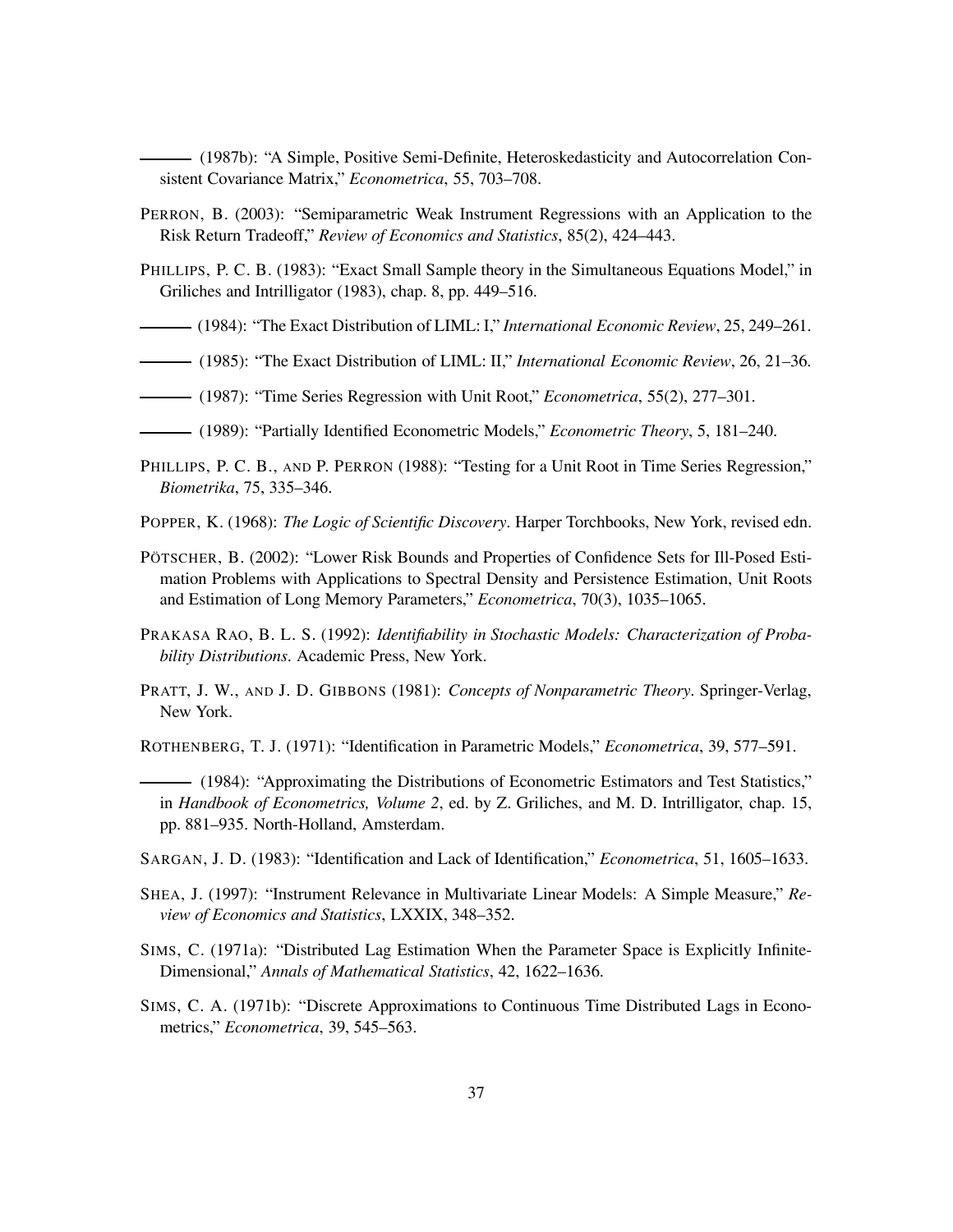(2001): "Thinking About Instrumental Variables," Discussion paper, Department of Economics, Priceton University, Princeton, New Jersey.

- STAIGER, D., AND J. H. STOCK (1997): "Instrumental Variables Regression with Weak Instruments," *Econometrica*, 65, 557–586.
- STARTZ, R., C. R. NELSON, AND E. ZIVOT (2001): "Improved Inference for the Instrumental Variable Estimator," Discussion paper, Department of Economics, University of Washington.
- STOCK, J. H. (1994): "Unit Root, Structural Breaks and Trends," in Engle and McFadden (1994), chap. 46, pp. 2740–2841.
- STOCK, J. H., AND F. TREBBI (2003): "Who Invented IV Regression?," *The Journal of Economic Perspectives*, forthcoming.
- STOCK, J. H., AND J. H. WRIGHT (2000): "GMM with Weak Identification," *Econometrica*, 68, 1097–1126.
- STOCK, J. H., J. H. WRIGHT, AND M. YOGO (2002): "A Survey of Weak Instruments and Weak Identification in Generalized Method of Moments," *Journal of Business and Economic Statistics*, 20(4), 518–529.
- STOCK, J. H., AND M. YOGO (2002): "Testing for Weak Instruments in Linear IV Regression," Discussion Paper 284, N.B.E.R., Harvard University, Cambridge, Massachusetts.

(2003): "Asymptotic Distributions of Instrumental Variables Statistics with Many Weak Instruments," Discussion paper, Department of Economics, Harvard University, Cambridge, Massachusetts.

- TANAKA, K. (1996): *Time Series Analysis: Nonstationary and Noninvertible Distribution Theory*. John Wiley & Sons, New York.
- TAYLOR, W. E. (1983): "On the Relevance of Finite Sample Distribution Theory," *Econometric Reviews*, 2, 1–39.
- THEIL, H. (1953): "Repeated Least-Squares Applied to Complete Equation Systems," Discussion paper, Central Planing Bureau, The Hague, The Netherlands.
- WANG, J., AND E. ZIVOT (1998): "Inference on Structural Parameters in Instrumental Variables Regression with Weak Instruments," *Econometrica*, 66, 1389–1404.
- WHITE, H. (1980): "A Heteroskedasticity-Consistent Covariance Matrix and a Direct Test for Heteroskedasticity," *Econometrica*, 48, 817–838.
- WORKING, E. J. (1927): "What Do Statistical Demand Curves Show?," *The Quarterly Journal of Economics*, 41, 212–235.